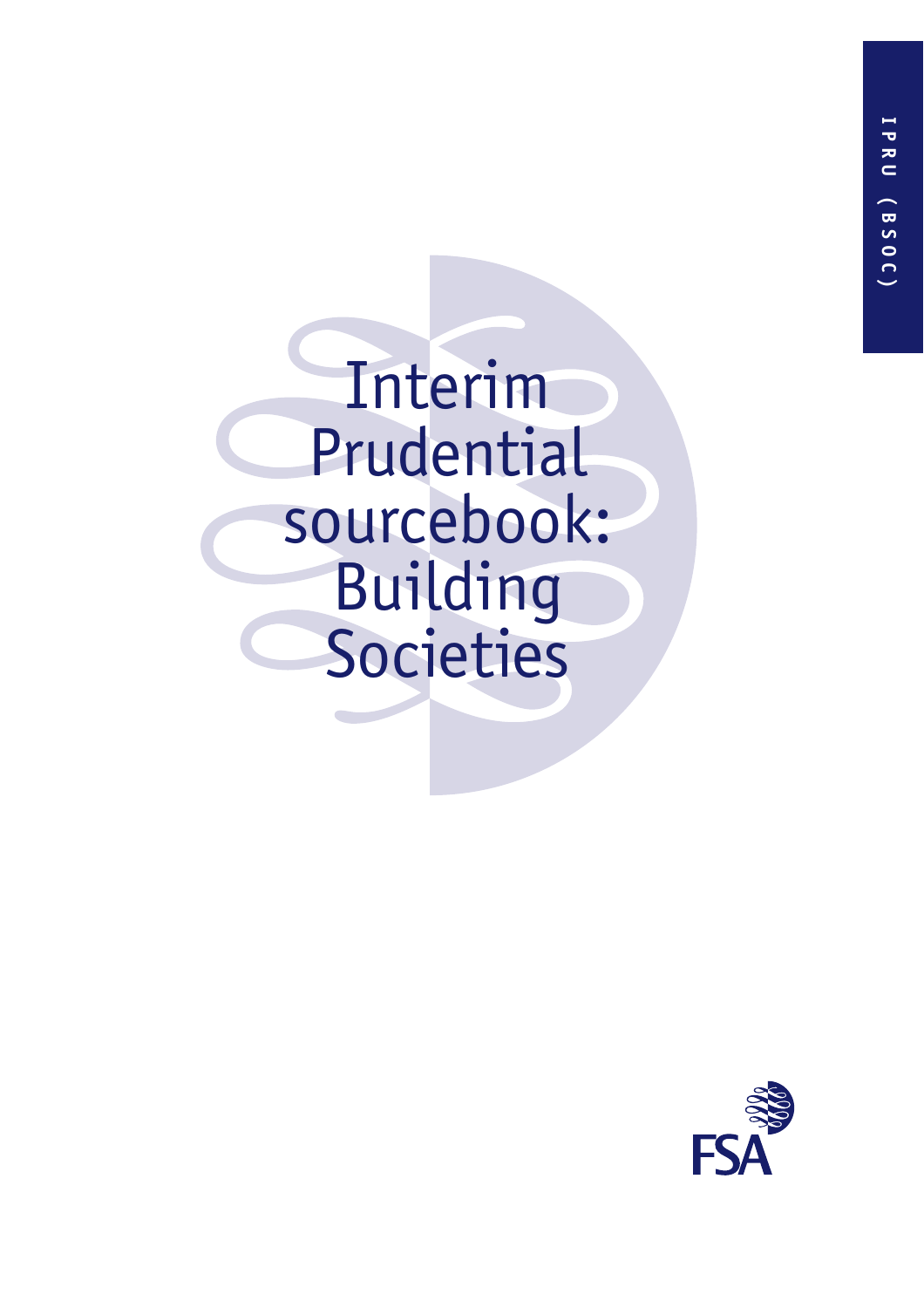Financial Services Authority

*Final Rules – Building Societies*

**Part of:**

# The Interim Prudential Sourcebook for Building Societies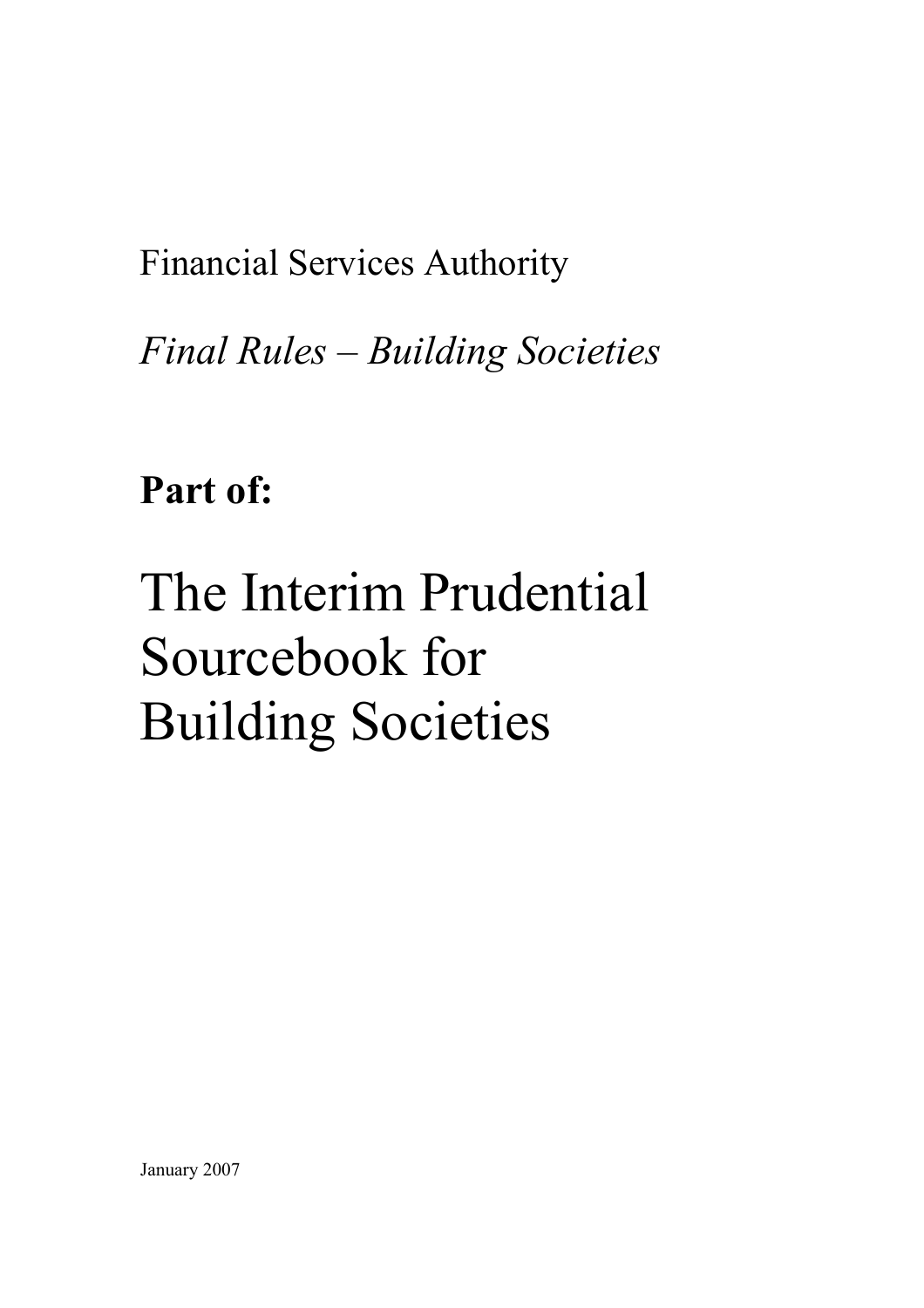# **IPSB FOR BUILDING SOCIETIES**

# **CONTENTS LIST**

# **X. INTRODUCTORY CHAPTER**

**------------------------------------------------------------------------------------------------**

### **PRUDENTIAL STANDARDS**

- **1. SOLVENCY** [Deleted]
- **2. ISSUED CAPITAL** [Deleted]
- **3. BOARDS AND MANAGEMENT** [Deleted]
- **4. FINANCIAL RISK MANAGEMENT**
- **5. LIQUIDITY**
- **6. LENDING** [Deleted]
- **7. LARGE EXPOSURES** [Deleted]
- **8. MORTGAGE INDEMNITY INSURANCE** [Deleted]
- **9. SYSTEMS** [Deleted]
- **10. SECURITISATION** [Deleted]
- **11. OUTSOURCING** [Deleted]

- **1. ACCESS TO THE REGISTER** [Deleted moved to BSOG]
- **2. MERGER PROCEDURES** [Deleted moved to BSOG]
- **3. TRANSFER PROCEDURES** [Deleted moved to BSOG]
- **4. MERGER CONFIRMATION PROCEDURES** [Deleted moved to BSOG]
- **5. TRANSFER CONFIRMATION PROCEDURES** [Deleted moved to BSOG]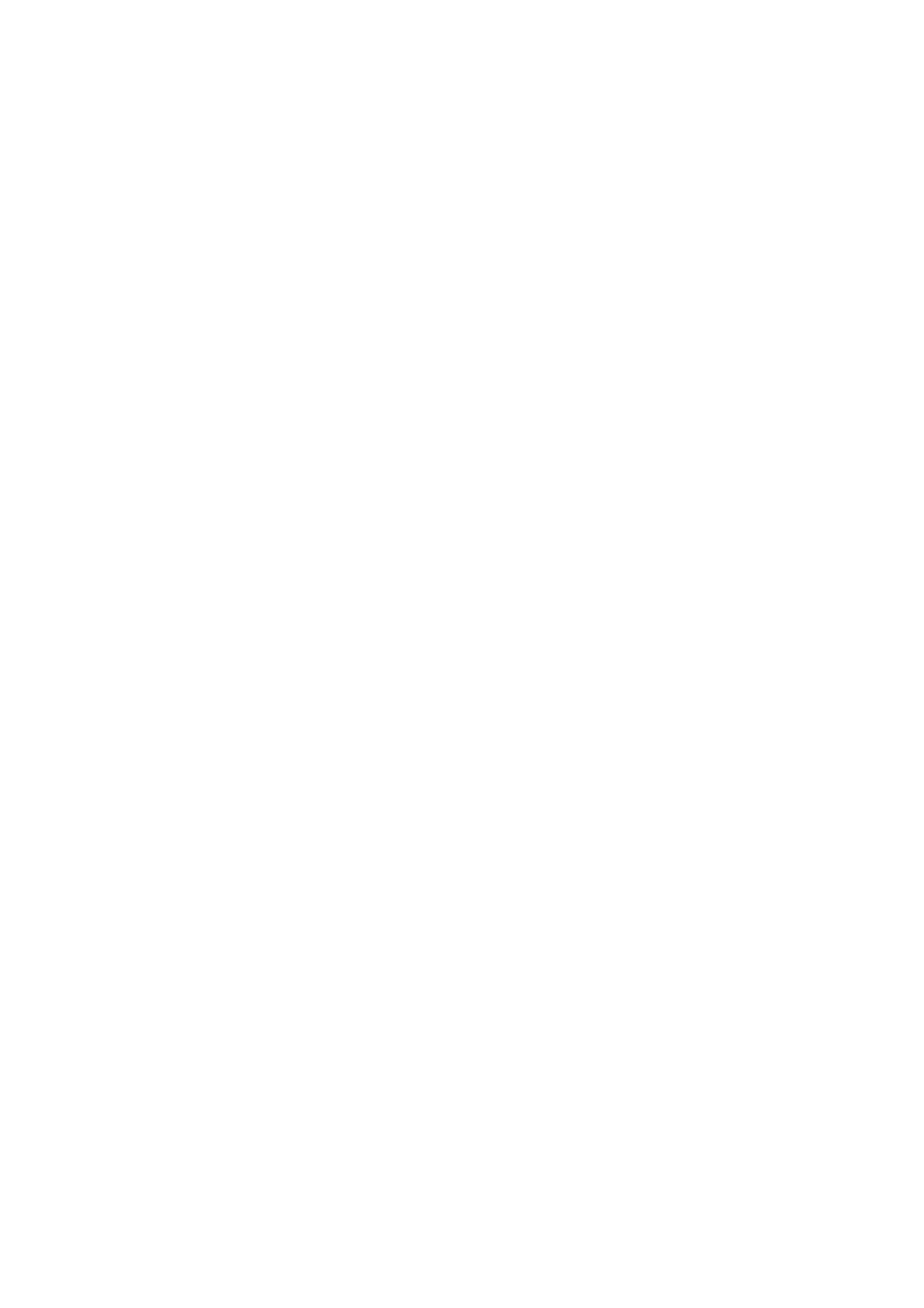# **Transitional Provisions**

| (1)          | (2) Material<br>which the                | (3)         | (4) Transitional provision                                                                                                                                                          | (5)<br>Transitional                      | (6)<br>Handbook   |
|--------------|------------------------------------------|-------------|-------------------------------------------------------------------------------------------------------------------------------------------------------------------------------------|------------------------------------------|-------------------|
|              | transitional                             |             |                                                                                                                                                                                     | provision:                               | provision:        |
|              | provision                                |             |                                                                                                                                                                                     | dates in force                           | coming into       |
|              | applies                                  |             |                                                                                                                                                                                     |                                          | force             |
| $\mathbf{1}$ | $IPRU(BSOC)$ 4<br>and IPRU<br>$(BSOC)$ 5 | $\mathbf R$ | A society to which SYSC 4 to<br>SYSC 10 do not apply must, in<br>the material in column (2), treat:                                                                                 | 1 January<br>$2007 - 31$<br>October 2007 | 1 January<br>2007 |
|              |                                          |             | (a) the references generally to<br>$SYSC$ 4, $SYSC$ 5, $SYSC$ 6, or<br>SYSC 7 as references generally<br>to $SYSC$ 3.2; and                                                         |                                          |                   |
|              |                                          |             | (b) the references to specific<br>rules in SYSC 4, SYSC 5, SYSC<br>6, or SYSC 7 as references to the<br>rules in SYSC 3.2.23R to SYSC<br>3.2.37R that correspond to those<br>rules. |                                          |                   |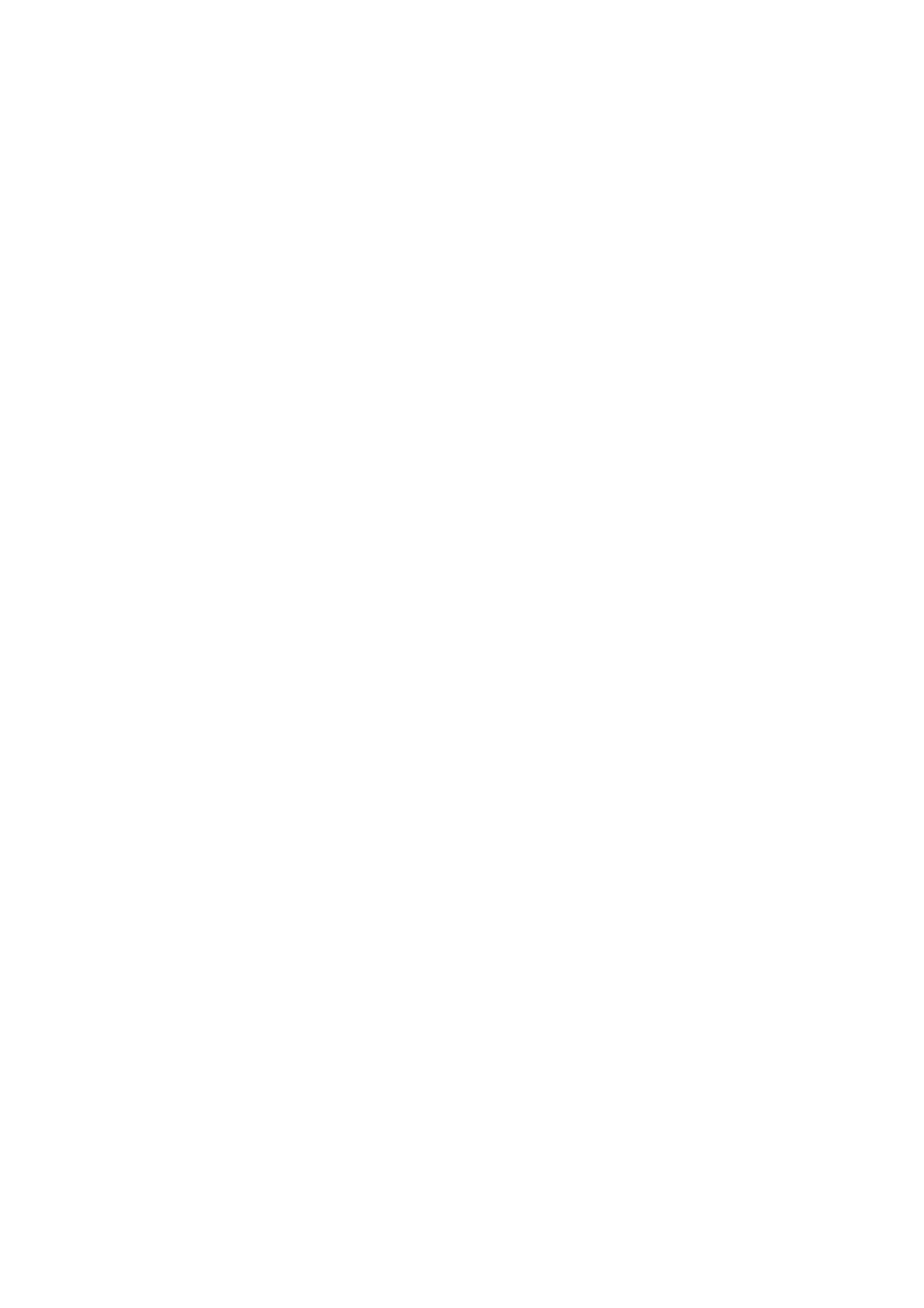# **X. Introductory Chapter**

# **X.1 [Deleted]**

# **X.2 Application**

**X.2.1 R The Interim Prudential Sourcebook for building societies applies to all firms with permission from the Financial Services Authority (the "FSA") to take deposits which are also building societies as defined in the Building Societies Act 1986 ("the 1986 Act") and, in this sourcebook, "society" and "societies" are construed accordingly.** 

**X.3 [Deleted]** 

- **X.4 [Deleted]**
- **X.5 [Deleted]**
- **X.6 [Deleted]**
- **X.7 [Deleted]**
- **X.8 [Deleted]**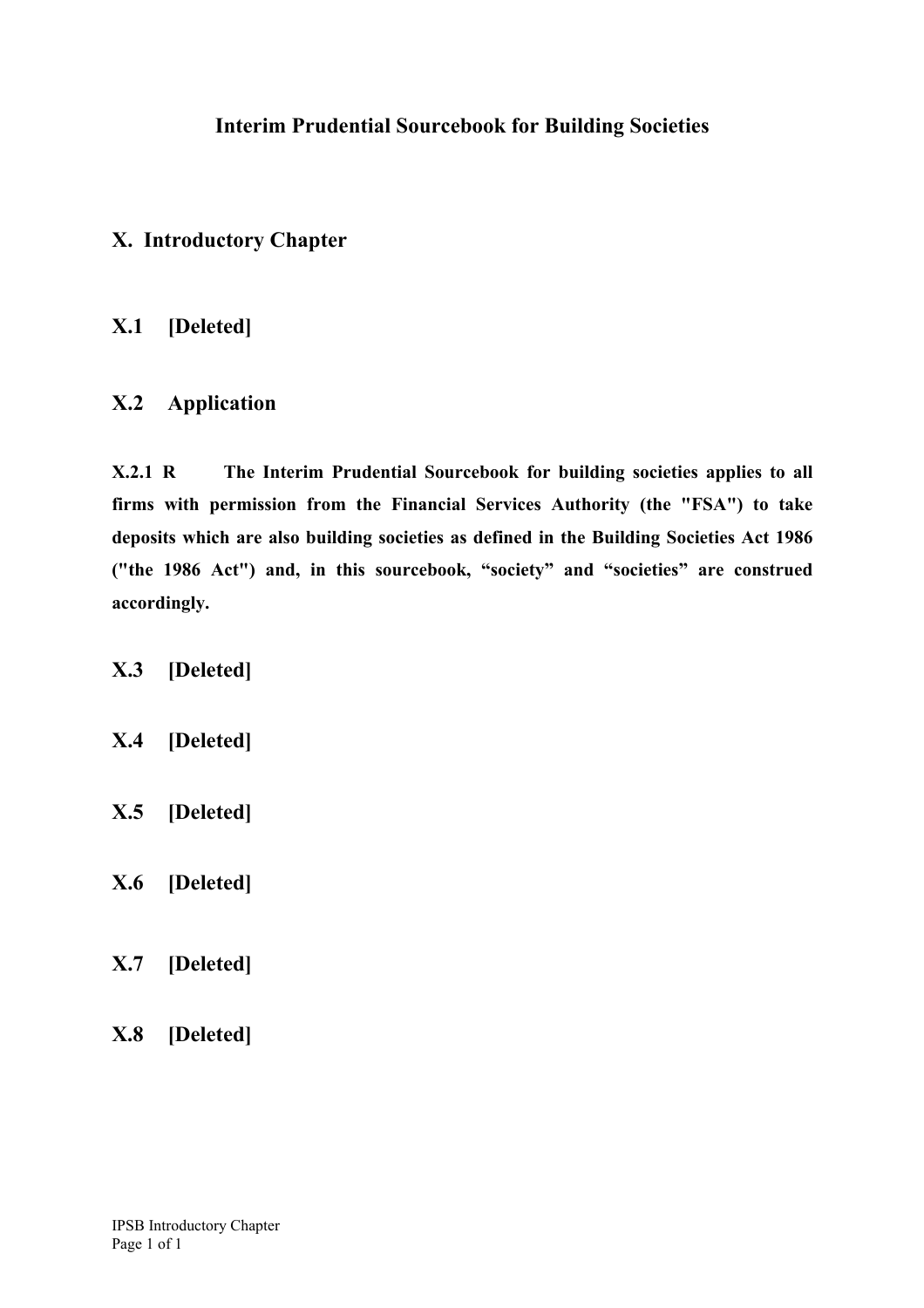**1 Solvency** [Deleted]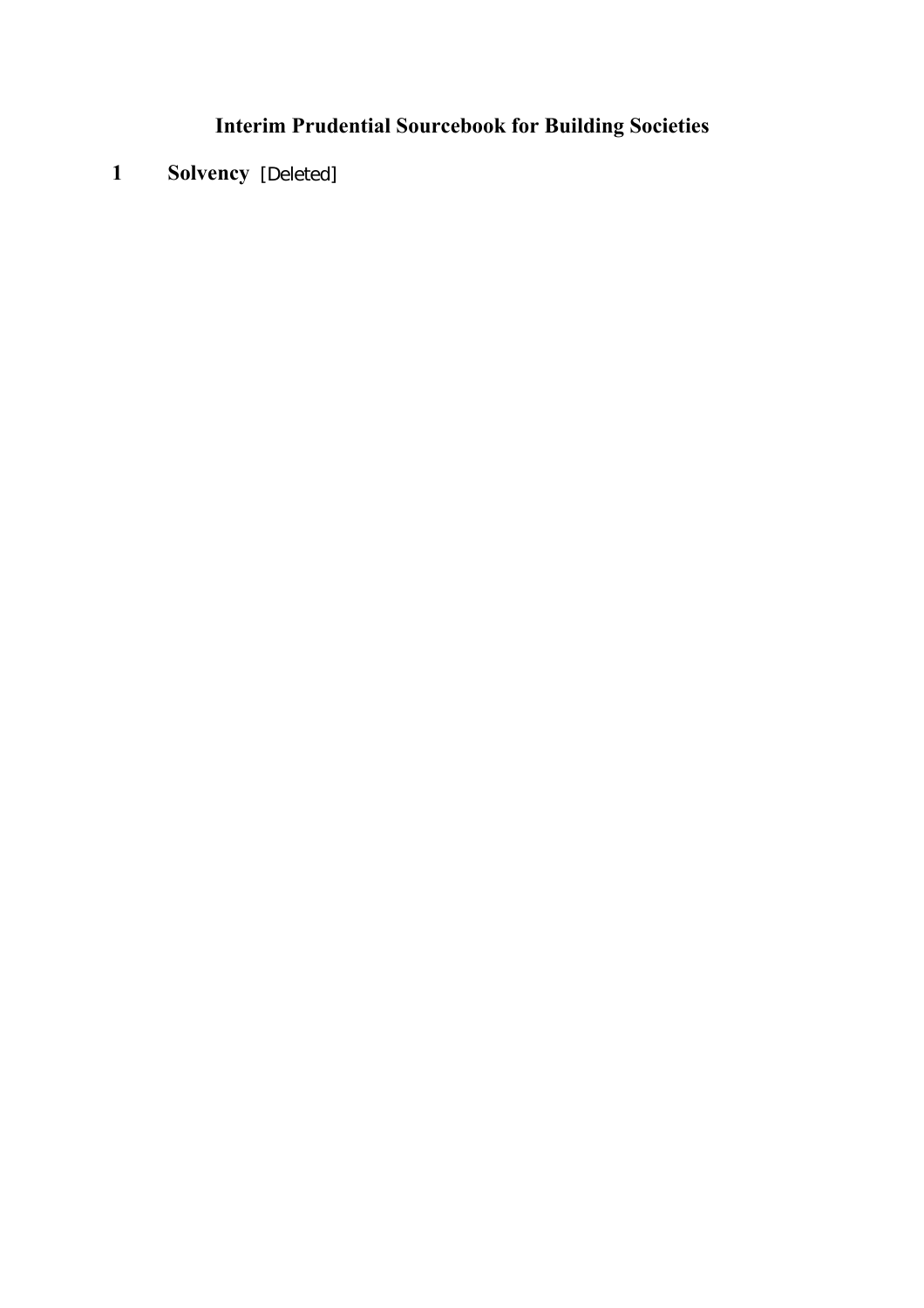**2 Issued Capital** [Deleted]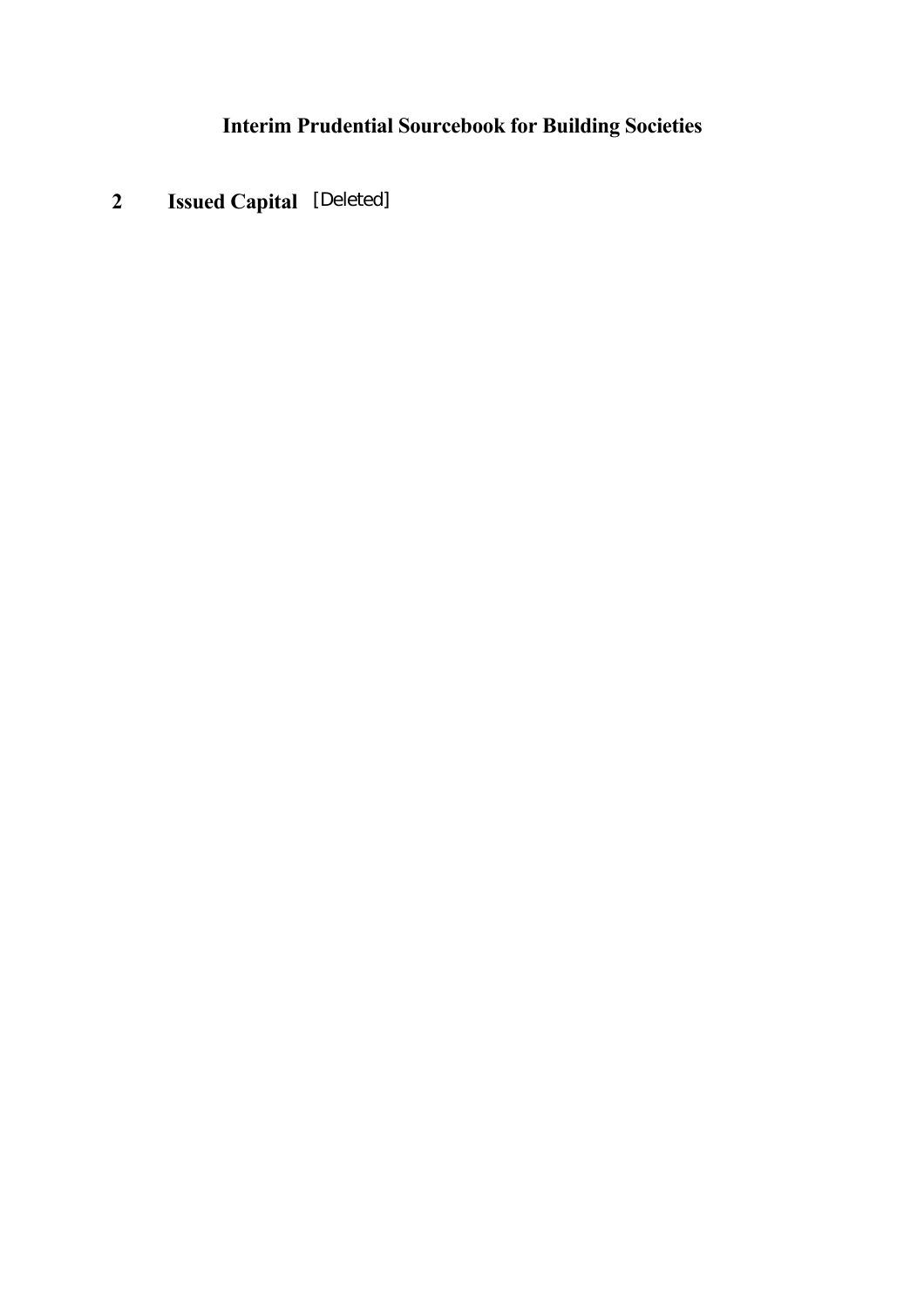**3 Boards and Management** [Deleted]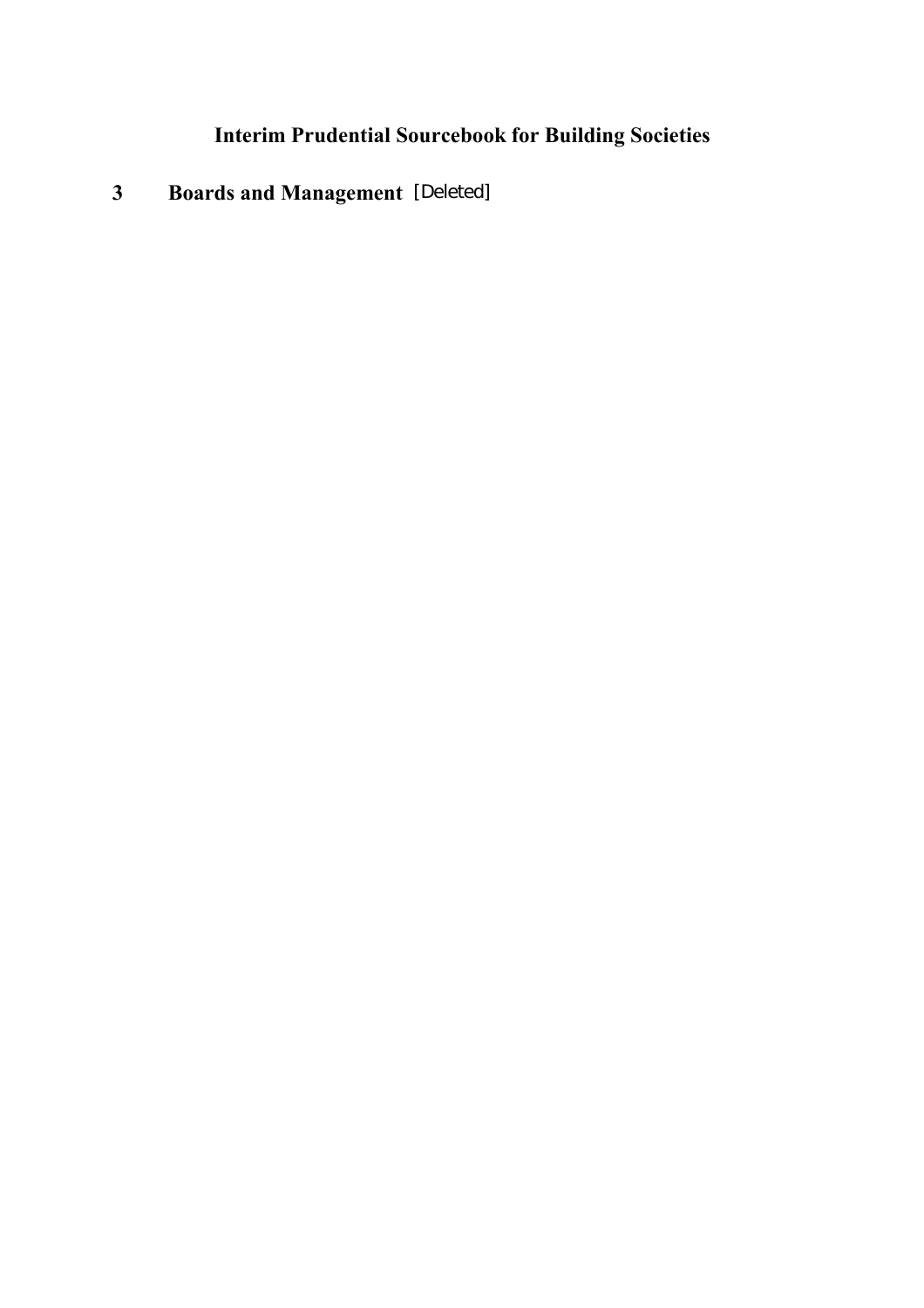# **4 FINANCIAL RISK MANAGEMENT**

### **CONTENTS**

|      | <b>SECTION</b>                         | <b>PAGE</b>             |
|------|----------------------------------------|-------------------------|
| 4.1  | <b>Introduction</b>                    | $\overline{2}$          |
| 4.2  | <b>Rules</b>                           | 3                       |
| 4.3  | <b>Financial Risks</b>                 | $\overline{\mathbf{4}}$ |
| 4.4  | <b>Statutory Restrictions</b>          | 8                       |
| 4.5  | <b>Supervisory Approach</b>            | 10                      |
| 4.6  | [Deleted]                              | 12                      |
| 4.7  | <b>Risk Management Systems</b>         | 12                      |
| 4.8  | <b>Counterparty Risk</b>               | 14                      |
| 4.9  | <b>Operational Risk</b>                | 17                      |
| 4.10 | <b>Independent Review and Controls</b> | 18                      |
|      | <b>ANNEX</b>                           |                         |
| 4A.  | <b>Supervisory Approach Categories</b> | 19                      |
| 4B   | [Deleted]                              | 27                      |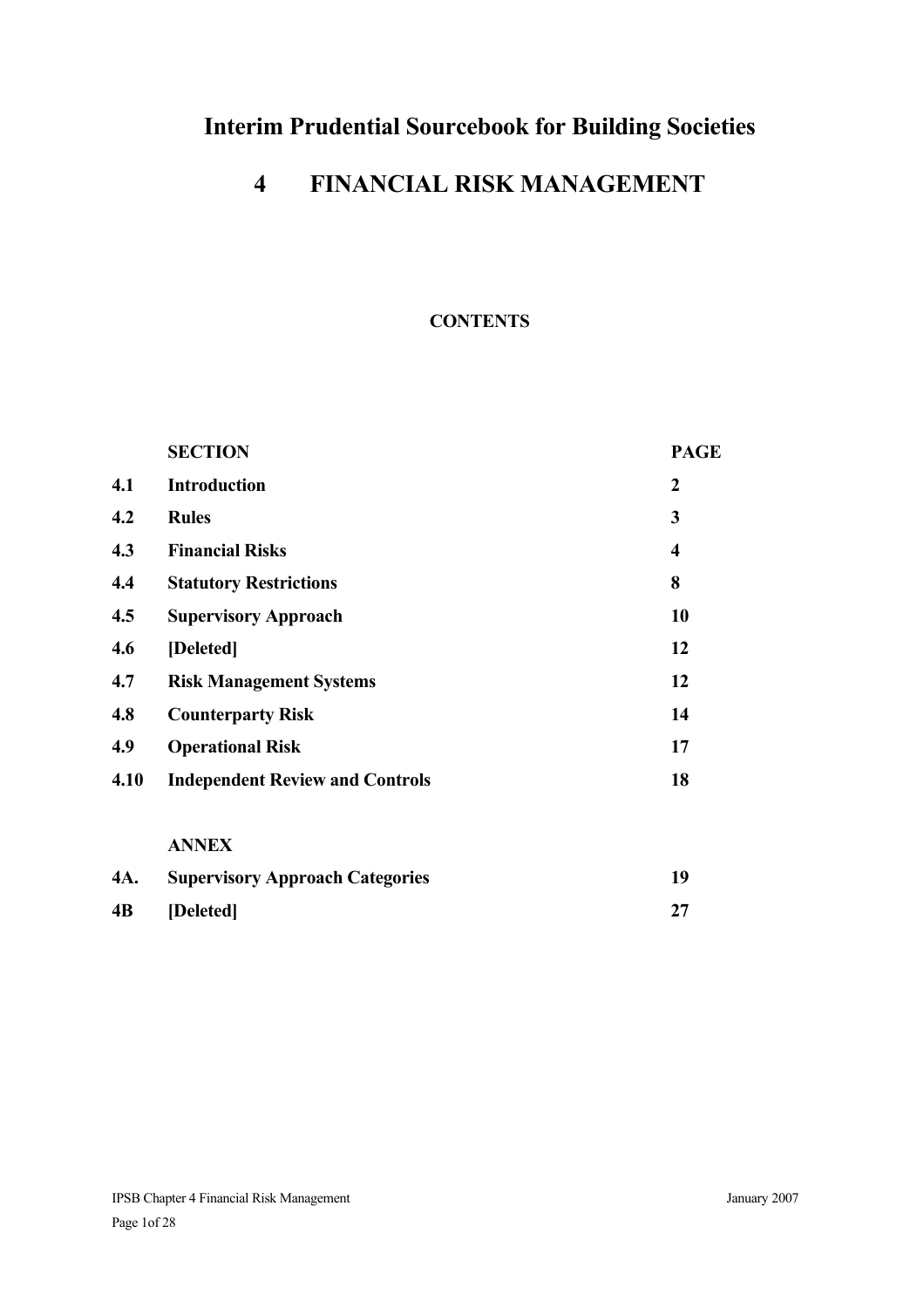#### **4.1 Introduction**

4.1.1 G This chapter contains guidance for societies on financial risk management which supplements the high level requirement in the Senior Management Arrangements, Systems and Controls sourcebook (SYSC).

4.1.1A G As part of the implementation of the Capital Adequacy Directive (CAD), the Banking Consolidation Directive (BCD) and the Markets in Financial Instruments Directive (MiFID), provisions relating to a firm's organisational and risk systems and controls have been introduced in SYSC 4, SYSC 5, SYSC 6, and SYSC 7. Whilst some of the material in SYSC applies to all societies, some applies only to societies that are subject to MiFID. The guidance in this chapter generally explains the application of the high level requirements in SYSC 4, SYSC 5, SYSC 6, and SYSC 7 (even if there may not be a specific cross reference) in the context of financial risk management.

4.1.2 G This chapter describes the key financial risks to which societies are exposed, explains the statutory restrictions on funding, market making, trading and use of derivative instruments, sets out the framework within which the FSA will supervise the treasury activities of societies, including details of the five "approach" categories (Administered, Matched, Extended, Comprehensive and Trading) applied, and emphasises the respective responsibilities of boards and management for monitoring and controlling financial risks. (Unless otherwise explicitly stated, references in this chapter to "societies" are to society groups, consolidated to include all subsidiary undertakings.)

4.1.3 G Rules and guidance on interest rate risk in the banking book are contained in chapter 2.3 of the Prudential sourcebook for Banks, Building Societies and Investment Firms (BIPRU). Under these requirements a society should evaluate the effect of a standard interest rate shock specified by the FSA in that chapter. The result should be taken account of in the ICAAP (as defined in the Handbook Glossary).

4.1.4 G Societies with a trading book will also be subject to a market risk capital requirement calculated in accordance with BIPRU 7. This is unlikely to be applicable to any societies apart from those on the "Trading" approach – see 4A.6 below. A society with foreign currency exposures will however be subject to the foreign exchange capital requirements in BIPRU 7 whether or not it has a trading book.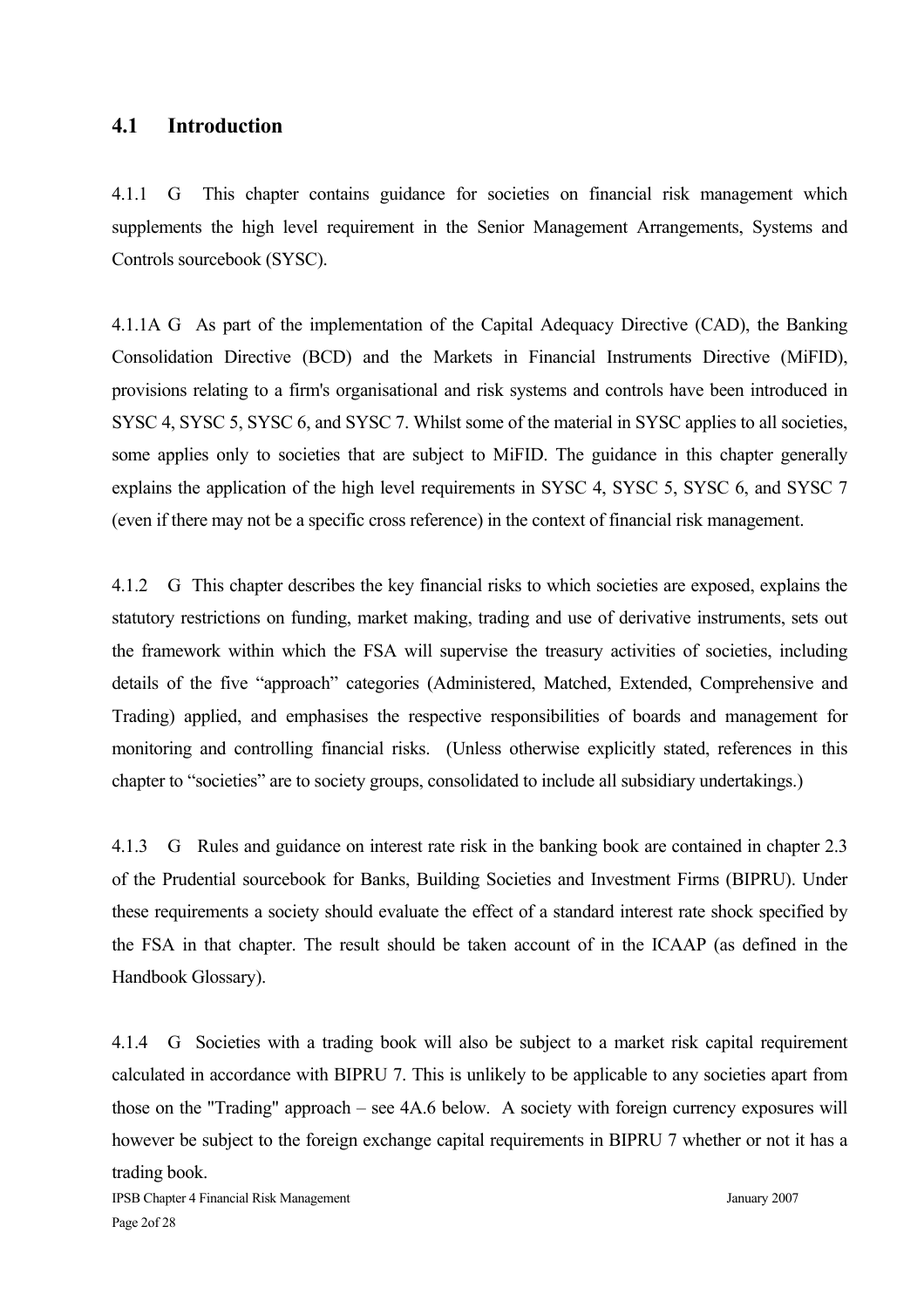#### **4.2. General**

4.2.1 G In meeting the requirements of SYSC 4.1.1R and SYSC 7.1.2R in the context of financial risk management, a society should have an adequate system for managing and containing financial risks to the net worth of its business, and risks to its net income, whether arising from fluctuations in interest or exchange rates or from other factors.

4.2.2 G The arrangements, processes, and mechanisms required in SYSC 7.1.3R should include systems and procedures for identifying, monitoring and controlling all material maturity mismatch, interest rate, foreign exchange and similar (e.g. index related) risks, and for reporting exposures to senior management and the board of the society on a regular, and timely, basis. Societies should also have interest margin management systems in place to estimate the expected profitability of new mortgage and savings products, and to project forward the cumulative effect of mortgage incentives and loyalty schemes.

4.2.3 G Societies should have credit limits in place for all counterparties both for placing liquidity and for transacting derivative contracts (further guidance also in Chapter 5 (Liquidity) and in the General Prudential sourcebook (GENPRU) 1.2 and SYSC 11 – stress testing and scenario analysis, and contingency funding plans).

4.2.4 G [Deleted]

4.2.5 G In meeting the requirements in SYSC 7.1.4R in the context of financial risk management, the board of a society should approve and periodically review a policy statement on financial risk management.

#### **4.2.6 R [Deleted]**

#### 4.2.7 G [Deleted]

IPSB Chapter 4 Financial Risk Management January 2007 Page 3of 28 4.2.8 G The policy statement establishes guidelines for the society's senior managers on the control of financial risks, including: operational risk; structural risk; funding risk; and counterparty credit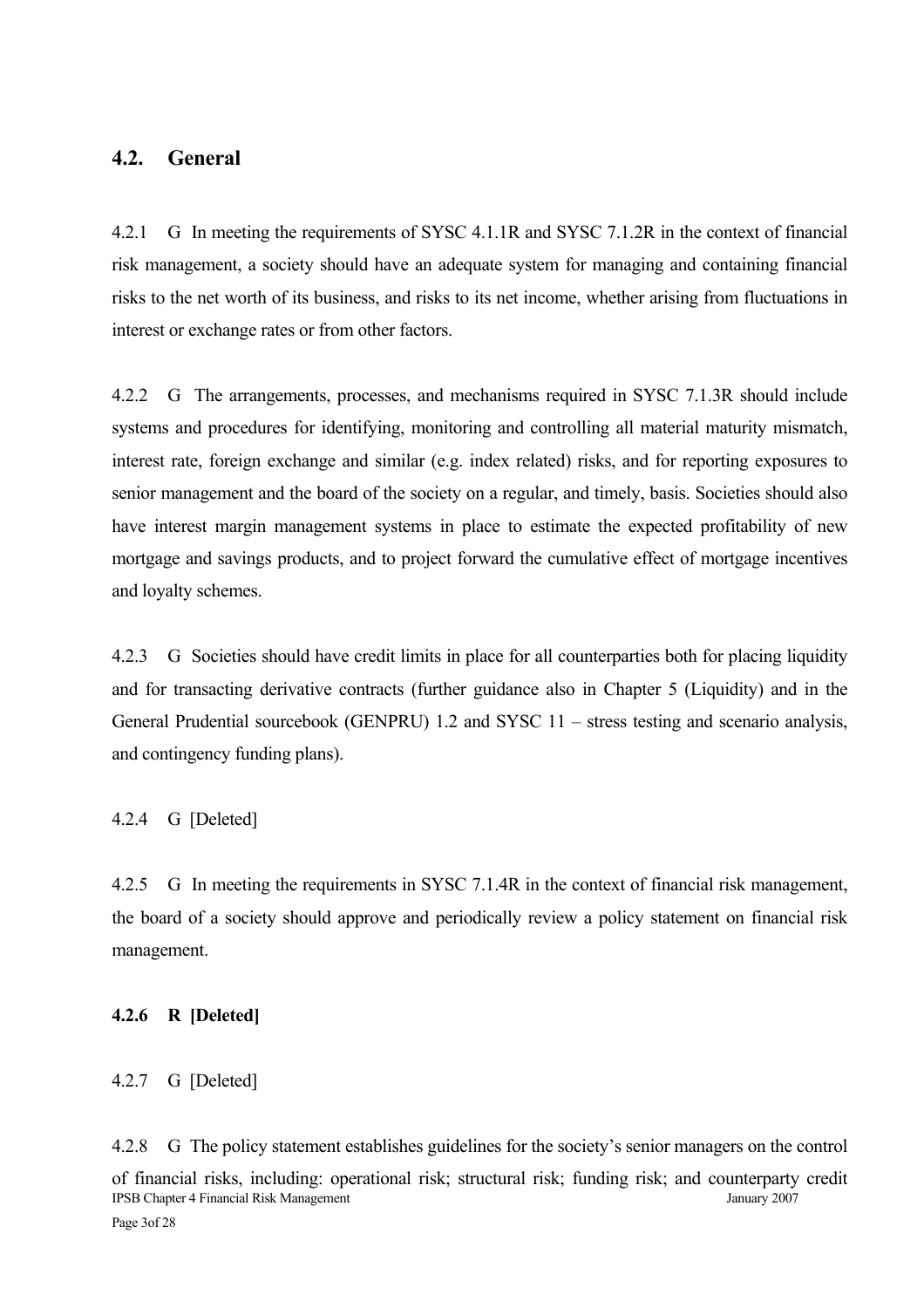(including settlement) risk. Such documents should be consistent with the type of business undertaken by the society and compliant with sections 7 and 9A of the 1986 Act.

4.2.9 G Policy statements should set out the strategic framework for treasury operations, recording the rationale for that framework i.e. why and how treasury activities are expected to support the society's core business, and the "approach" category being followed, derived, where possible, from the results of a financial risk audit. They should clearly state the conditions under which authority is delegated to a board sub-committee, or to management. The documents should establish the operating limits and high level controls that will maintain exposures within levels consistent with the policy, and the procedures/controls on the introduction of new products or activities. Copies of the policy statements should be made available to, and read by, all personnel involved in treasury operations.

#### **4.3 Financial risks**

#### **Funding risks**

4.3.1 G Building societies' current core business, financing long-term residential mortgages with short-term personal savings, necessarily involves a high degree of maturity transformation, and this constitutes the major financial risk that all societies need to manage.

4.3.2 G Wholesale deposit funding, available from a range of sources, provides a useful supplement to the stocks, and inflows, of personal savings. Wholesale markets typically provide funding at longer and/or more definite maturity, often at advantageous rates, but may concentrate the refinancing risks societies face.

4.3.3 G The particular constitution of building societies means that the scale of deposit funding has a significant impact on the position of investor members. The public perceives building society share accounts to be as secure as (or even more secure than) bank deposits. However, unlike depositors with banks, share account investors are contributories, not creditors, so they rank after deposit funders, including suppliers of wholesale funding. A society which gears itself up significantly with wholesale funds thereby dilutes the security of its share account investors, whilst at the same time increasing its refinancing and liquidity risks.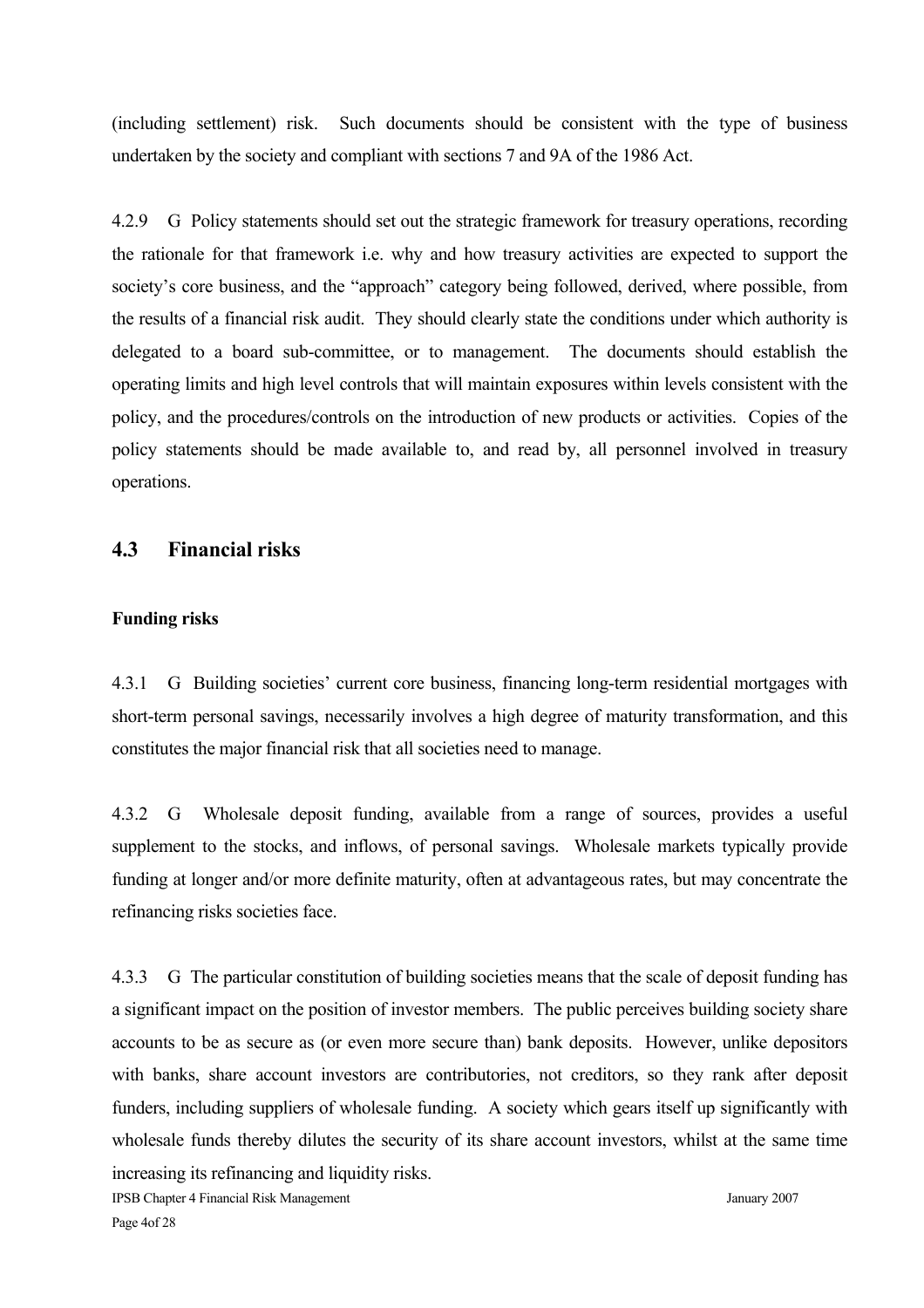4.3.4 G Guidance on the management of short-term cashflow mismatches, and the liquidity requirements which flow from such positions, is given in Chapter 5 (Liquidity). Risks arising from the interest basis/structure or currency of the funding are covered later in this chapter.

#### **Structural risks**

4.3.5 G Most societies are susceptible to interest rate exposure arising not only as a result of changes (or potential changes) in the general level of interest rates or the relationship between short term and long term rates, but also from divergence of rates for different balance sheet elements ("basis" risk), for example, the risk that it may not be possible to increase administered mortgage rates in line with increases in money market (LIBOR) rates, resulting in a margin squeeze where funding is LIBOR-based. In this chapter, risks which arise from the different interest rate or currency characteristics of assets and liabilities, and from transactions based on other financial reference rates or indices, are referred to as "structural" risks.

#### **Operational risks**

4.3.6 G The extension of building society activities into new forms of funding, liquidity and off balance sheet instruments has dramatically increased the operational risks involved. The documentation, accounting treatment and settlement procedures for such instruments can be highly complex, with significant costs and penalties arising from operational mistakes. Societies involved in these areas of activity need rigorous management procedures and control systems to ensure that robust legal documentation is used, that compliance with market practice is achieved, and that deal recording and settlement systems are effective (with appropriate contingency arrangements in place).

#### **Key risk categories**

4.3.7 G The key financial risks which, as envisaged in 4.2.1G, societies should manage and control, are:

(1) Maturity mismatch, including the risks: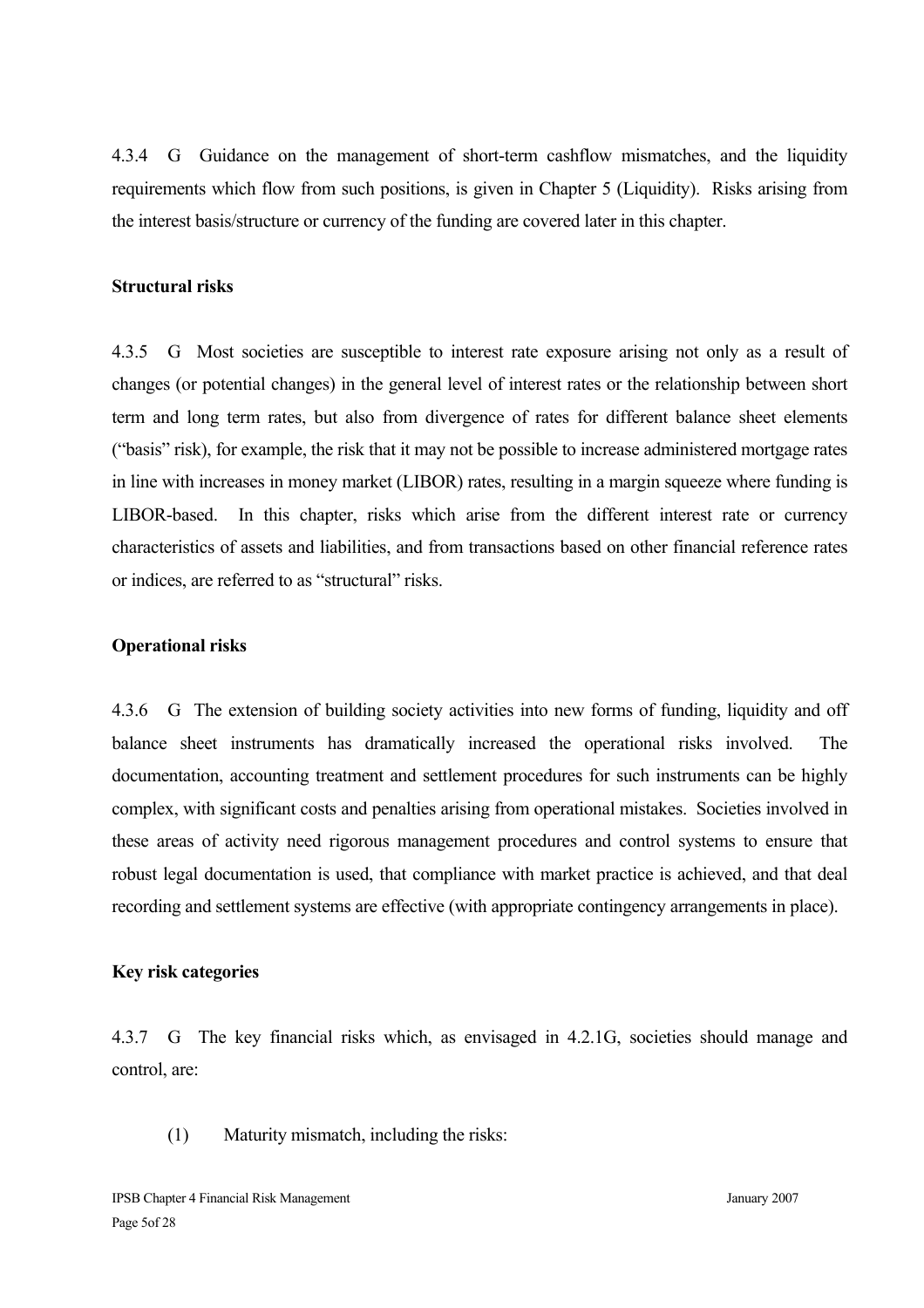- (a) that the society may be unable to refinance term wholesale borrowings on a rollover date due to general market conditions (which may or may not be related to the position of the society itself);
- (b) associated with the bunching of roll-over dates for wholesale funding or maturities of term retail funding;
- (c) from concentration on a limited number of funding providers, giving rise to increased dependence particularly on roll-over days; and
- (d) arising from the prepayment (early redemption) profile of mortgages, and those inherent in the early withdrawal characteristics of retail savings products (i.e. behavioural v. contractual maturity risks);

(2) Interest rate risk to a society's earnings (most significantly, to its interest margin) and to its economic value (the present value of future cashflows) arising from:

- (a) repricing mismatches, e.g. where, in a rising interest rate environment, liabilities reprice earlier than the assets which they are funding, or, in a falling rate environment, assets reprice earlier than the liabilities funding them (in both cases leaving the society with a reduction in future income); repricing risk is inherent in fixed rate instruments, the market value of which will change with interest rate movements (e.g. Gilts), and unhedged fixed rate retail products (e.g. unhedged fixed rate mortgages funded by variable rate liabilities would yield less margin should the cost of the liabilities increase due to changes in market rates);
- (b) yield curve risk, where unanticipated changes to the shape or slope of the yield curve will cause assets and liabilities to reprice relative to each other - possibly exposing positions which were hedged against a parallel shift in rates only;
- (c) interest basis mismatches, arising from the imperfect correlation of rates on instruments with similar repricing characteristics, e.g. between LIBOR rates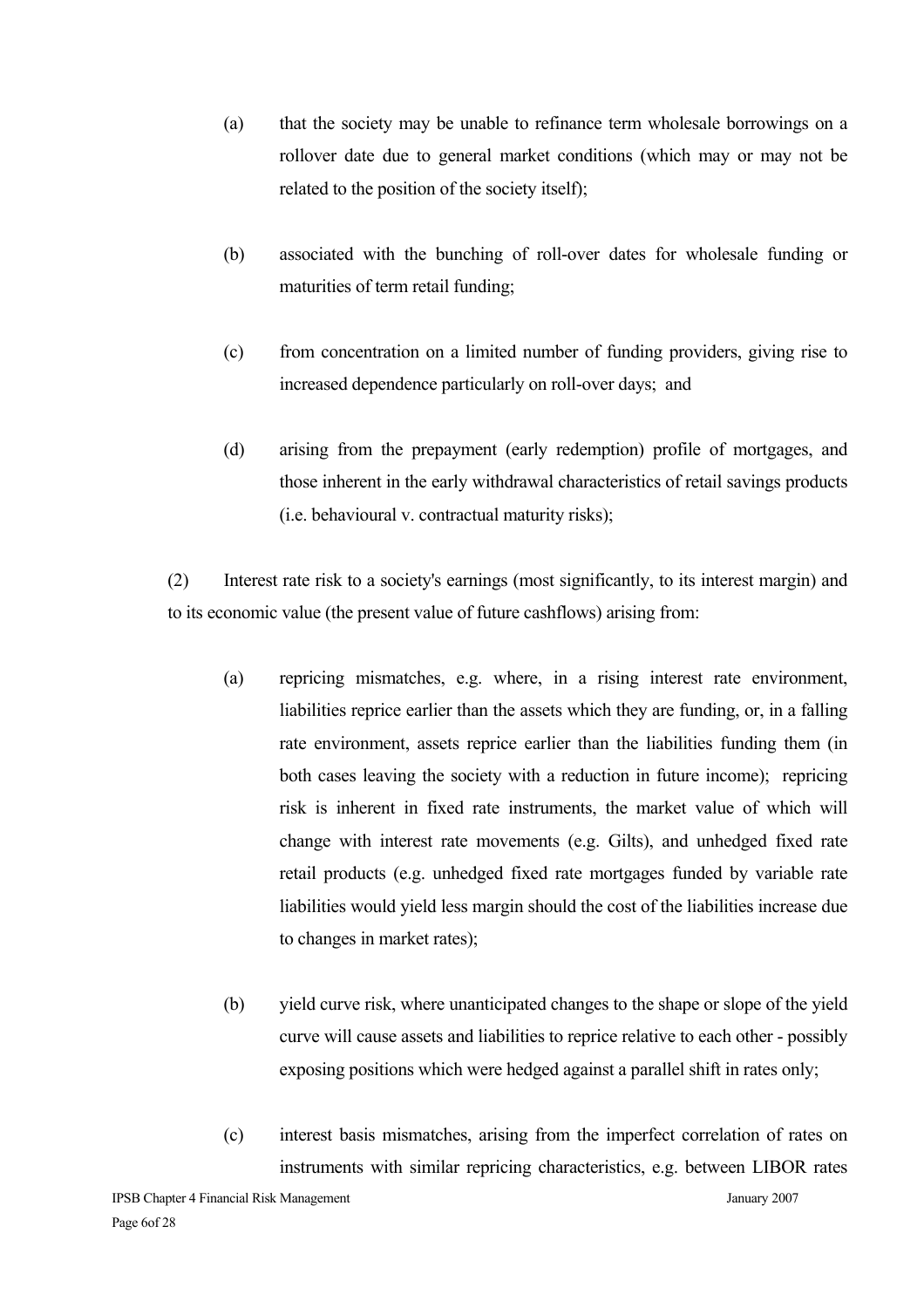and mortgage rates (both of which are variable but are subject to different market forces), or between LIBOR and reference Gilt rates, or between 3 and 12 month LIBOR rates etc. Risk can also arise where the underlying market rate is the same for matching assets and liabilities, but the margin paid relative to the offer rate diverges from the margin received relative to the bid rate;

- (d) balance sheet composition, where an increase in the proportion of assets and liabilities repricing at fixed or variable wholesale market rates implies a reduced administered rate element in the balance sheet - which will nevertheless have to bear (at least in the short term) the full brunt of any rate changes required in order for a society to widen its margins, if necessary for business or profitability reasons (e.g. in the event of a significant credit deterioration leading to rising provision levels);
- (e) optionality (i.e. explicit/contracted option contracts, such as "caps", "collars" and "floors", which confer the right, but not the obligation, to fix an interest rate for an agreed amount and for an agreed period. and embedded/implied options included within products, such as early withdrawal or redemption entitlements), magnifying the effect of other interest rate risks: in particular, societies may be subject to implied optionality in respect of retail savings rates (for which a minimum rate payable - a "floor" - above 0% may need to be assumed), and from prepayment of mortgages/pre-withdrawal of deposits (where the customer may effectively have an "option" which may not be adequately "hedged" by way of early redemption charges); and
- (f) product pricing, arising particularly where products are not immediately profitable and where longer term payback is dependent upon the achievement of specific cost and/or pricing assumptions.
- (3) Currency risk, arising from the effects of changing exchange rates on unmatched assets and liabilities denominated in different currencies; and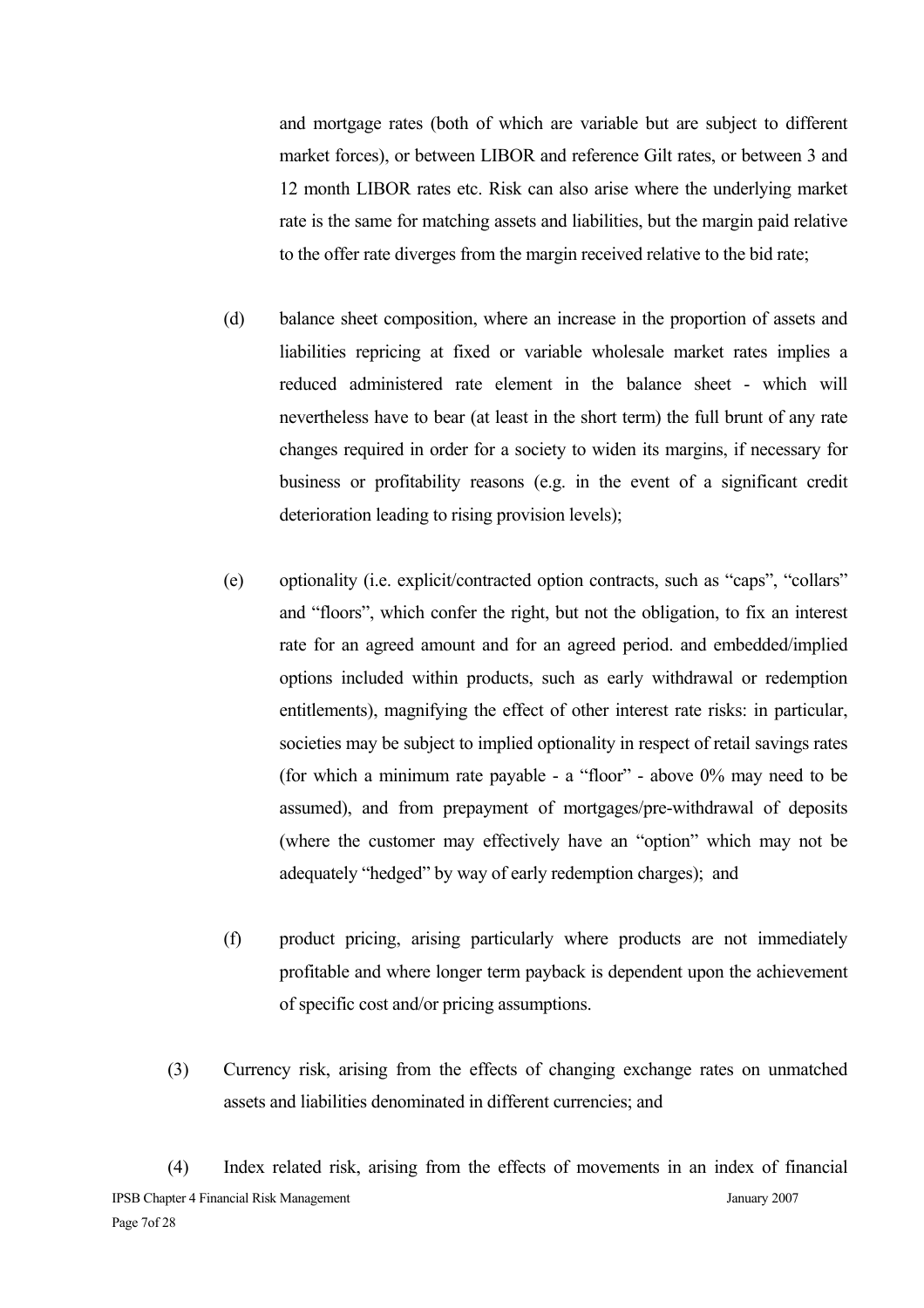assets (e.g. the FTSE 100), or similar reference rate, on unmatched assets or liabilities paying or receiving a return based on that index/rate.

- 4.3.8 G Societies' financial risk management policies should also cover:
	- (1) Settlement risk: the risk of losses arising from failure to settle transactions accurately, or on a timely basis;
	- (2) Counterparty risk: associated with settlement risk, where a counterparty cannot or will not complete a transaction;
	- (3) [Deleted];
	- (4) Operational risk in treasury and related activities: including failure of internal controls or procedures, and the risk arising from errors in legal documentation.
	- (5) [Deleted]

#### **4.4 Statutory restrictions**

#### **Funding limit**

4.4.1 G Section 7 of the 1986 Act provides that at least 50% of the funds (excluding those qualifying as own funds) of a building society (or, if appropriate, of the society's group) must be raised in the form of shares held by individual members of the society (excluding share accounts held by individuals as bare trustees for corporate bodies).

#### **Structural risk management restrictions**

4.4.2 G Section 9A prohibits a society or its subsidiary undertakings (subject to certain defined exemptions) from:

IPSB Chapter 4 Financial Risk Management January 2007 Page 8of 28 (1) acting as a market maker in securities, commodities, or currencies;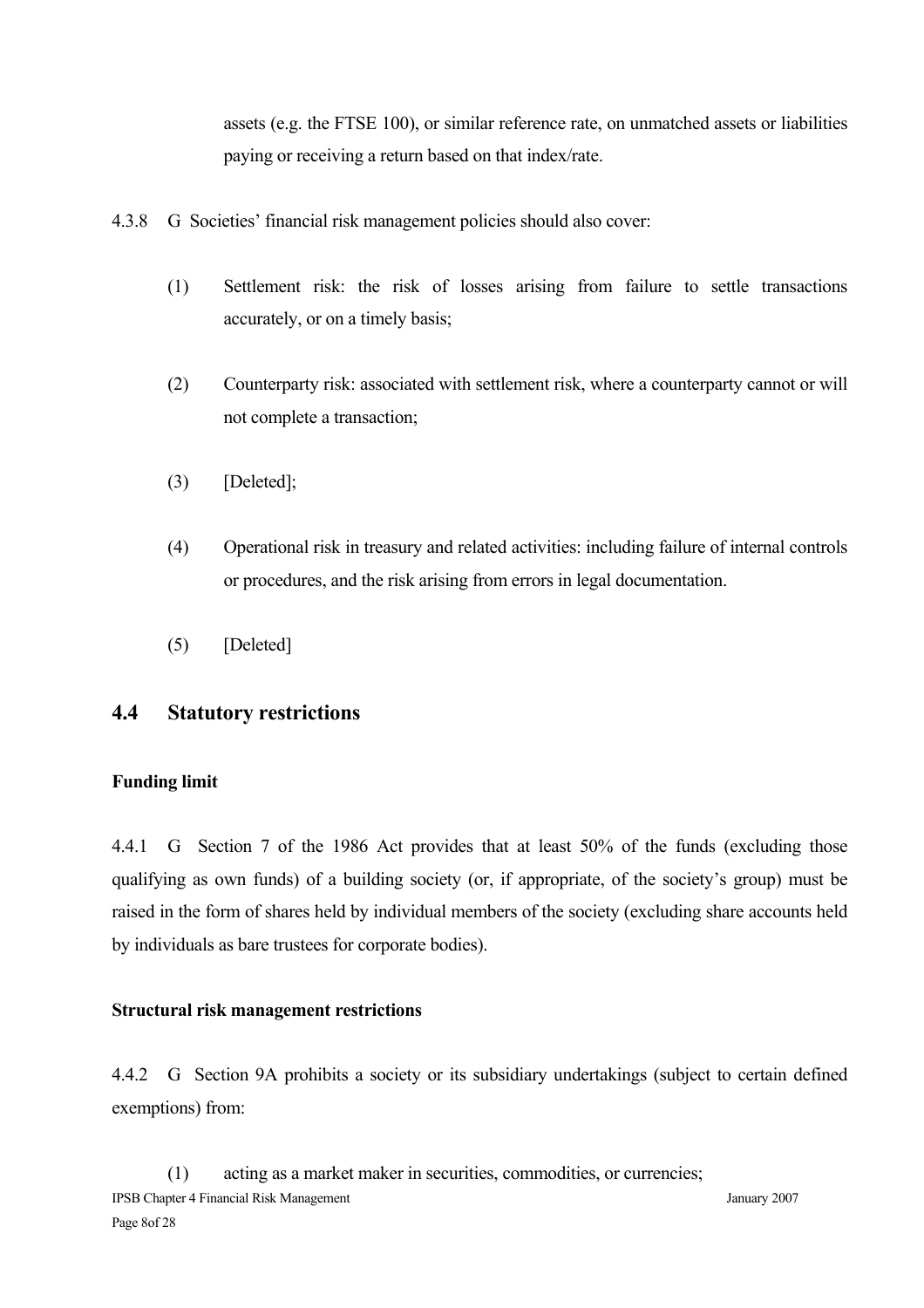- (2) trading in commodities or currencies; or
- (3) entering into any transactions involving derivative investments.

4.4.3 G Section 9A contains definitions of the above terms, and societies are directed particularly to section 9A(9) for the purposes of compliance monitoring.

4.4.4 G Section 9A also includes a "purpose" test for entering into derivatives contracts and a "safe harbour" clause for society counterparties stating that any transaction in contravention of the section 9A prohibitions is not, however, thereby invalid and may be enforced against the society.

4.4.5 G The exemptions in section 9A fall into two broad categories:

- (1) those which allow a society or subsidiary undertaking to provide certain retail services to its customers, including:
	- (a) acting as market maker in currency or securities transactions of less than £100,000;
	- (b) trading in currencies (but not commodities) up to a value of £100,000 per transaction;
	- (c) entering into "contracts for differences" in respect of customers who wish to hedge exposures arising from their own loans or deposits with, the society group; or
	- (d) acting as market maker or entering into "derivative investments" in its capacity as manager of a collective investment scheme; and
- (2) those which allow a society or subsidiary undertaking to use "derivative investments" in order to limit the extent to which it, or a connected undertaking, will be affected by changes in interest rates, exchange rates, any index of retail prices, any index of residential property prices, any index of the prices of securities , or the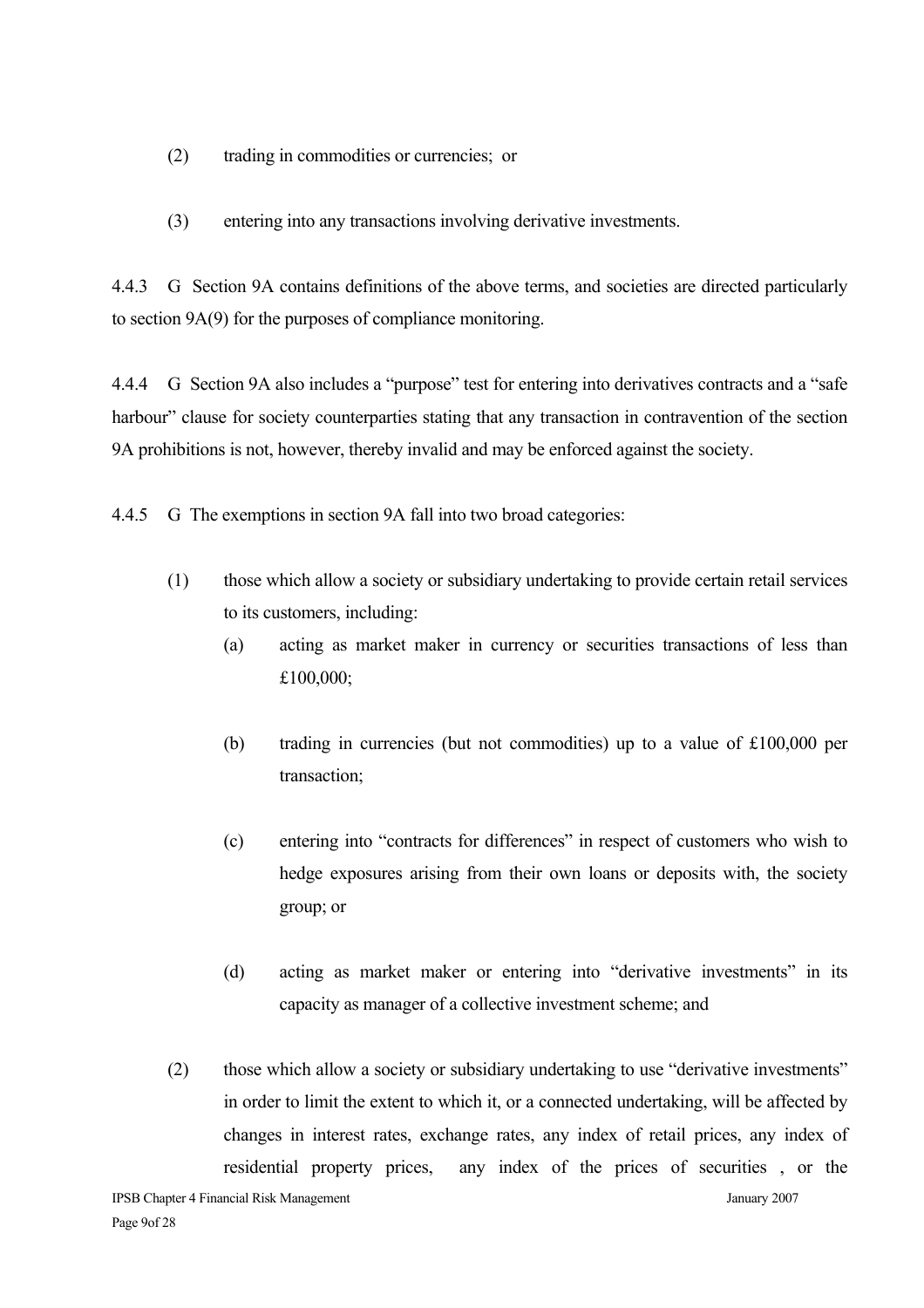creditworthiness of any borrower(s).

4.4.6 G The Treasury may, by negative resolution order, amend the £100,000 transaction limit and may add factors to, or remove factors from, the list in 4.4.5(2) above. The factor relating to credit worthiness was added to the original list in section 9A(4)(b) by the Building Societies (Restricted Transactions) Order 2001 (SI 2001/1826). The Treasury may, by affirmative resolution order, make more significant amendments to section 9A.

4.4.7 G Boards should have procedures and controls to ensure that use of section 9A exemptions by their society (and subsidiary undertakings, if any) is within the law. The exemptions permitting transactions of up to £100,000 (as market-maker in currency or securities transactions, or trading currencies) may not be abused by artificially breaking up larger transactions into a number of smaller amounts falling within the £100,000 ceiling (section 9A(8) is the relevant anti-avoidance provision). Compliance with the 1986 Act may be assisted by specifying the purposes and circumstances in which hedging transactions may be undertaken, or derivatives used, both in the financial risk management policy documents and in the internal arrangements for delegation, identifying the specific authority in section 9A. Whatever the hedging policies adopted, and however the control and authorisation arrangements are organised, it is important that they should be accurately and fully documented.

### **4.5 Supervisory approach**

#### **Funding limits**

4.5.1 G Whilst the section 7 funding limit is expressed as a minimum of 50% share account funding, societies should, for prudential monitoring purposes, draw up a funding policy which incorporates an internal policy limit based on a maximum level of deposit liabilities (i.e. an inversion of the "nature limit"). In order to avoid any possibility of an inadvertent breach of the 1986 Act, it is expected that such internal limits will be set at levels below the 50% statutory maximum.

IPSB Chapter 4 Financial Risk Management January 2007 Page 10of 28 4.5.2 G In setting funding limits, the board should consider wholesale and other deposit funding requirements over the period of their society's current corporate plan, and avoid setting limits at levels where usage is either unplanned or highly unlikely. Where societies have significant levels of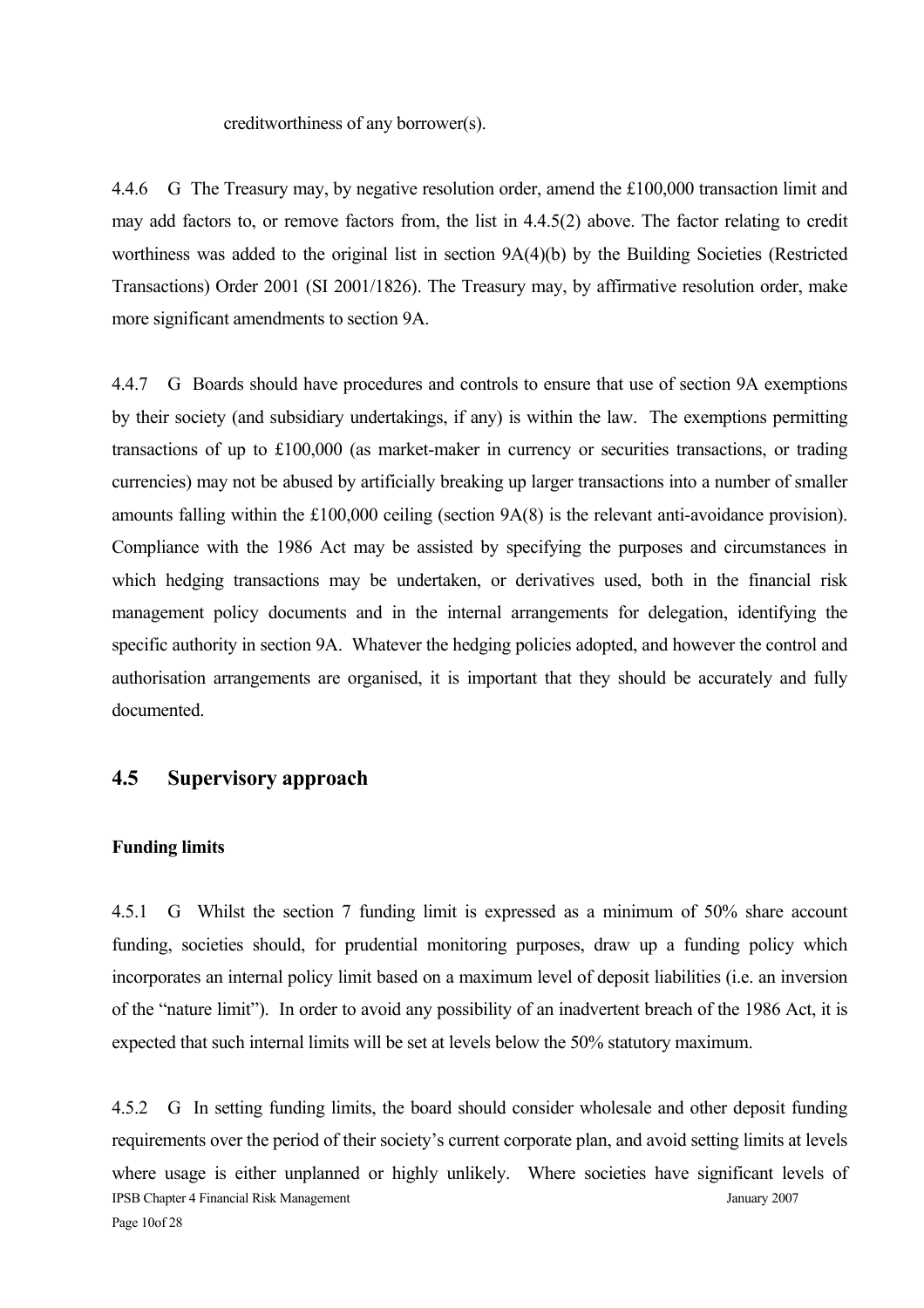offshore deposit funding or commercial deposit funding, boards should set policy sub-limits for these sources (e.g., a society might set an overall deposit liabilities limit of 30%, with sub-limits of 25% for wholesale funding and 10% for offshore funding - the total of the sub-limits exceeding the overall limit only on the basis that both could not be used to their full extent simultaneously).

#### **Supervisory standards for treasury activities**

4.5.3 G Under section 5 of the 1986 Act, a society's principal purpose is residential mortgage lending, financed by members' savings, not undertaking, and trading in, financial risk for profit. Societies should therefore adopt a risk-averse approach to maturity mismatch and to structural risk management. A degree of maturity mismatch and structural risk is inherent in normal building society operations, but boards should set risk limits which either:

- (1) ensure that, as far as possible, such exposures are minimised; or
- (2) where interest rate positions are to be taken, restrict potential reductions in income or economic value, estimated under robust stress testing scenarios, to levels which would not compromise the current or future viability of their societies.

4.5.4 G Societies should aim to eliminate, as far as is practicable, all exposures to risk arising from movements in currency exchange rates.

4.5.5 G As explained in 4.2.1G, a society's system for financial risk management should be adequate. The policy statement envisaged in 4.2.5G should be appropriate for the society's business needs and the complexity of its existing and proposed treasury activities. The FSA has devised five models, described as supervisory approaches, of increasing sophistication, to assist societies. The approaches are described as "administered", "matched", "extended", "comprehensive" and "trading". A society that conducts its treasury activities in accordance with the most suitable (for it) of these five models, can readily demonstrate that it complies with the SYSC requirements referred to in 4.2.1G and 4.2.5G in the context of financial risk management. But these models are neither mandatory nor exhaustive. Guidance on the characteristics of each approach is set out in Annex 4A.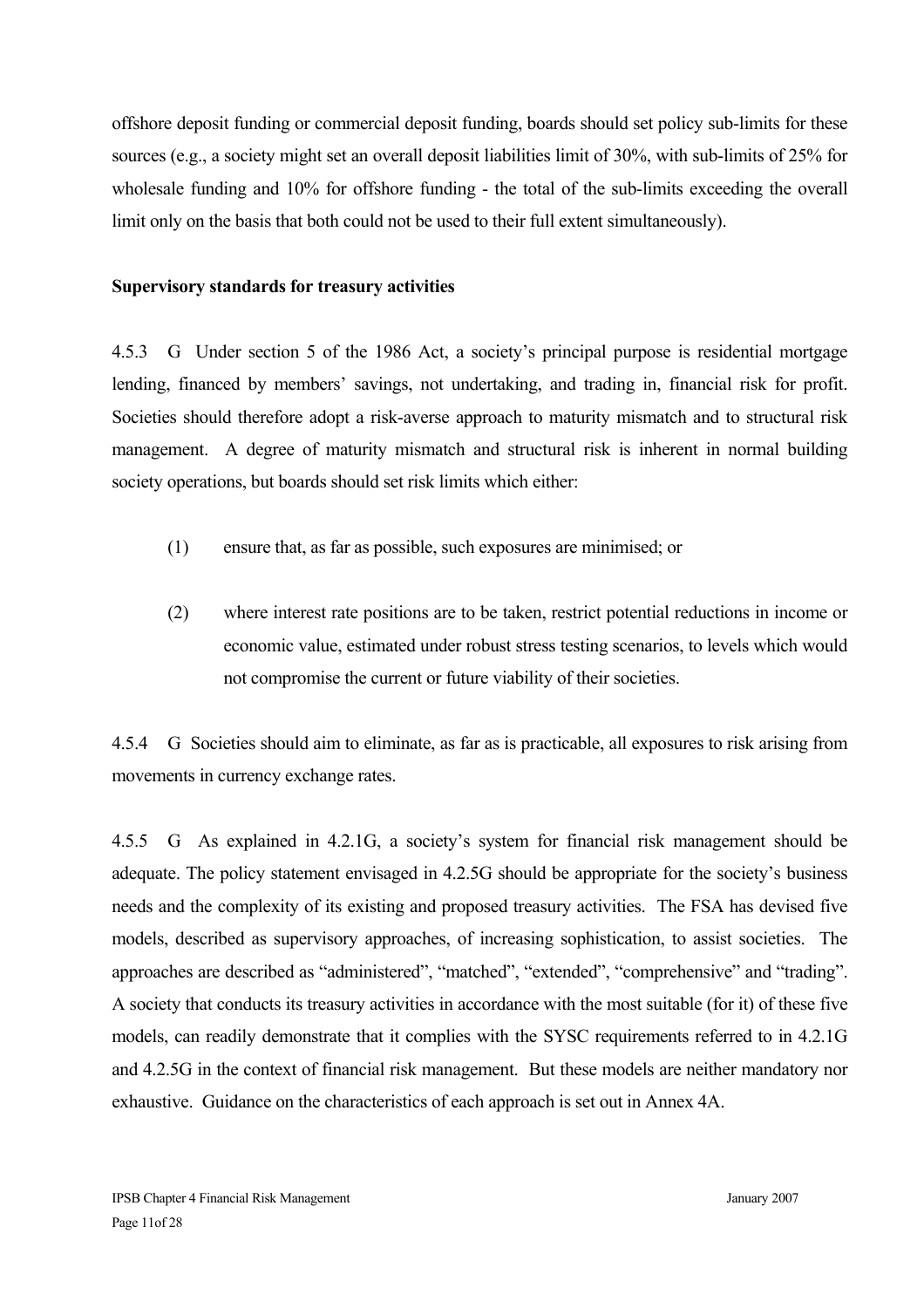#### **Supervisory discussions on change of approach**

4.5.6 G The FSA anticipates that societies will wish to develop further their treasury expertise, and that a change of "approach" may be necessary. In this respect, the "approach" categories should be seen, not as discrete compartments, but rather as stages in the continuous evolution of financial risk management, with a change of "approach" marking a milestone in that progress. Societies should develop their financial risk management and systems to the level appropriate to support the scale and nature of their business and the FSA will be encouraging societies to enhance their treasury capabilities where this is considered to be necessary.

4.5.7 G Whilst the "approach" benchmarks have no legal significance, the process of moving between approaches provides a useful opportunity for the FSA to review a society's progress, and to satisfy itself that policies, limits and systems are appropriate for the treasury activities planned.

4.5.8 G Any society which wishes to move between approaches should contact the FSA at an early stage. The FSA will wish to be satisfied that the society has the requisite expertise, management information systems, accounting systems and controls before any significant change in the society's treasury activities is implemented.

### **4.6 [Deleted]**

#### **4.7 Risk management systems**

4.7.1 G The guidance in this section amplifies SYSC 7.1.2R and SYSC 7.1.3R specifically in the context of treasury management. A society should have in place information systems that are capable of:

- (1) measuring the level of maturity mismatch and structural risk inherent in its balance sheet;
- (2) assessing the potential impact of interest rate (and, if applicable, currency exchange rate) changes on its earnings and its economic value (including the effect of any standard interest rate shock as specified by the FSA in BIPRU 2.3);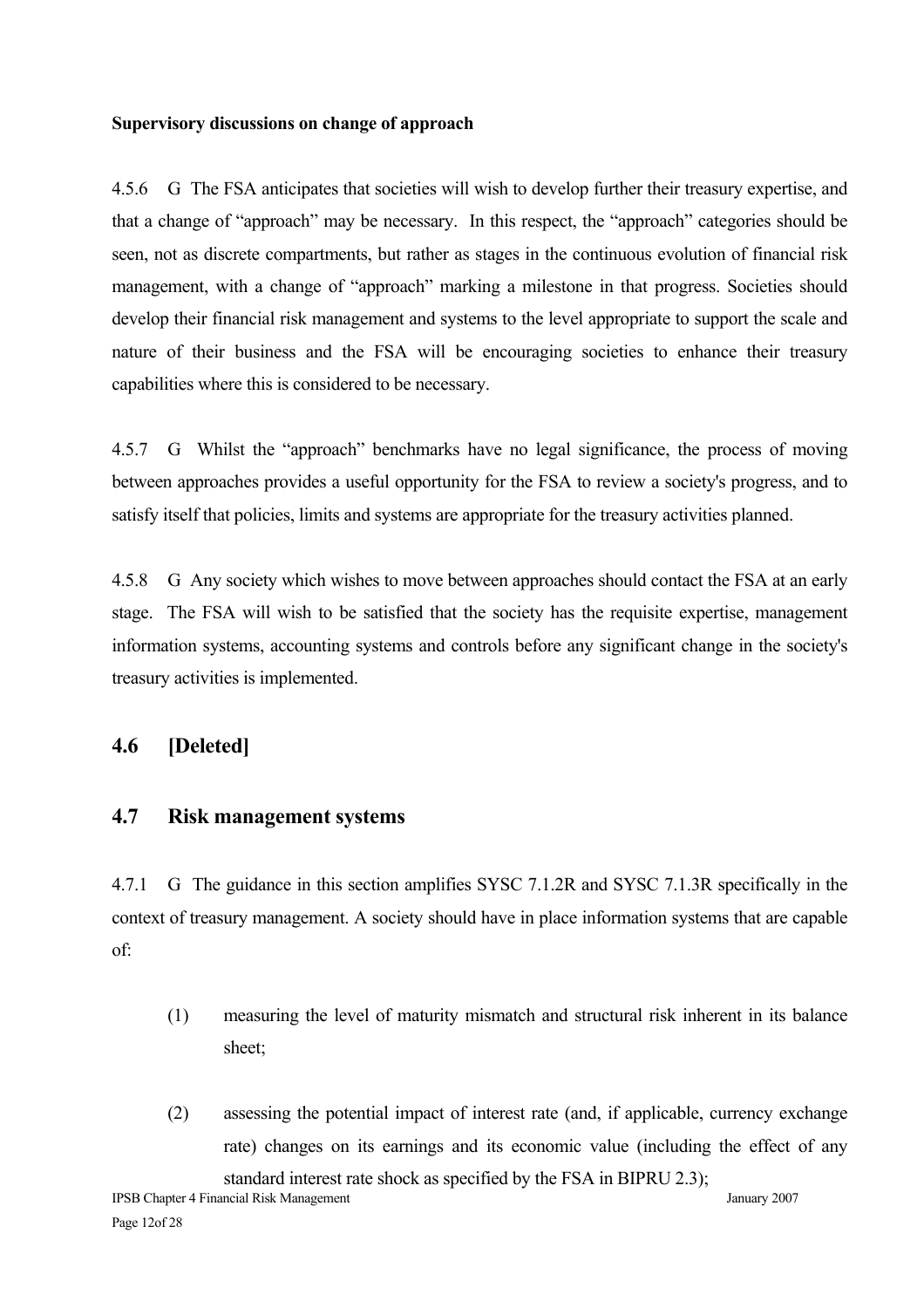- (3) reporting accurately, and promptly, on risk positions to management, to the board and, if requested, to the FSA – including generating the information necessary to carry out its ICAAP and reporting the results of stress testing for interest rate risk in the banking book;
- (4) recording accurately, and on a timely basis, all new transactions and/or cashflows which will affect calculations of structural risk exposures;
- (5) managing the settlement timetable and processes for individual treasury instruments; and
- (6) monitoring credit risk and settlement risk positions incurred with individual and groups of counterparties.

4.7.2 G The scale and scope of the risk measurement system employed should reflect the sophistication of a society's treasury operations, those societies wishing to adopt the "Comprehensive" or "Trading" approaches requiring more complex techniques to capture different facets of risk.

#### **Control limits**

4.7.3 G Control limits confine structural risk positions within levels considered by board and management to be prudent, given the size, complexity and capital needs of the society's business. Where applicable, limits should also be applied to individual instrument types, asset/liability portfolios, and to separate business activities or subsidiaries.

4.7.4 G The structure of limits should enable the board and management to monitor actual levels of sensitivity, under different pre-defined market index, interest rate and exchange rate scenarios, against the policy specified maxima, to ensure that corrective action can be taken if required.

IPSB Chapter 4 Financial Risk Management January 2007 Page 13of 28 4.7.5 G The number and type of limits which should be applied will depend upon the relative sophistication of a society's treasury operations, and further guidance on the FSA's expectations for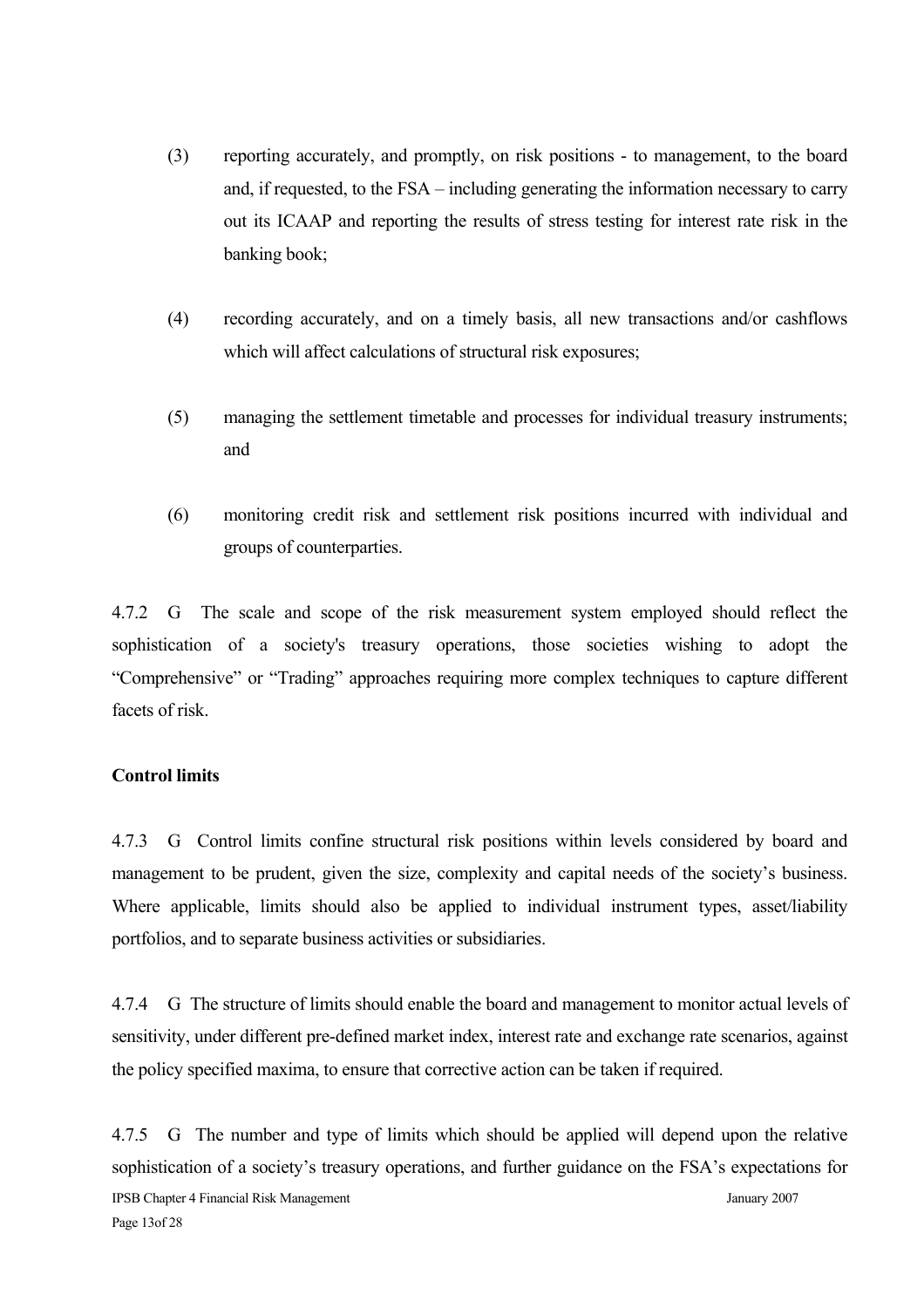each policy approach is set out in Annex 4A.

4.7.6 G Where limits are set as part of the overall board policy, these should be treated as absolute, and therefore no excesses should be tolerated. Any limit exceptions should be reported immediately to executive managers, and the policy should make clear what action is expected of management in such circumstances (including arrangements for informing the board and the FSA of the breach). Limits set by management should similarly be subject to clear guidelines covering the circumstances and periods for which breaches may be permitted (if at all) and the arrangements for notification of exceptions.

#### **Stress testing**

4.7.7 G The risk measurement systems put in place should evaluate the impact, on income or economic value as appropriate, of abnormal market conditions. The amount and type of such stress testing required will depend upon the sophistication of treasury operations undertaken, and the level of risk taken, but where required should be regular and systematic. Boards and management should, periodically, review the extent of such stress testing to ensure that any "worst case" scenarios remain valid. Contingency plans should be in place to deal with the consequences should such scenarios become reality. Rules and guidance on stress testing and scenario analysis are in GENPRU 1.2 and BIPRU 2.2. Material on this subject specifically relating to liquidity risk, including liquidity contingency plans, is in SYSC 11. Requirements for stress testing for interest rate risk in the banking book are set out in BIPRU 2.3.

#### **Board information reporting**

4.7.8 G The FSA attaches considerable importance to the quality, timeliness, and frequency of the management information which the board uses to satisfy itself that treasury activities are being undertaken in accordance with its policies and guidelines. Information obtained by the board should include regular and systematic stress testing, as described above, which should be taken into account when policies and limits are established or reviewed.

#### **4.8 Counterparty risk**

IPSB Chapter 4 Financial Risk Management January 2007 Page 14of 28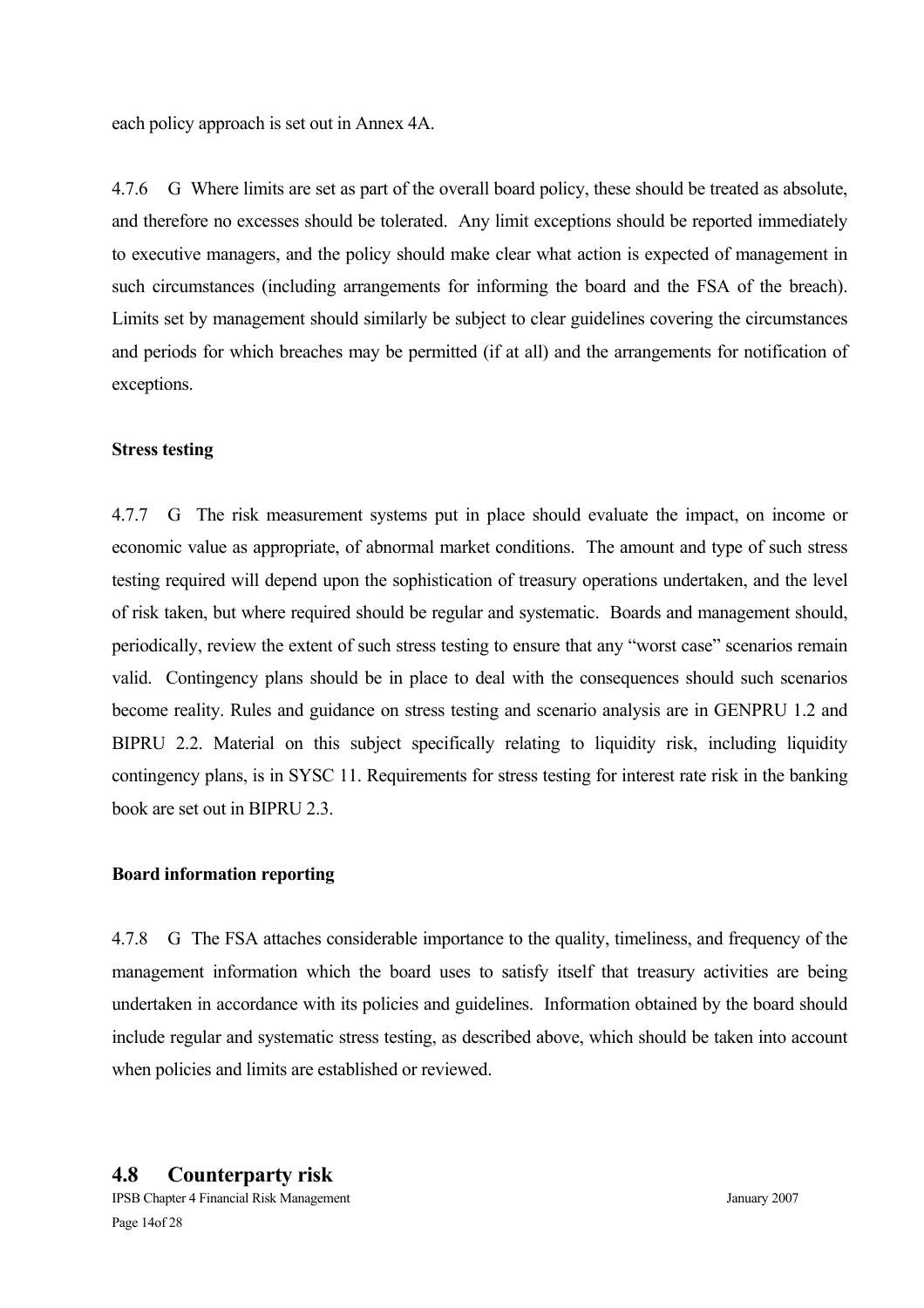4.8.1 G Counterparty limits should cover:

- (1) full risk exposures (e.g. deposits or marketable instruments);
- (2) market risk exposures (e.g. mark to market positive value of swaps, plus appropriate addition for potential future exposure increases arising from changes in market rates); and
- (3) settlement risk exposures (e.g. currency deals where amounts are paid out before funds are received).

4.8.2 G Boards should determine the extent to which authority to set counterparty limits is delegated to management, but delegation to a single individual should not be permitted. Personnel with dealing mandates should not be given authority to set new or increased counterparty limits. No dealings should take place with counterparties which do not have a pre-approved limit.

4.8.3 G Limits should be established on the basis of a robust methodology, which should be fully documented and reviewed regularly. For societies with more active treasury operations, a separate credit risk committee with responsibility for preparing a credit policy statement and counterparty list may be appropriate - less active societies may incorporate a section on credit risk within their liquidity policy statements, with appropriate cross-references to other policy and procedures statements. In all cases, the counterparty list and individual limits should be subject to formal credit review at least annually, with interim arrangements in place to add, amend or remove limits as appropriate.

4.8.4 G Where reliance is placed on sources of information or opinion external to both the society and the counterparty (e.g. rating agencies), the nature of the source, and arrangements for ensuring that the information relied upon is kept up to date, should be made explicit in the credit risk policy document and in procedures manuals. Where ratings are reduced (or put on "watch" with "negative implications"), or where a society becomes aware of information on a counterparty which might affect its perceived creditworthiness, it should have systems for reviewing individual counterparty limits and, possibly, suspending/removing individual names from authorised lists in an expeditious manner. Arrangements for obtaining published information on counterparties should also be included in procedures manuals.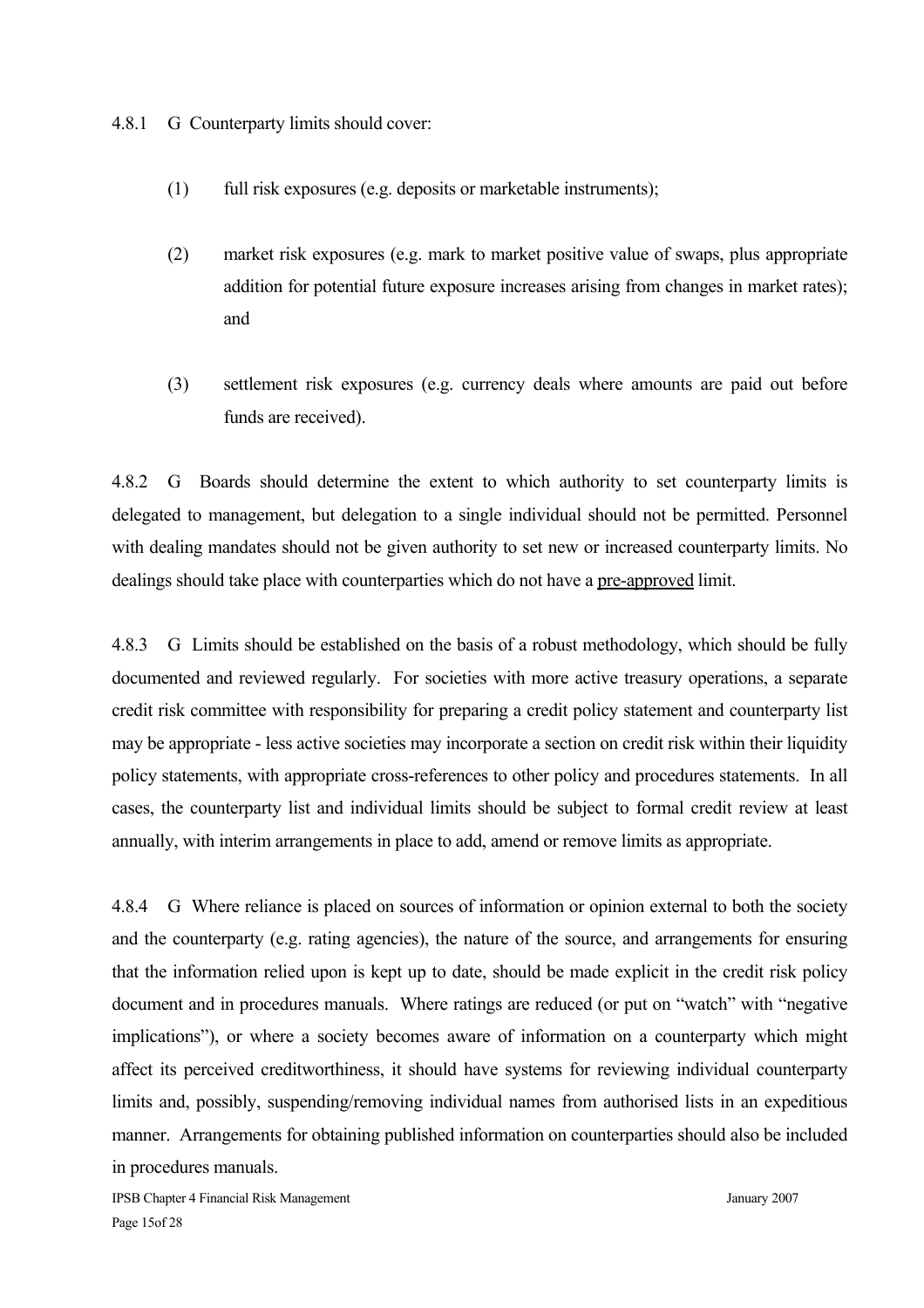4.8.5 G Exposures to counterparties should be monitored on a consolidated basis, aggregating exposures of the society and any subsidiaries (where applicable), and setting total exposure limits for groups of connected counterparties (e.g. a commercial bank and its merchant bank subsidiary). Similarly, country, sector and market concentrations should be monitored continuously against agreed limits.

4.8.5A G The guidance in this section complements the high level rules and guidance on credit and counterparty risk in SYSC 7.1.9R to SYSC 7.1.11R.

#### **Large shareholdings and deposits**

4.8.6 G Undue dependence on individual funding sources that account for a large proportion of a society's overall liabilities will involve risk of liquidity problems should those funds be withdrawn or not be available for roll-over. These potential problems apply whether the funds in question are raised from the retail or the wholesale markets.

4.8.7 G A small society is relatively more exposed to this type of risk, and should consider the implications of concentration on individual shareholders or depositors when assessing its liquidity levels and need for committed facilities. In the management of large retail investment accounts, a society should normally avoid:

- (1) obtaining funding from a single shareholder or depositor which exceeds 1% of shares, deposits and loans; and
- (2) allowing the aggregate total of funding, from those single shareholders or depositors which individually represent more than one-quarter of 1% of shares, deposits and loans, to exceed 5% of shares, deposits and loans.

#### **Committed facilities**

IPSB Chapter 4 Financial Risk Management January 2007 Page 16of 28 4.8.8 G A society with high levels of maturing funding, or vulnerability to withdrawal of individual deposits, should consider arranging committed facilities (or maintain higher than average levels of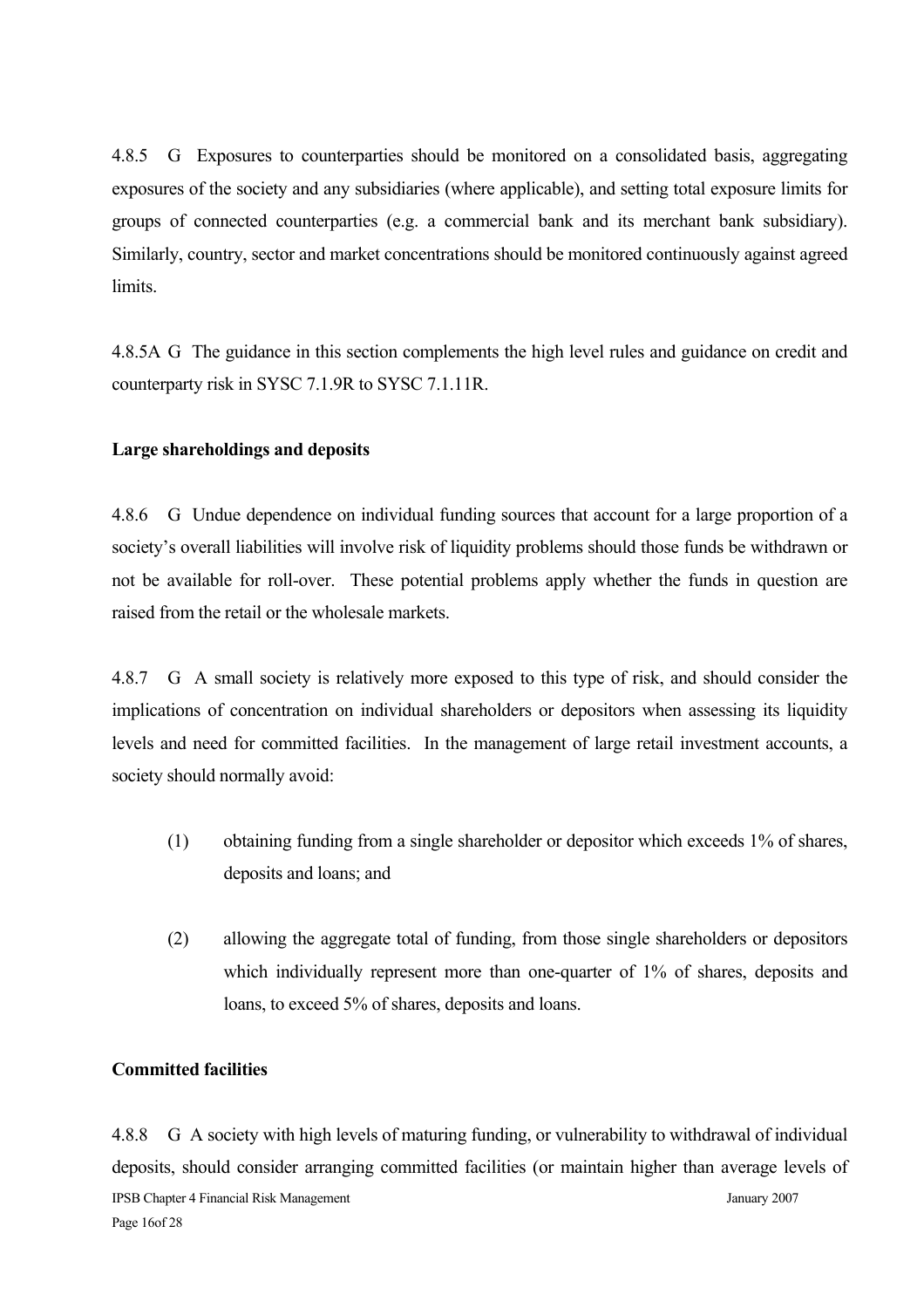liquidity). In arranging committed facilities, a society should consider:

- (1) the credit standing and capacity of the provider of the facility;
- (2) the documented basis of the commitment (i.e. is it an unconditional commitment or a "best endeavours" arrangement); and
- (3) the cost/fee structure compared to alternatives.

In extreme cases , there remains a risk that a provider may renege on a contractual commitment to provide funding, or purport to rely on widely drawn "events of default" or "material adverse change" clauses, and face the legal consequences (if any) rather than lend money to a society in difficulties. Societies should not, therefore, become over reliant on committed facilities to plug short term cashflow difficulties.

### **4.9 Operational risk**

- 4.9.1 G [Deleted]
- 4.9.2 G [Deleted]
- 4.9.3 G [Deleted]
- 4.9.4 G [Deleted]
- 4.9.5 G [Deleted]
- 4.9.6 G [Deleted]

#### **IT security**

IPSB Chapter 4 Financial Risk Management January 2007 Page 17of 28 4.9.7 G Reliance on computerised dealing, information, treasury management and risk assessment systems renders societies particularly vulnerable to software or hardware failure. Boards of societies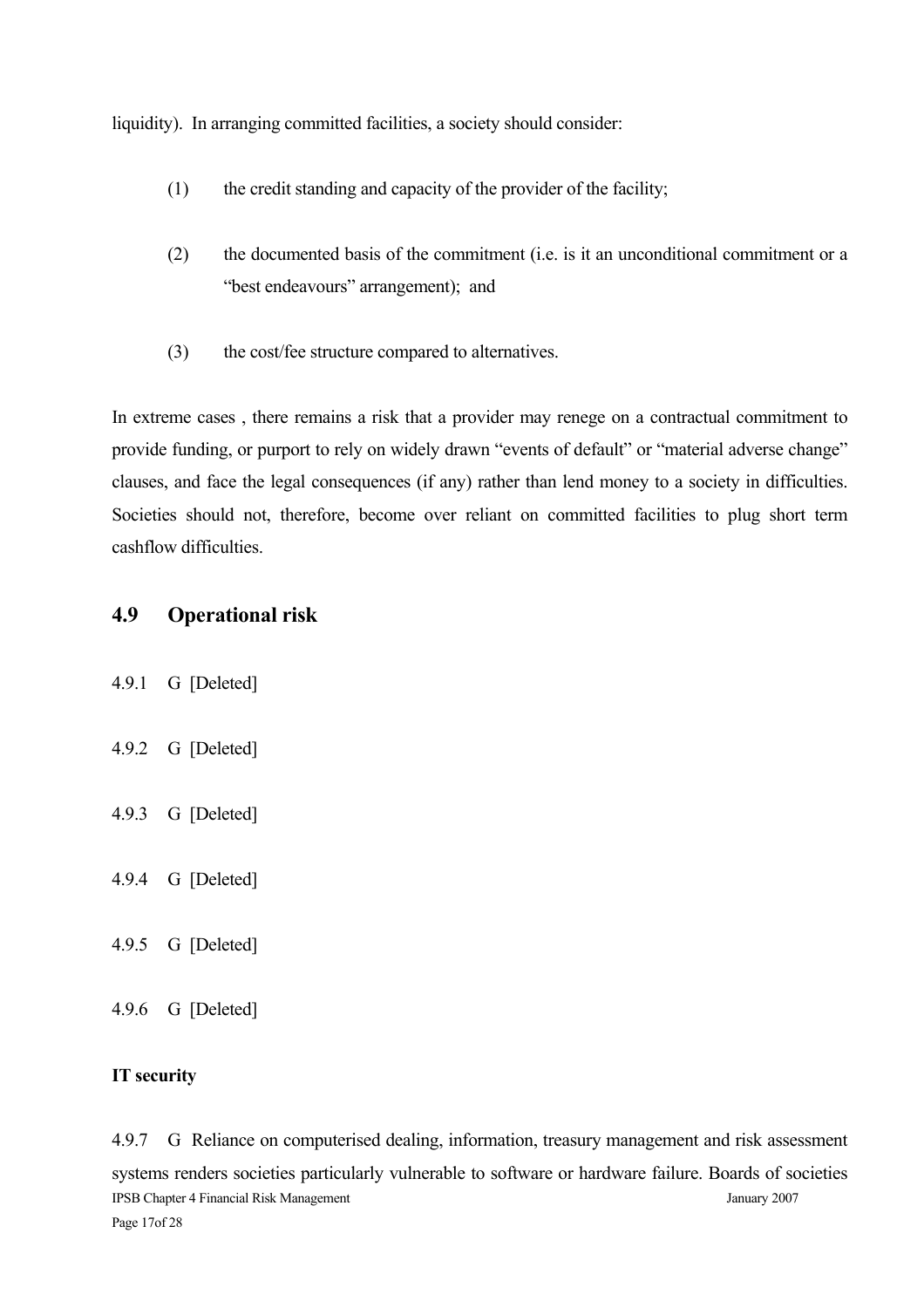should:

- $(1)$  [Deleted];
- (2) ensure that treasury IT systems access, both physical and logical, is subject to robust security;
- (3) exercise strong control over the development and modification of treasury IT systems; and
- (4) involve internal audit in reviewing the development or modification of treasury IT systems.

### **4.10 Independent review and controls**

#### **Internal audit**

4.10.1 G The guidance in this section amplifies SYSC 6.2.1R in the context of treasury management. Each board should ensure that its society's internal audit department (if it has one) has the skills and resources available to undertake an audit of the treasury function. Internal audit should evaluate, on a continuing basis, the adequacy and integrity of the society's controls over maturity mismatch, over the level of structural risk taken and should assess the effectiveness of treasury management procedures.

4.10.2 G Societies with complex treasuries or lacking internal auditors with treasury expertise may outsource treasury audit to an audit firm with the appropriate expertise and experience. The work of outsourced internal audit should be fully integrated into the society's overall audit procedures and plans, with appropriate reporting lines into the audit committee. However, in order to avoid conflicts of interest, internal audit should not be contracted out to the society's own external auditors – even if the function were to be performed by a completely different branch of the audit firm.

#### 4.10.3 G [Deleted]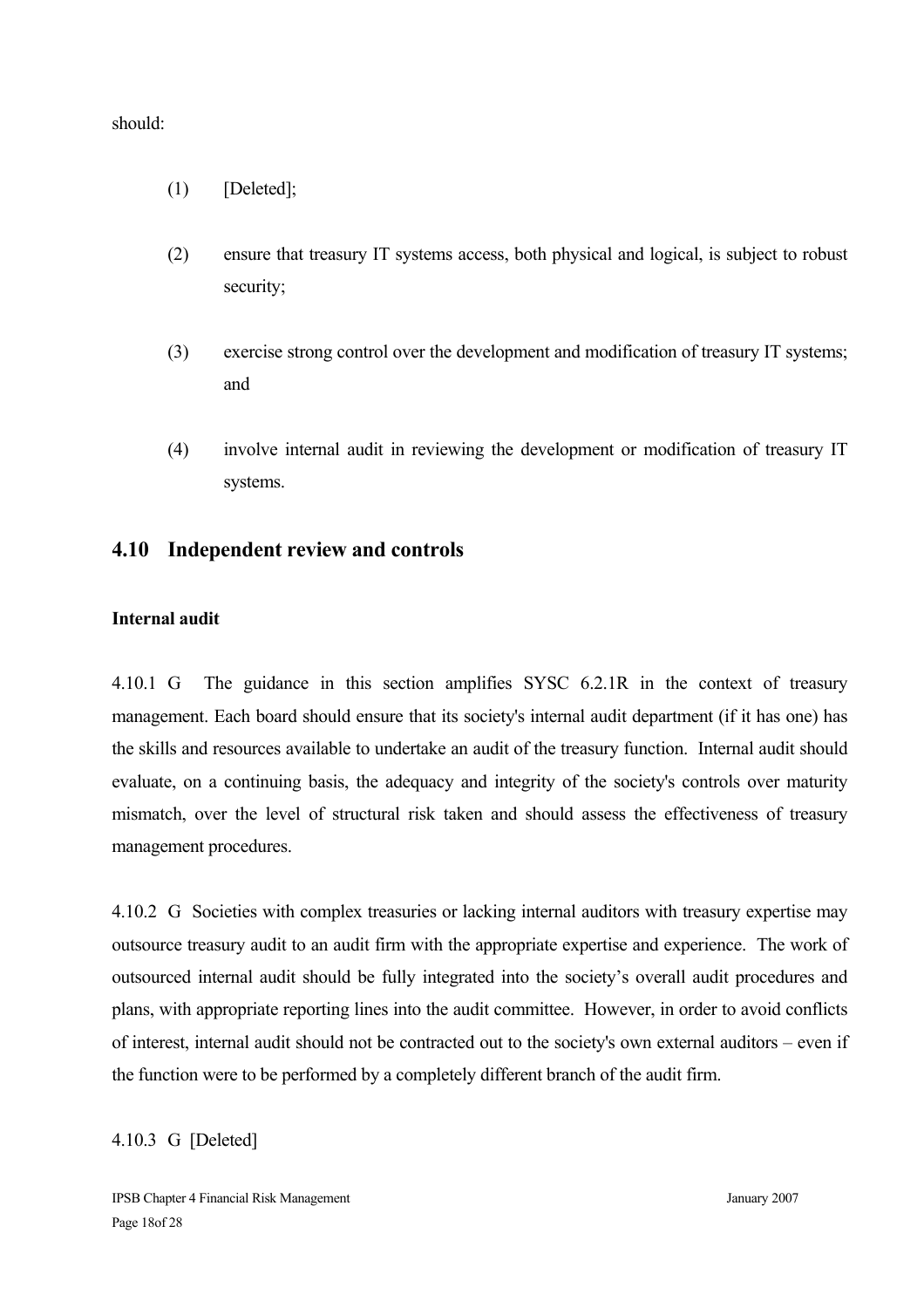### **4A.1 Supervisory approach categories**

4A.1.1 G This Annex provides guidance on the five models, or supervisory approaches, to financial risk management described in paragraph 4.5.5G. Where societies have subsidiary treasury operations, it is expected that these will fall into the same approach category as that of the parent society. An outline description of each approach is set out below, and table 4A.7G "Summary of the five approaches" at the end of this Annex summarises the key features.

### **4A.2 "Administered" approach**

4A.2.1 G Societies in this category are expected to have balance sheets where loan assets and funding liabilities are entirely in Sterling and predominantly (>95%) subject to administered rates. In general, it is anticipated that the "Administered" approach will:

- (1) tend to suit small or very small societies;
- (2) where balance sheet management is typically undertaken by the Chief Executive in conjunction with the board - existence of a specific finance function (and Finance Director) being unlikely.

4A.2.2 G Societies adopting this approach:

- (1) should not offer fixed rate products (defined as repricing more than one year and one day later than the current date) on either side of the balance sheet;
- (2) should have policies limiting the levels of deposit funding to less than 10% of share and deposit liabilities unless a higher limit of up to 35% has been discussed with the FSA to accommodate those societies who take significant commercial deposits but funding from the wholesale markets will be limited to 10% of share and deposit liabilities<sup>.</sup>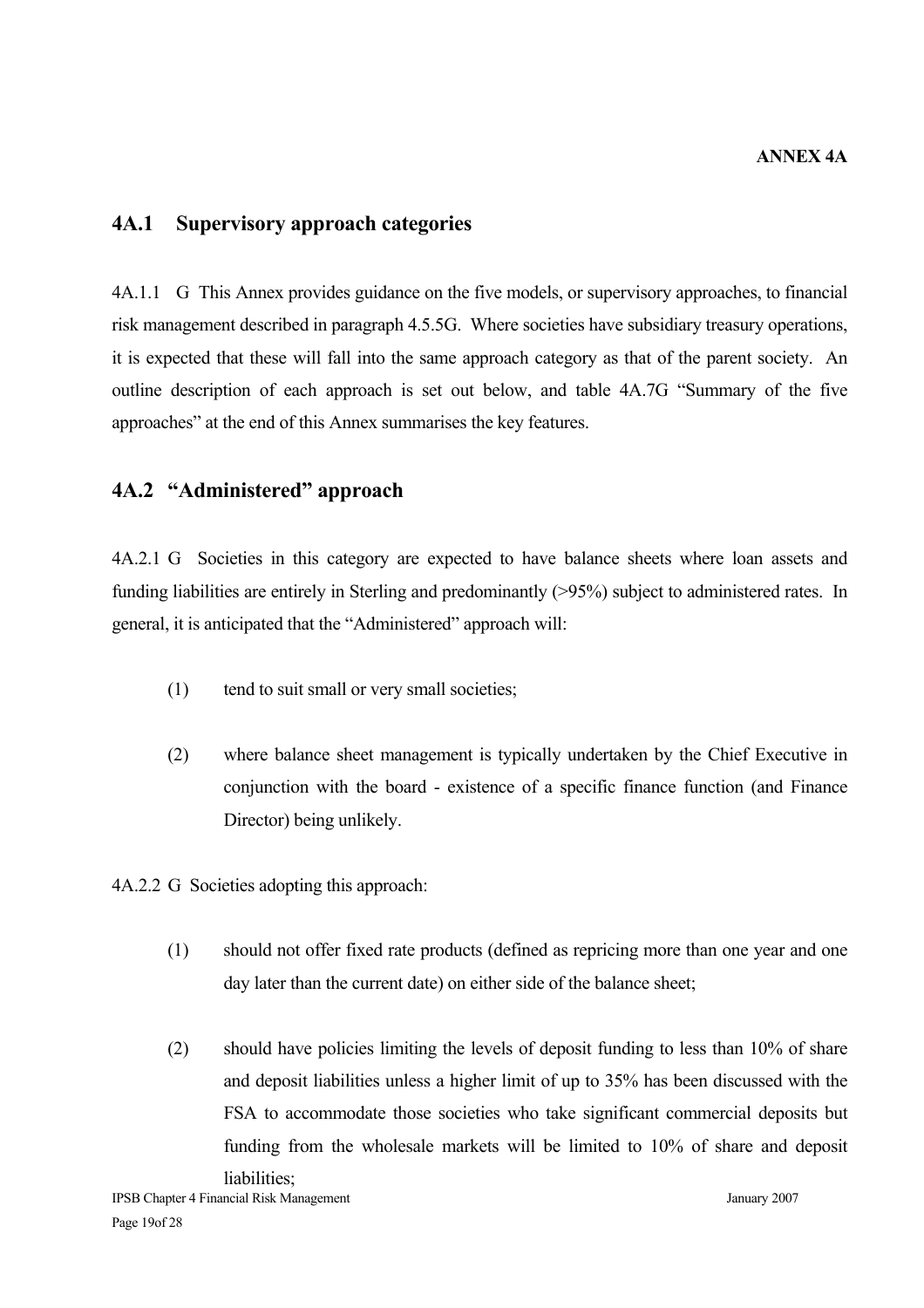- (3) will hold a simple range of liquid assets (whether counting as prudential liquidity or not), with marketable fixed rate instruments held only provided that these have a residual maturity of 5 years or less; and
- (4) should place no fixed rate time deposits having a maturity greater than 1 year.

4A.2.3 G Societies adopting the "Administered" approach do not need specific risk management reporting, but the market value of fixed rate investments with maturities of more than one year, as compared to their purchase price, will be monitored by the monthly monitoring returns.

# **4A.3 "Matched" approach**

4A.3.1 G Societies adopting this approach should have balance sheets where assets and liabilities are entirely in Sterling and use hedging contracts (or internal matching of assets and liabilities with similar interest rate and maturity features) to neutralise the risk arising from loans or funding other than at administered rates, on a tranche by tranche, product by product basis. Characteristic of small to medium sized societies, with limited treasury skills or resources, typically the Chief Executive of such societies will be supported by a Finance Director or Finance Manager, and report direct to the board on treasury matters (or through a board sub-committee).

4A.3.2 G Societies adopting this approach should:

- (1) have in place policy statements covering the intention to offer fixed rate (i.e.  $>1$  year to repricing date) products on one or both sides of the balance sheet;
- (2) set limits (as a % of total assets) for fixed rate loan assets and share or deposit liabilities, and for holdings of fixed rate liquid assets (whether counting as prudential liquidity or not);
- (3) set an overall limit for hedging transactions (nominal value of transactions %SDL); and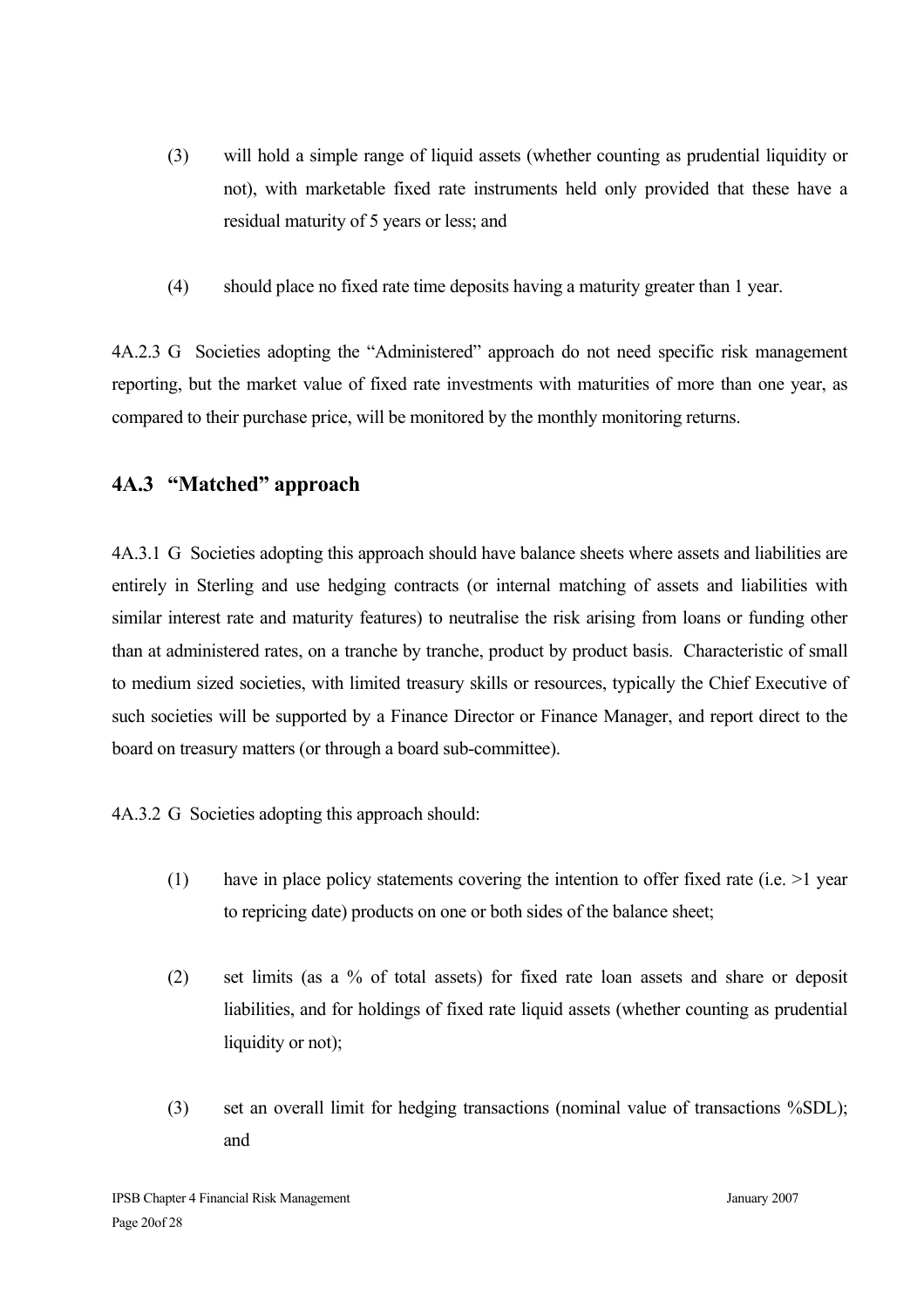(4) have in place policies limiting the levels of deposit funding to less than 25% of share and deposit liabilities unless a higher limit of up to 35% has been discussed with the FSA to accommodate those societies who take significant commercial deposits but funding from the wholesale markets will be limited to 25% of share and deposit liabilities.

4A.3.3 G The policies of such societies can allow use of standard hedging products for transactions permitted by section 9A, e.g.:

- (1) swaps (including FTSE index swaps);
- (2) Forward Rate Agreements; and
- (3) plain vanilla over the counter ("OTC") options such as swaptions, caps, collars and floors (options purchased only);

for the purpose only of matching individual products and within the exemptions permitted by section 9A - structural hedging of the whole balance sheet should not be permitted.

4A.3.4 G Risk management for such societies will be achieved internally through:

- (1) matching reports (detailing individual products and the hedging instruments associated with them); and
- (2) gap analysis for gapping purposes, reserves will need to be treated as having no fixed repricing date, and gap limits should be set at the minimum level required to give flexibility in timing the hedges for individual mortgage and investment products, with some allowance for residual risks (those too small to be economic to hedge) and for holdings of fixed rate liquid assets. Basis risk should be minimised by setting cautious limits for fixed rate and market rate assets and liabilities.

IPSB Chapter 4 Financial Risk Management January 2007 Page 21of 28 4A.3.5 G Gap monitoring reports should be updated and considered by the board at least monthly. By implication, societies adopting this approach should not be taking an interest rate view for the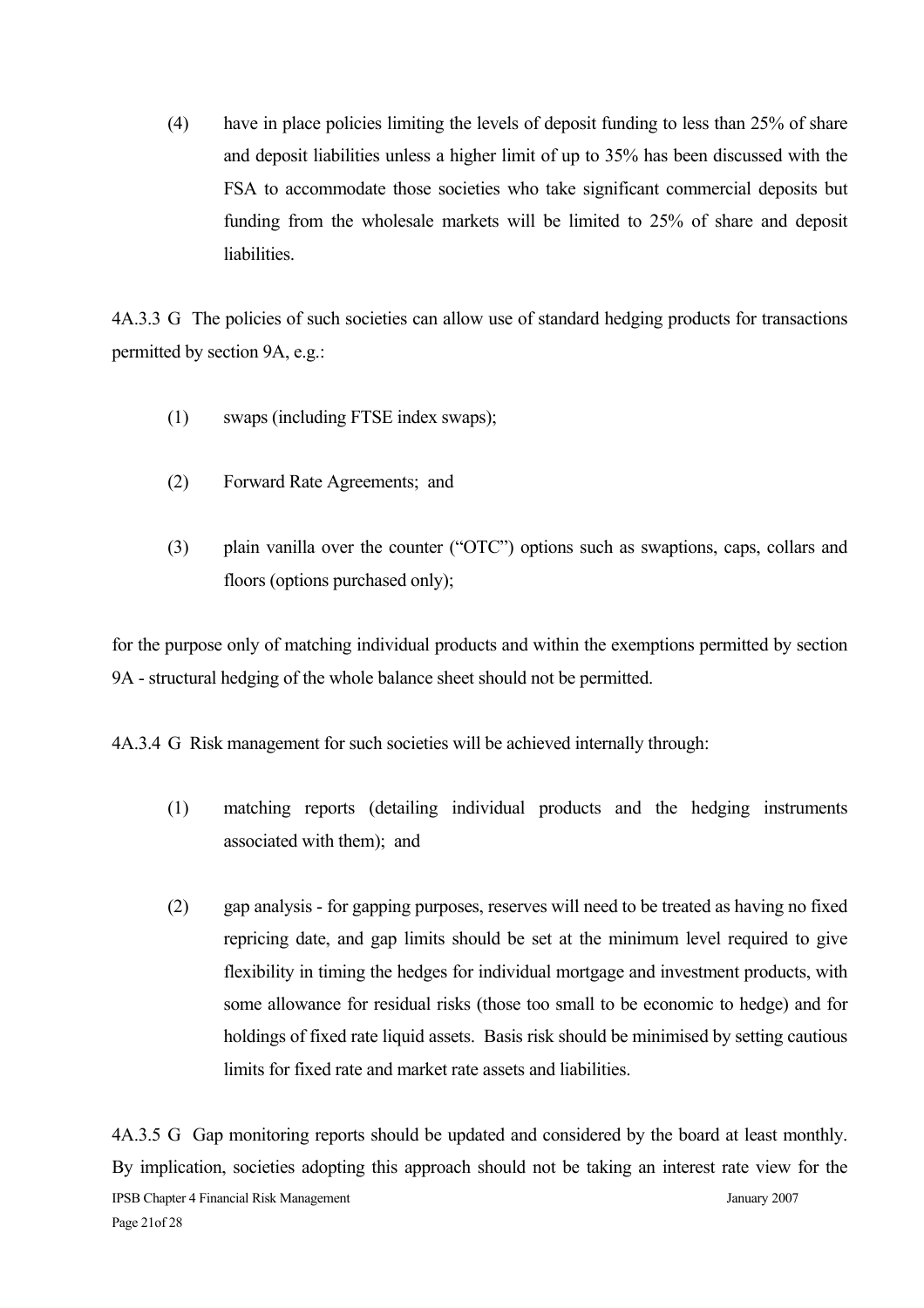purposes of determining a hedging strategy.

### **4A.4 "Extended" approach**

4A.4.1 G The principal difference between the "Matched" and the "Extended" approaches lies in the capability to measure and hedge structural risk across the whole balance sheet, including reserves, rather than just hedging individual transactions. The approach will thus allow a society to allocate reserves to specific repricing bands representing a considered view of the characteristics of such reserves and/or the assets deemed to "represent" such reserves, or to manage interest rate gaps as part of a strategy for hedging the endowment effect of interest free reserves against adverse interest rate movements. Risk analysis should also enable it to position its balance sheet to take advantage of a particular interest view. Societies adopting this approach will have the capability to fund in currency and to hold a limited range of currency liquid assets (see Chapter 5, Liquidity), subject to aiming for elimination of all currency exchange mismatch, within an expected maximum limit of 2% of own funds.

4A.4.2 G As a result, a society adopting the "Extended" approach will:

- (1) adopt policies and systems to enable it to undertake the hedging of individual transactions within the context of an overall strategy for structural hedging, based on detailed analysis of its balance sheet; and
- (2) use the output of such analysis to enable it to position its balance sheet to take advantage of a particular interest view.

4A.4.3 G Management of interest risk for such societies will typically be controlled by the board acting through an Assets and Liabilities Committee (ALCO) or equivalent sub-committee, which will normally be responsible for agreeing any interest rate view. Reporting to the ALCO, there will typically be a Treasurer running a small treasury department with appropriate segregation between dealing and settlement activities.

IPSB Chapter 4 Financial Risk Management January 2007 Page 22of 28 4A.4.4 G Hedging instruments available to be authorised by the board will be the same as for the "Matched" approach, with the addition of (as far as permitted by section 9A):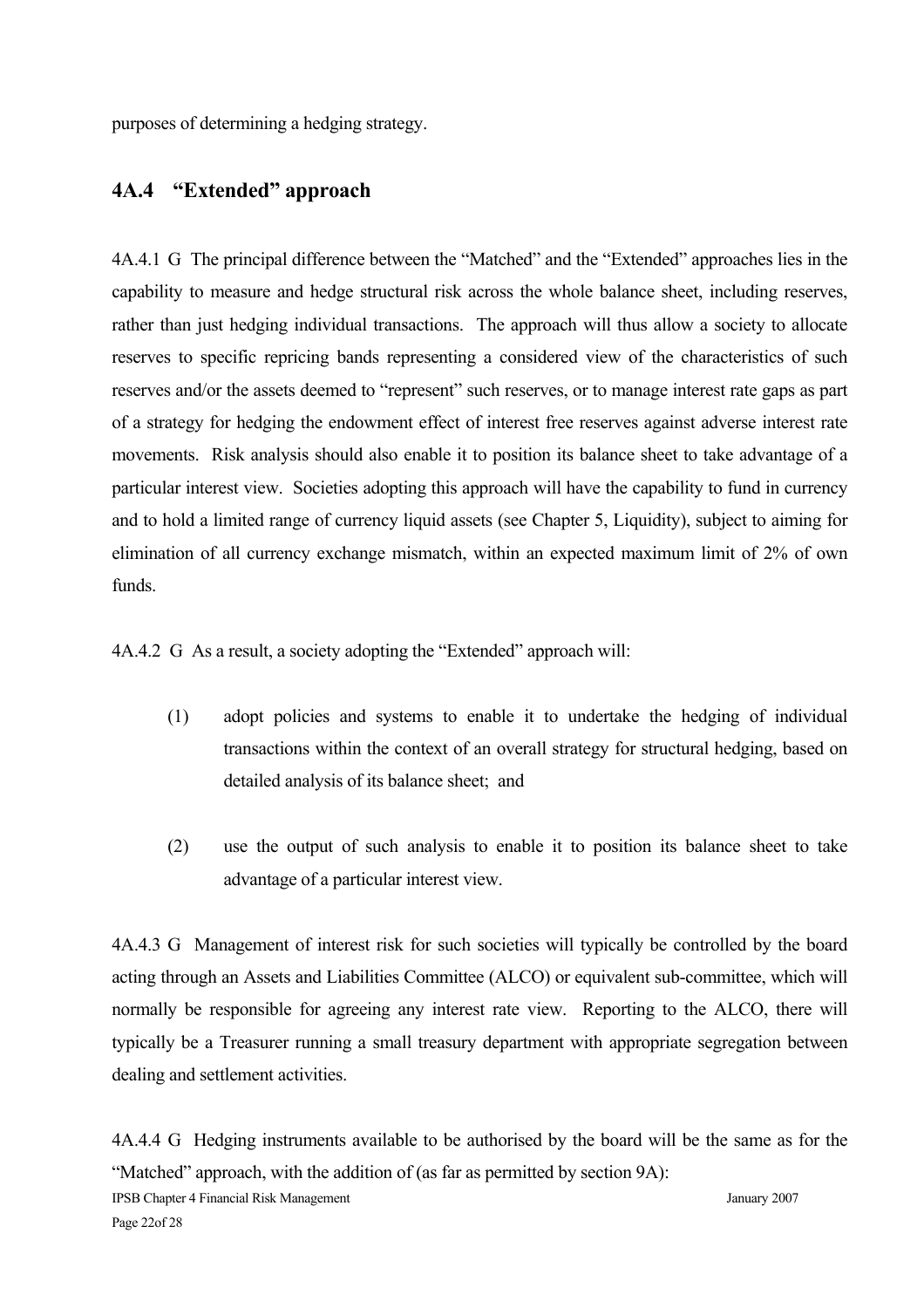- (1) exchange traded futures/options and FTSE (or similar) OTC swaps/options (options to be purchased only);
- (2) foreign exchange swaps and forward contracts, used to hedge currency funding; and
- (3) credit derivatives.

4A.4.5 G Risk management systems should be based on:

- (1) full balance sheet gap analysis;
- (2) possibly supplemented by static simulation.

4A.4.6 G Gap limits could allow leeway for risk positions - to be controlled by sensitivity limits covering potential changes in both earnings and economic value.

4A.4.7 G Basis risk should be controlled through limits on the minimum levels of administered rate assets and liabilities, and limits on the extent of mismatch between LIBOR-based and administered rate balances.

4A.4.8 G Positions should be monitored internally by way of frequent updates (monthly minimum).

### **4A.5 "Comprehensive" approach**

4A.5.1 G The principal differences between the "Extended" and the "Comprehensive" approaches lie in:

- (1) the depth and quality of the risk management systems put in place to monitor and control structural risk;
- (2) the frequency of analysis undertaken; and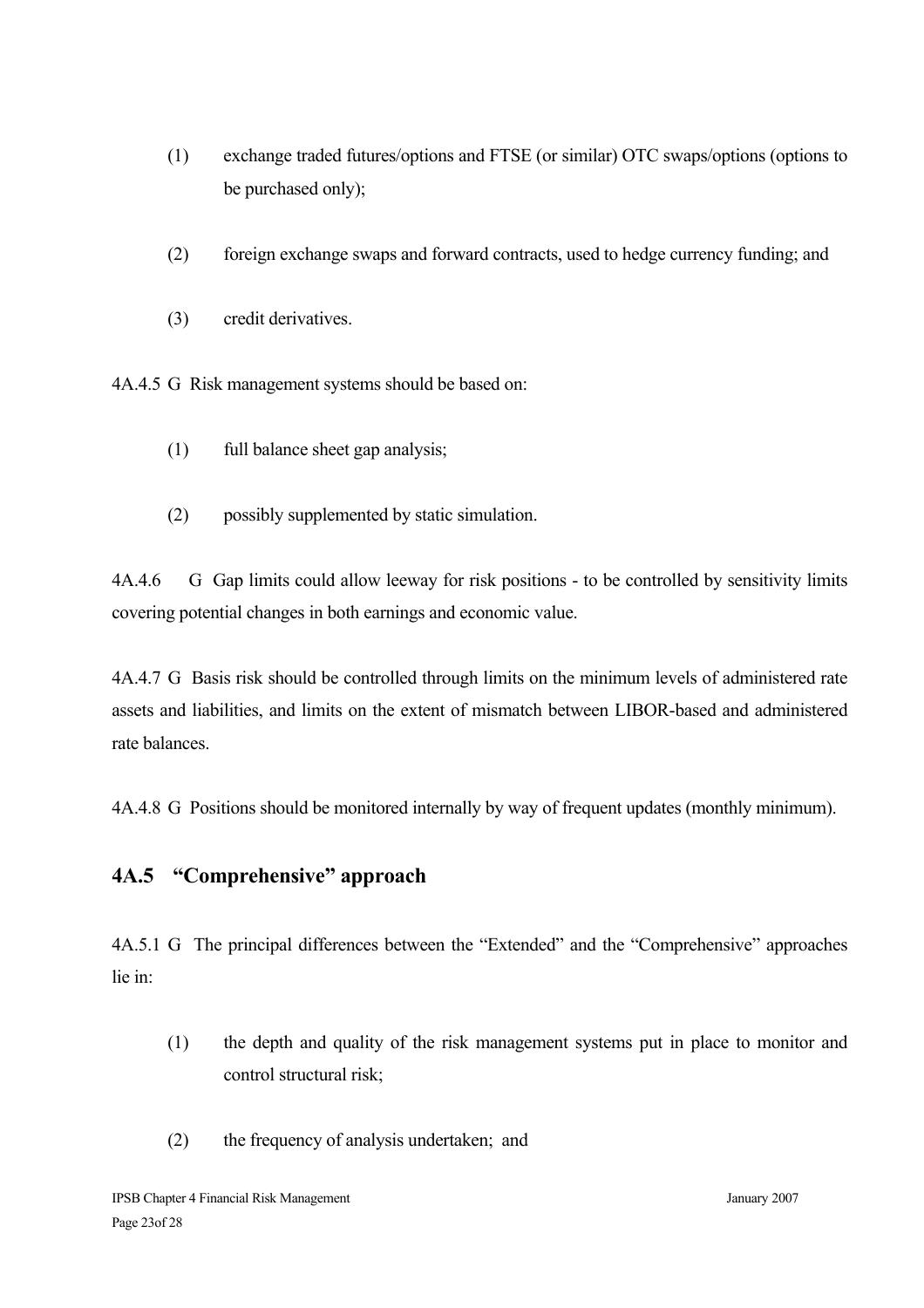(3) the currencies in which treasury operations would be undertaken.

4A.5.2 G Like the "Extended" approach societies, "Comprehensive" approach societies will manage risk using a board/ALCO/Treasurer reporting structure, but the latter will typically subdivide the treasury department further with a separate "middle office" risk management function, segregated from "front office" (dealing) and "back office" (settlement/accounting).

4A.5.3 G Hedging instruments available for use under agreed board policy will include those for the "Extended" approach plus (as far as permitted by section 9A):

(1) currency options.

4A.5.4 G Risk analysis should extend beyond static gap/static sensitivity analysis to:

- (1) dynamic simulation (projecting forward balance sheet elements and simulating the impact of different interest rate scenarios);
- (2) possibly duration (modified or dollar, reflecting the change in percentage or money value of positions for a given change in interest rates) for individual portfolio elements, or present value of a basis point move (PVBP) calculations, to highlight sensitivity to non-parallel shifts in the yield curve; and
- (3) possibly value at risk (VaR), using correlation/historic simulation and/or Monte Carlo simulation;

the impact on both earnings and economic value being assessed internally on a very regular basis.

4A.5.5 G Risk positions could reflect an interest view, subject to sensitivity limits set by board/ALCO and incorporating basis risk assessment/control. Foreign exchange mismatch ( i.e. exchange rate exposure) is expected to be limited to less than 2% of own funds.

# **4A.6 "Trading" approach**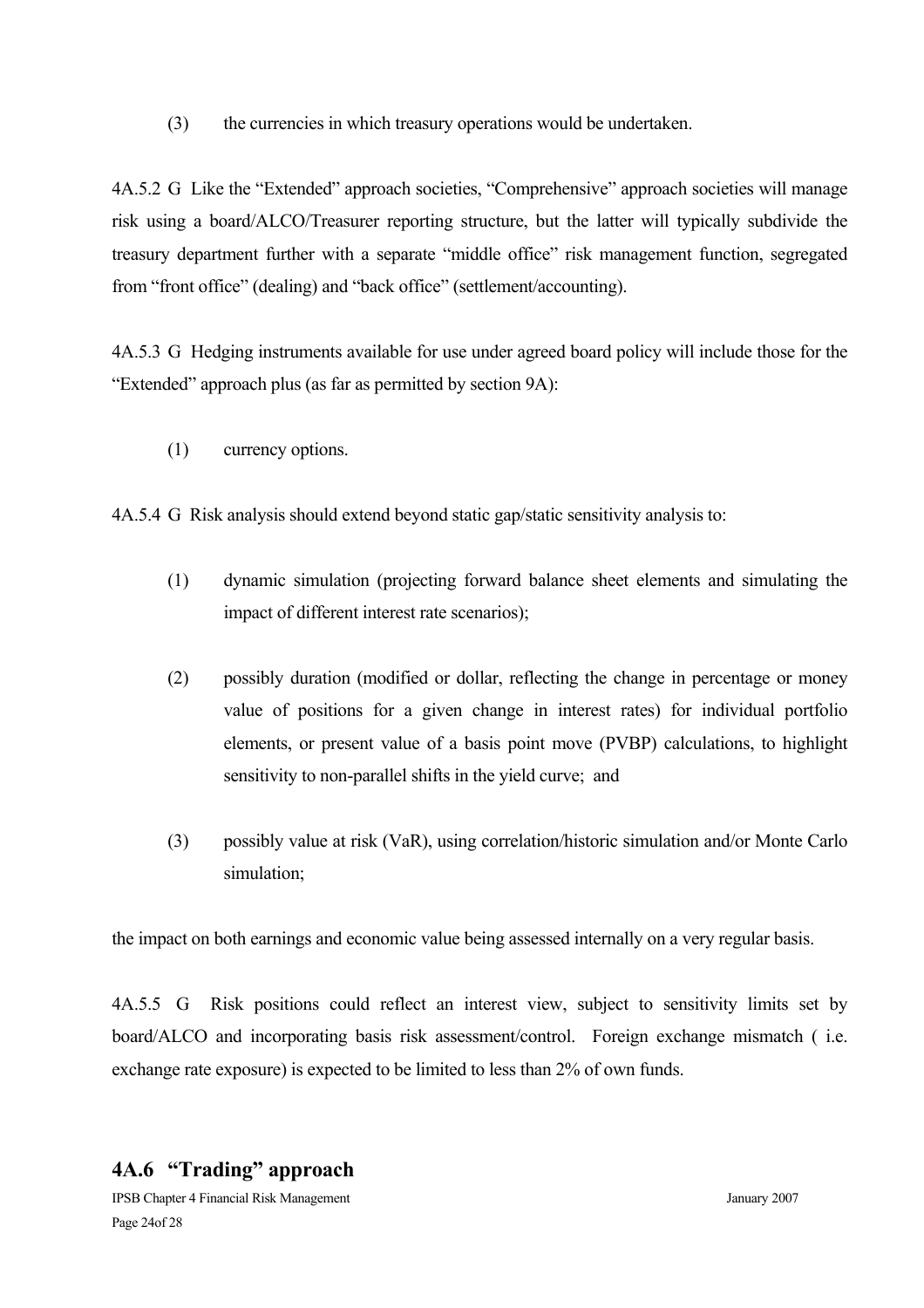4A.6.1 G A category for those societies which wish to take advantage of the ability to trade in securities. Essentially, such societies will adopt the "Comprehensive" approach for the purpose of managing interest risk arising in their "banking books", but with additional policies, financial instruments, systems and expertise for managing the market risks inherent in running separate "trading books". Currency positions exceeding 2% of own funds are permitted, but are expected to be subject to overall board limits.

4A.6.2 G Such a society should control the additional market risks through a Market Risk Committee of the board and risk management systems should include complex portfolio management, option pricing and VaR models.

4A.6.3 G [Deleted]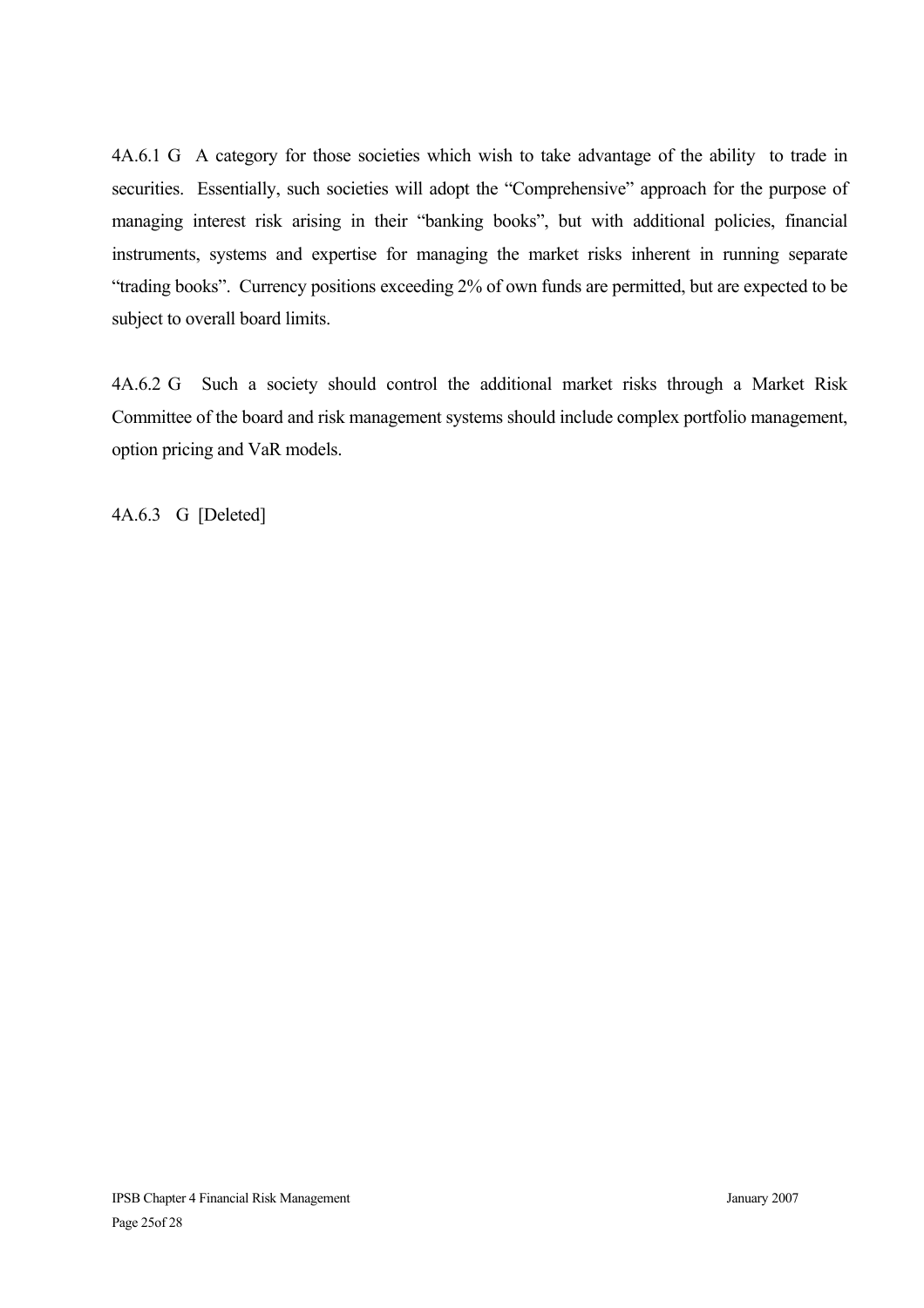# **4A.7G Summary of the five approaches**

| POLICY APPROACH      | <b>RISK MANAGEMENT</b>                                                                                                                                                    | <b>RISK ANALYSIS</b>                                                                                                                                                                           | <b>HEDGING INSTRUMENTS</b>                                                                                                                                                                                                         | <b>FUNDING</b>                                                                                                                                                           | PRUDENTIAL & OTHER<br><b>LIQUIDITY</b>                                  | <b>LOAN ASSETS</b>                           |
|----------------------|---------------------------------------------------------------------------------------------------------------------------------------------------------------------------|------------------------------------------------------------------------------------------------------------------------------------------------------------------------------------------------|------------------------------------------------------------------------------------------------------------------------------------------------------------------------------------------------------------------------------------|--------------------------------------------------------------------------------------------------------------------------------------------------------------------------|-------------------------------------------------------------------------|----------------------------------------------|
| <b>ADMINISTERED</b>  | $CE$ (+FD) $&$ board<br>Dealing/settlement segregation<br>(minimum 2 persons)                                                                                             | None<br>(But, if fixed rate liquid assets held,<br>then mark to market value and<br>sensitivity analysis required)                                                                             | None                                                                                                                                                                                                                               | Sterling only<br>Deposit Liabilities < 35%SDL<br>No fixed rate $(> 1$ Year)<br>provided that funds received from the<br>wholesale market do not exceed 10%<br><b>SDL</b> | Sterling only<br>No non-marketable $> 1$ Yr.<br>No marketable $> 5$ Yrs | No fixed rate $(1 Yr. +)$                    |
| <b>MATCHED</b>       | CE/FD (or FM), (ALCO) &<br>board<br>Dealing/settlement segregation<br>(minimum 2 persons)                                                                                 | Matching report & Monthly (minimum)<br>Gap analysis (Reserves NFR) -<br>No structural hedging<br>No Interest View<br>Minimal limits (to cover residual<br>$balances + pipeline products only)$ | Interest rate & FTSE index<br>Swaps/FRAs/ Caps/Collars/ Floors<br>(purchase only)                                                                                                                                                  | Sterling only<br>Deposit Liabilities <35%SDL<br>provided that funds received from the<br>wholesale market do not exceed 25%<br><b>SDL</b>                                | Sterling only                                                           | Limit on fixed rate $(1 Yr. +)$              |
| <b>EXTENDED</b>      | (CE)/FD/Treasurer + ALCO &<br>board<br>Treasury segregation (front<br>office/back office)                                                                                 | Monthly (minimum) Static Gap (&<br>Static Simulation) - Reserves hedged<br>Interest view<br>Sensitivity limits (earnings, economic<br>value & basis risk))<br>No FX mismatch                   | Interest Rate & FTSE index<br>Swaps/FRAs/Caps/Collars/<br>Floors/Futures/FTSE Options<br>(purchase only)<br>FX Swaps/Forward Contracts<br>Retail derivatives & FX contracts<br>permitted.<br>Credit derivatives                    | Sterling + Currency<br>Minimum level of administered rate<br>liabilities                                                                                                 | Sterling + Currency (limited range of<br>currency instruments)          | Minimum Level Of administered Rate<br>Assets |
| <b>COMPREHENSIVE</b> | FD/Treasurer/Risk Manager +<br>ALCO & board<br>Treasury segregation (front<br>office/middle office/back office)                                                           | Very frequent Gap (Reserves<br>Hedged)+ Duration/ Simulation/ (VaR.)<br>Sensitivity limits (earnings & economic<br>value)<br>Basis risk limits<br>FX mismatch <2% Own Funds                    | Interest Rate & FTSE index<br>Swaps/FRAs/Caps/Collars/<br>Floors/Futures/FTSE Options Exotic<br>Options<br>FX Swaps/Forward Contracts/ Options<br>Retail derivatives & FX contracts<br>permitted.<br>Credit derivatives            | Sterling + Currency                                                                                                                                                      | Sterling + Currency                                                     | Sterling + Currency                          |
| <b>TRADING</b>       | FD/Treasurer/Risk Manager /+<br>Market Risk Committee/ ALCO<br>& board<br>Treasury segregation (front<br>office/middle office/back office)<br>+ banking book/trading book | Banking Book: Daily (minimum) Gap<br>(Reserves Hedged)+ Duration/<br>Simulation/(VaR)<br>Trading Book: VaR - CAD capability                                                                    | Interest Rate & FTSE index<br>Swaps/FRAs/Caps/Collars/<br>Floors/Futures/FTSE Options/ Exotic<br>Options<br>Retail derivatives/FX permitted.<br>FX Swaps/Forward Contracts/ Options<br><b>Equity Options</b><br>Credit derivatives | Sterling + Currency                                                                                                                                                      | Sterling + Currency                                                     | Sterling + Currency                          |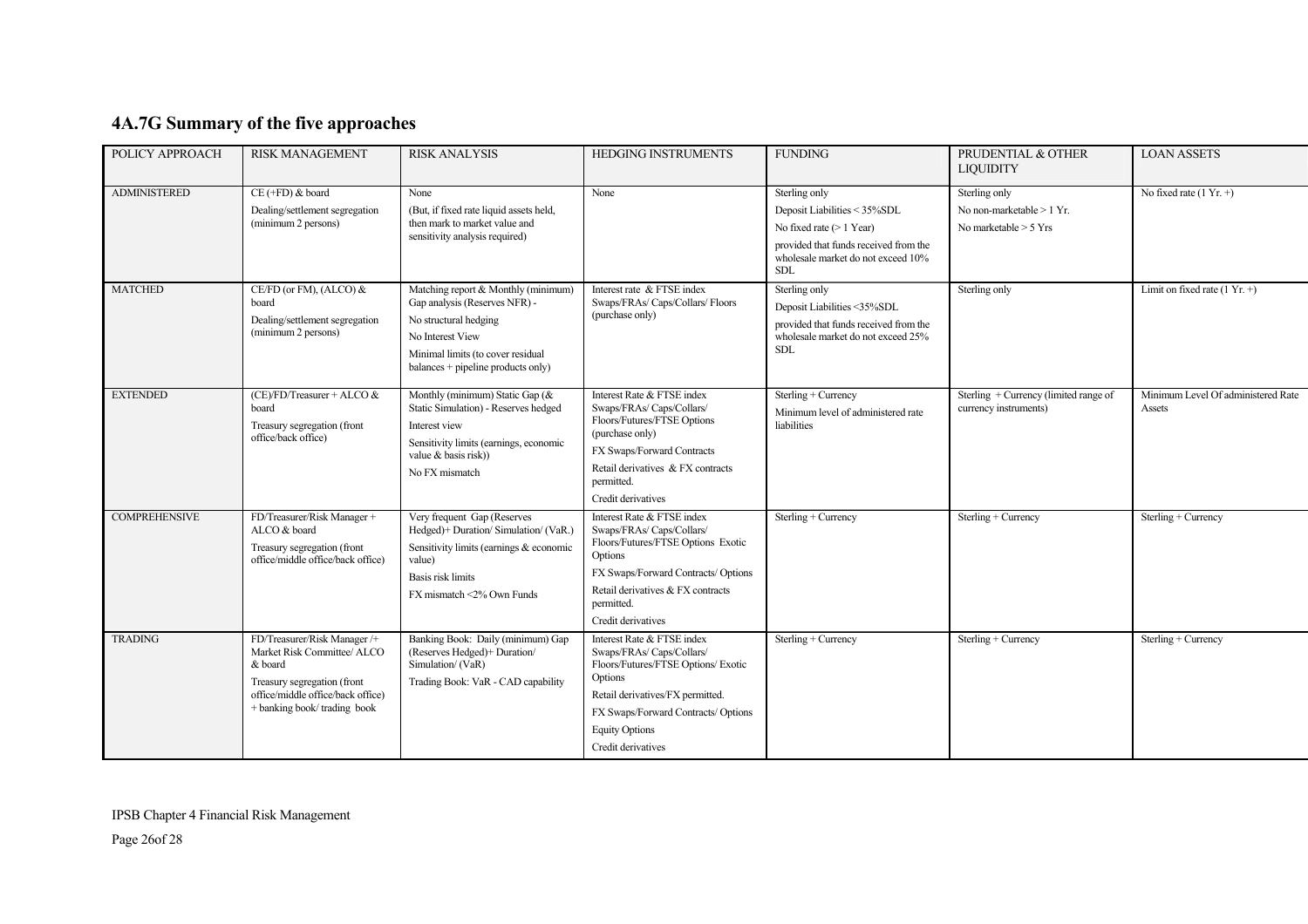**ANNEX 4B**

#### **4B Credit Derivatives**

[Deleted]

IPSB Chapter 4 Financial Risk Management Page 27of 28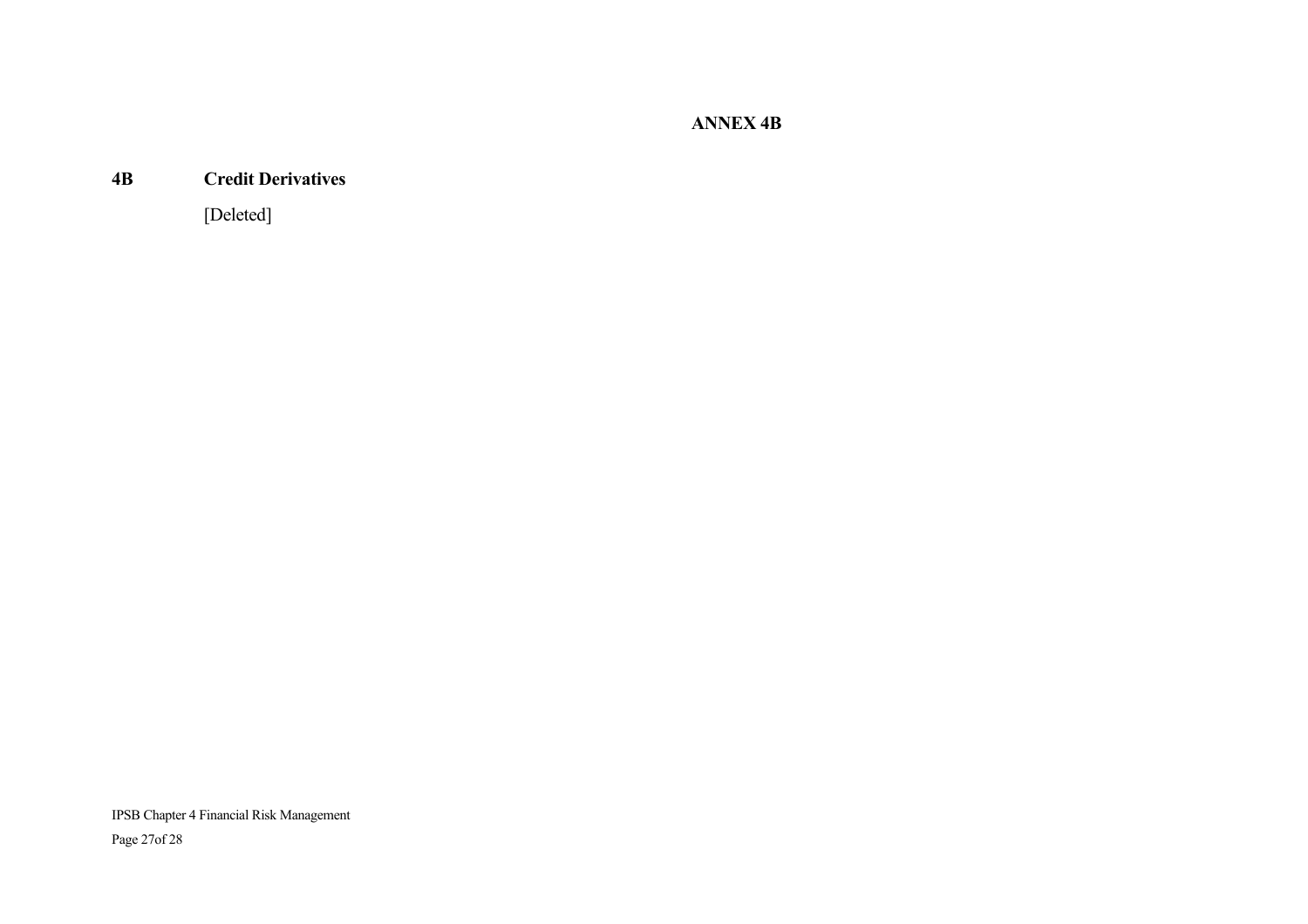# **5 LIQUIDITY**

### **CONTENTS**

# **SECTION PAGE**

| <b>Introduction</b>                          | $\boldsymbol{2}$ |
|----------------------------------------------|------------------|
| <b>Rules</b>                                 | 3                |
| The Prudential Regime for Liquidity          | 3                |
| <b>Short-term Liquidity</b>                  | 5                |
| <b>Supervisory Approach to Liquidity</b>     | 6                |
| <b>Board and Management Responsibilities</b> | $\overline{7}$   |
| <b>Society-only Approach to Liquidity</b>    | 8                |
| <b>Brokers' Advice</b>                       | 8                |
| <b>ANNEXES</b>                               |                  |
|                                              |                  |

| 5A        | <b>Prudential Liquidity</b>          |    |
|-----------|--------------------------------------|----|
| 5B        | <b>Policy Statement on Liquidity</b> | 14 |
| <b>5C</b> | <b>Inter-society Holdings</b>        |    |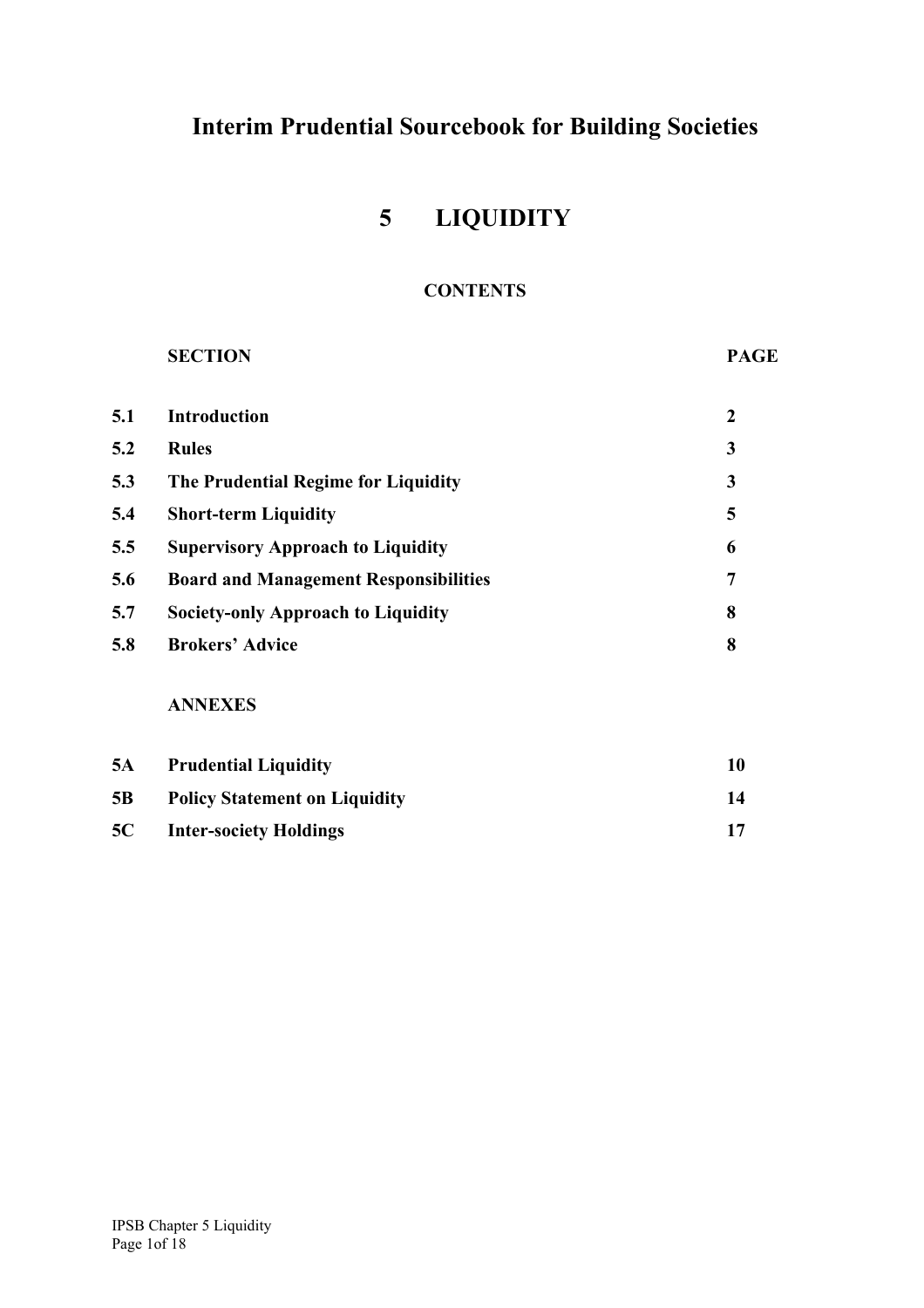# **5 Liquidity**

### **5.1 Introduction**

5.1.1 G This chapter now sets out the FSA's quantitative regime for building societies' prudential liquidity, and further guidance specific to building societies on the management of their liquidity in accordance with the five approaches to financial risk management set out in chapter 4. This chapter complements GENPRU 1.2 and BIPRU 2.2 (which contain rules and guidance for systems and controls relating to adequacy of financial resources generally) and SYSC 11 (which sets out the high level requirements for liquidity). The chapter outlines factors the FSA will take into account in assessing whether a society meets the rules set out in section GENPRU 1.2 and SYSC 11 so far as liquidity risk is concerned. A list of types of asset suitable for inclusion in prudential liquidity for societies on each of the approaches to financial risk management is set out in Annex 5A. "Prudential liquidity" has the meaning set out in paragraph 5.3.4G.

5.1.1A G As part of the implementation of the Capital Adequacy Directive (CAD), the Banking Consolidation Directive (BCD) and the Markets in Financial Instruments Directive (MiFID), provisions relating to a firm's organisational and risk systems and controls have been introduced in SYSC 4, SYSC 5, SYSC 6 and SYSC 7. Whilst some of the material in SYSC applies to all societies, some applies only to societies that are subject to MiFID. The guidance in this chapter generally explains the application of the high level requirements in SYSC 4, SYSC 5, SYSC 6, and SYSC 7 (even if there is no specific cross reference) in the context of managing liquidity.

5.1.2 G Some material on liquidity systems and controls, previously in this chapter and superseded by SYSC 11, has been deleted, but the original numbering has been retained: where an entire section has been deleted this is noted alongside the original section number. The new material in SYSC 11 covers requirements for stress testing and scenario analysis, as well as contingency funding plans and their documentation.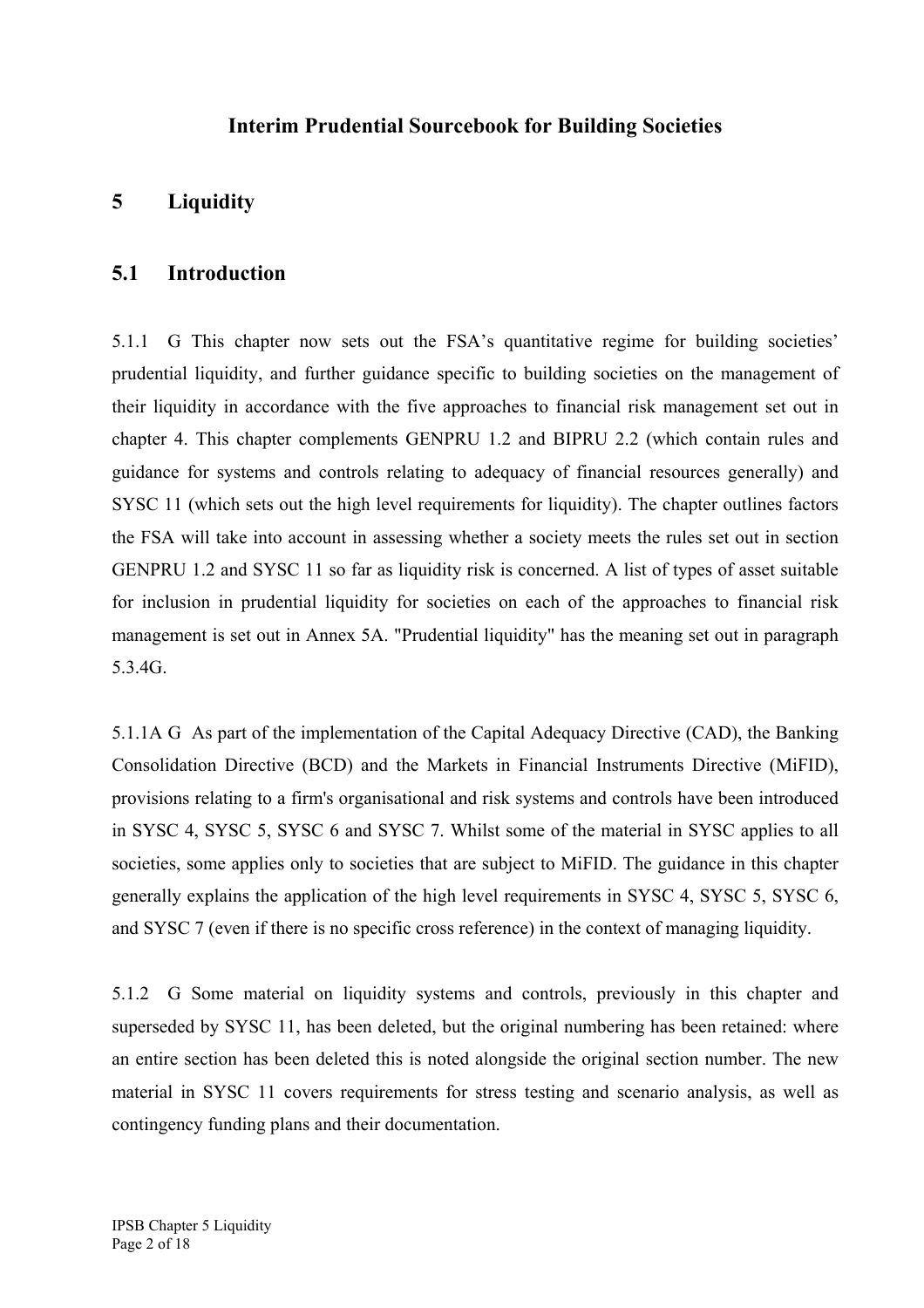### **5.2 Rules**

### **5.2.1 R [Deleted]**

- 5.2.2 G [Deleted]
- 5.2.3 G [Deleted]
- **5.2.4 E (1) A society should keep at least 3.5%SDL in 8 day liquidity.** 
	- **(2) Contravention of 5.2.4(1) may be relied upon as tending to establish contravention of GENPRU 1.2.26R.**
- 5.2.5 G "SDL" is defined in paragraph 5.3.2.
- 5.2.6 G A list of assets acceptable as 8 day liquidity is set out in paragraph 5.4.3.

#### **5.2.7 R A society must maintain a board-approved policy statement on liquidity.**

5.2.8 G Guidance on the content of a liquidity policy statement is set out in 5.6.2 to 5.6.4 and in Annex 5B. Societies may, for convenience, wish to combine their liquidity policy statement with their documentation meeting these general requirements for contingency funding plans and documentation referred to in paragraph 5.1.1 and the other material in GENPRU, BIPRU and SYSC referred to in section 5.1. However, if they do so, societies need to be clear how any combined document meets the separate requirements.

#### **5.2.9 R [Deleted]**

### **5.3 The Prudential Regime for Liquidity**

5.3.1 G A building society specialises in long-term mortgage lending which is financed mainly by liabilities which are contractually short-term. This feature of societies' business creates maturity mismatches which can give rise to cash flow imbalances. To ensure that it can meet its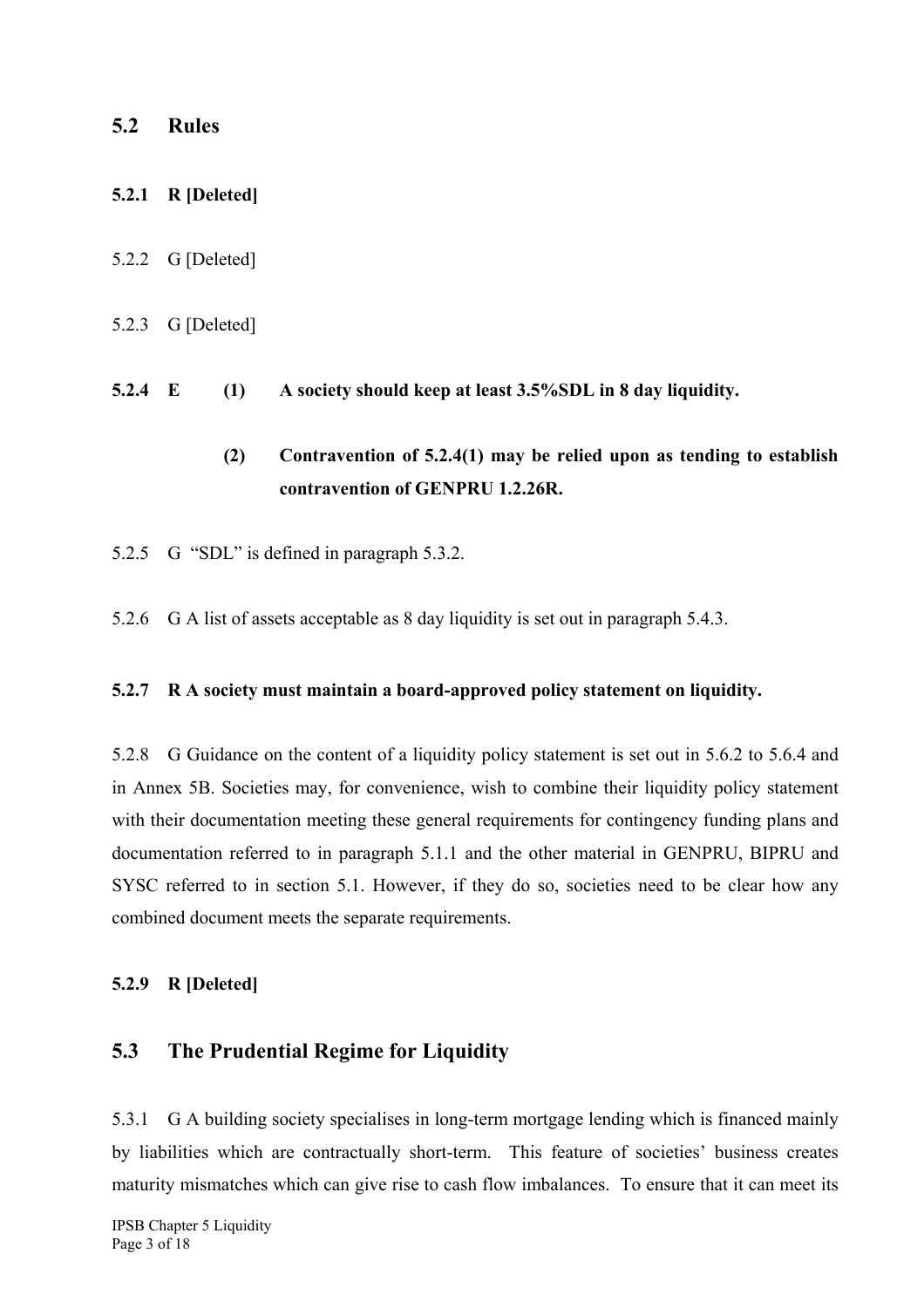obligations as they fall due, a society should therefore keep an appropriate amount and mix of liquidity to meet any sudden adverse cash flow; the level of liquidity held should be sufficient to maintain public confidence that the society can meet its commitments.

5.3.2 G The amount of liquid assets held by a society should be expressed as a percentage of its share and deposit liabilities (SDL). For the purposes of this chapter, SDL is defined as the total of share and deposit liabilities, excluding amounts that qualify as own funds but including accrued interest not yet payable. Societies should show the board-approved range for liquidity expressed as a percentage of SDL in their liquidity policy statement.

5.3.3 G Funds borrowed from the wholesale money markets have a specified maturity date on which they have to be repaid or rolled over and thus carry the risk that they will be unable to be refinanced on that maturity date on terms acceptable to the society. Societies should take this risk into account in planning the maturity profile of their prudential liquidity. The same consideration applies to large positions in retail funds where, for example, fixed-rate bonds or Tessa accounts are due to mature. Societies should not run large exposed funding positions without having sufficient liquidity to re-finance part or all of the position on maturity. An effective maturity diary should be established for both funding and prudential liquidity.

5.3.4 G Liquid assets should be genuinely liquid i.e. they should be capable of being realised at very short notice. Only instruments or assets that are marketable (i.e. realisable in a secondary market) or have three months or less to run to maturity should (subject to the guidance in Annex 5A and in paragraph 5.5.2) be included in the calculation of liquidity for prudential purposes. Societies may hold other assets, but as an investment rather than liquidity (although such assets might still fall within the "liquid assets" heading in the annual accounts, which has no restriction on maturity). The treatment in the annual accounts determines whether an asset is a liquid asset for the purposes of calculating the society's position in relation to the statutory limit in section 6 of the 1986 Act (the "lending limit").

5.3.5 G Committed standby facilities form an important element of societies' funding strategy and can be used to boost liquidity when needed. Societies should ensure that the lines are truly committed and that a diary is kept noting when the lines expire, allowing the facilities to be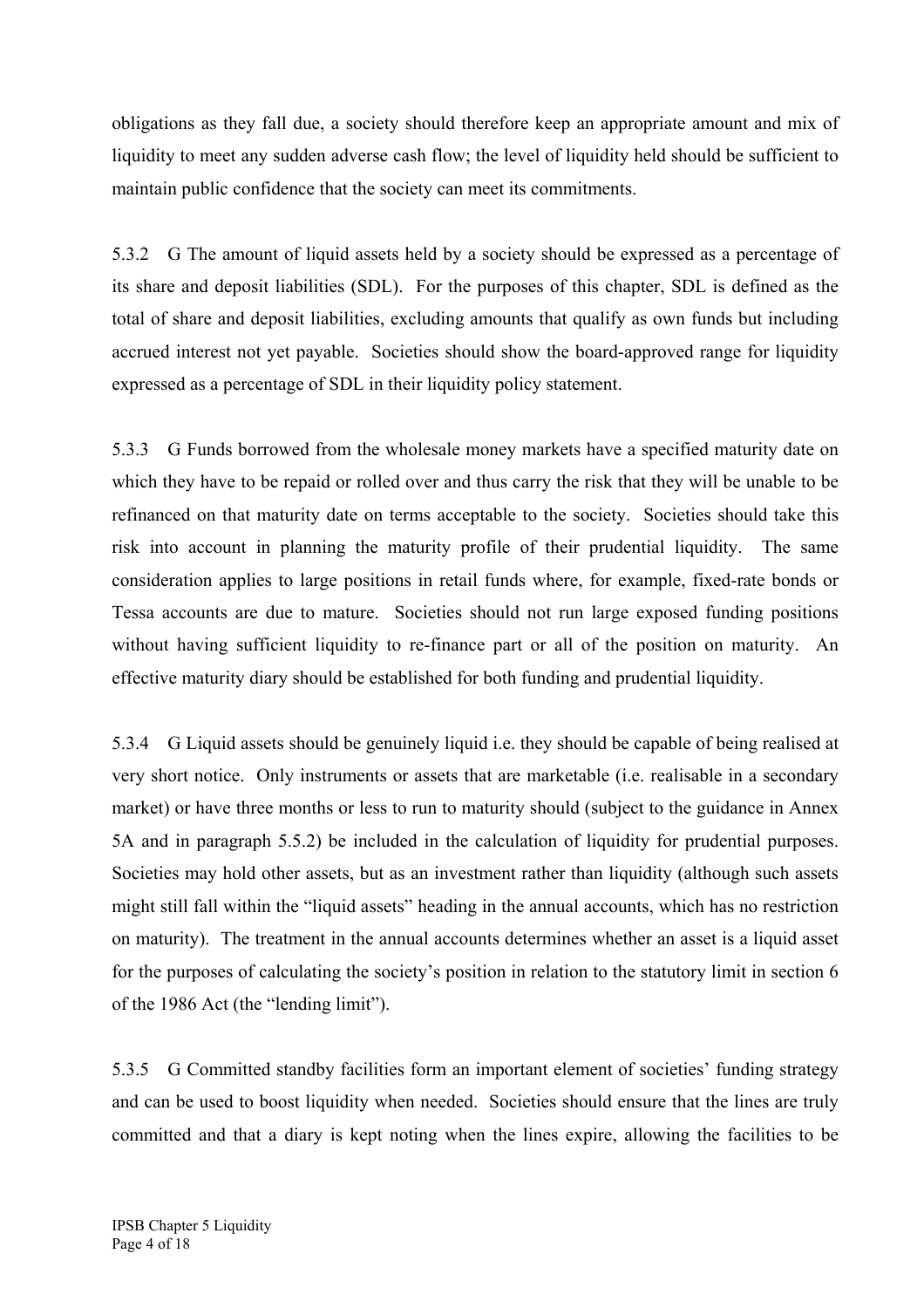renewed on a timely basis. Societies not using committed standby facilities should increase their level of liquidity to compensate.

# **5.4 Short-term Liquidity**

5.4.1 G The FSA operates a short-term liquidity regime for building societies from sight to 8 calendar days forward.

5.4.2 G An asset maturing on a non-business day should be regarded as maturing on the succeeding business day.

5.4.3 G The following liquid assets may be counted as short-term liquidity:

- (1) cash, current account balances, and Treasury bills;
- (2) deposits with relevant authorities (as defined in Annex 5A), banks and building societies with not more than 8 days' notice, or within 8 days of maturity;
- (3) all gilt-edged securities, subject to discounting according to maturity (see paragraph 5.4.4);
- (4) CDs (banks and building societies) with 3 months or less to maturity, commercial paper with residual maturity up to 1 month; and
- (5) holdings in a qualifying money market fund (the meaning given to the term in the Glossary of definitions in the Handbook applies).

5.4.4 G All gilt-edged securities can be included within 8 day liquidity, but discounted back to sight according to maturity. Such discounting should help to offset the greater price volatility which can affect gilts at the longer end of the maturity range.The discount factors which should be applied to market value of holdings of gilt-edged securities are as follows:

**maturities maturities maturities**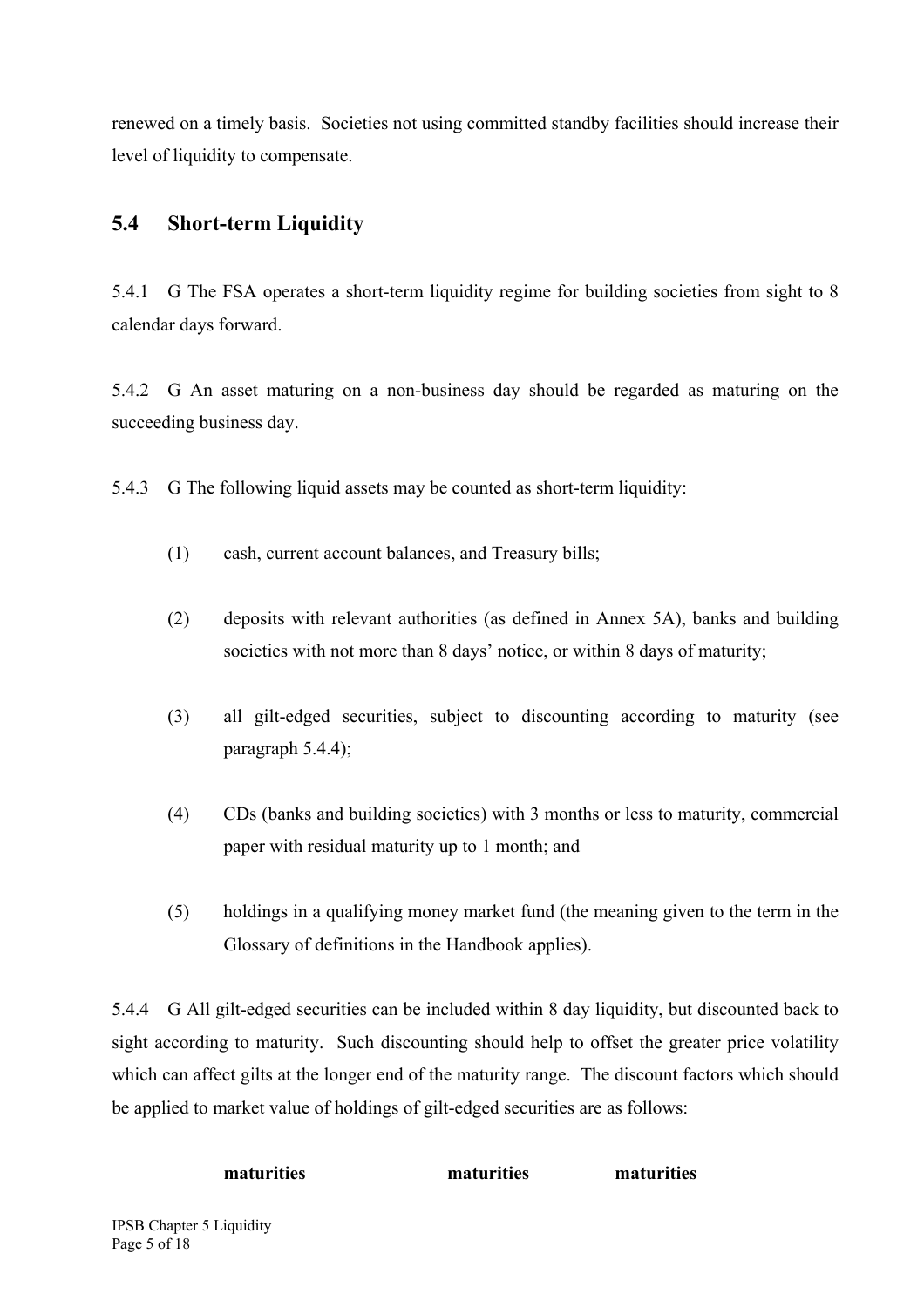| less than 1 year | 1 to 5 years | over 5 years |
|------------------|--------------|--------------|
| Zero             | 5%           | 10%          |

5.4.5 G Societies on the "Administered" approach (as described in chapter 4 on Financial Risk Management) should not hold marketable fixed-rate instruments, including gilts, unless their residual maturity is 5 years or less. Where such societies have historic holdings of such investments, they may continue to be counted as prudential liquidity subject to the discount factor for gilt-edged securities.

5.4.6 G Societies with extensive treasury operations and large holdings of gilts will typically mark-to-market their gilt book daily. Societies with less sophisticated treasury operations which hold gilts as liquidity should mark-to-market their holdings at least once a week and more often during times of market volatility. Where such holdings are held as 8 day liquidity, market valuations should be taken daily to obtain an accurate value for purposes of discounting and to establish the amount of prudential liquidity at any given time.

5.4.7 G Societies should not include excessive amounts of inter-society holdings in their 8 day liquidity calculation. Societies should include sub-limits for the 8 day liquidity band within their overall sector limits in the liquidity policy statement.

# **5.5 Supervisory Approach to Liquidity**

5.5.1 G Societies should adopt a risk-averse approach to the management of liquid assets. Societies should ensure that treasury systems and controls are adequate for the scale of activity undertaken. Chapter 4 suggests that dealings in certain categories of liquid assets should be confined to societies on an advanced approach to financial risk management.

5.5.2 G Annex 5A sets out the range of assets considered appropriate for societies to hold as prudential liquidity although each society should satisfy itself that any particular kind of asset is suitable to its needs. If a society wishes to hold an asset as prudential liquidity that is not listed in Annex 5A, it should consider the following factors: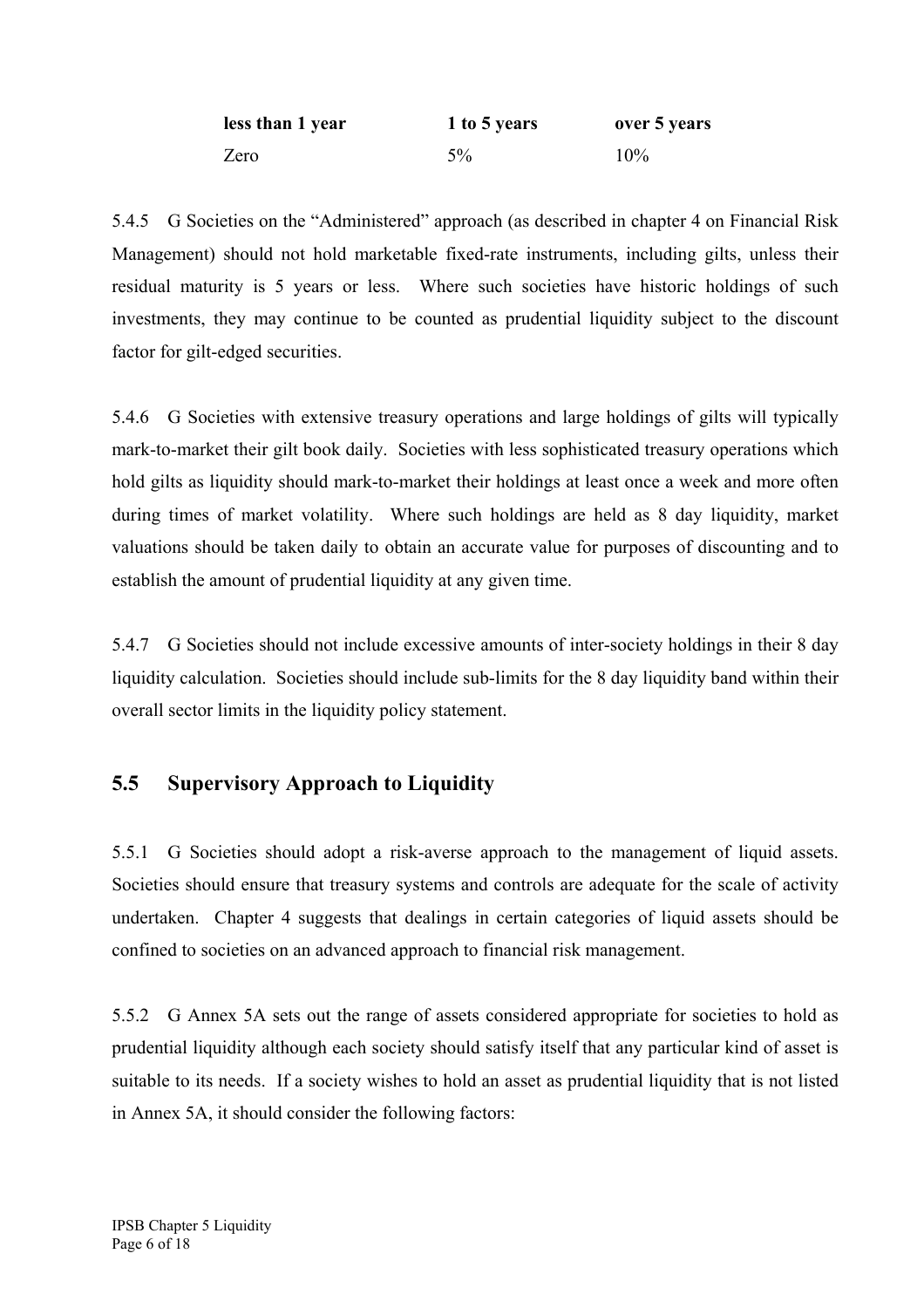- (1) the suitability of the asset for the structure of the society's balance sheet, taking into account, inter alia, interest rate risk and any currency risk;
- (2) the marketability of the asset i.e. the "depth" of its liquidity;
- (3) credit risk and market risk (price volatility);
- (4) the adequacy of the society's expertise and systems in the treasury area.

### **5.6 Board and Management Responsibilities**

5.6.1 G Chapter 4 on Financial Risk Management refers to the potential risks to societies of treasury activities. In particular, the size and complexity of some transactions can make them vulnerable to losses and fraud, and the impact of losses on individual transactions in the treasury area can be significant and immediate. Boards have ultimate responsibility for deciding the degree of risk taken by their societies, including all categories of liquid assets and risks arising from the management of liquidity.

5.6.2 G Rule 5.2.7 requires each society to have a liquidity policy statement. This should be approved by the society's board and be consistent with the society's strategic plan and its financial risk management policy statement. Societies should also have regard to the rules and guidance in GENPRU 1.2 and SYSC 4, SYSC 5, SYSC 7, and SYSC 11.

5.6.3 G Policy statements should set out the board's objectives for liquidity, the limits within which liquidity should be maintained, the range of instruments in which liquidity can be invested and conditions under which authority is exercised. The document should establish the framework for operating limits and high level controls, and should set out the board's policy on credit assessment, ratings and exposure limits. Guidance on the content of liquidity policy statements is set out in Annex 5B.

5.6.4 G A liquidity policy statement should be a working document and personnel in the treasury and settlement areas should be familiar with its contents, as should members of ALCO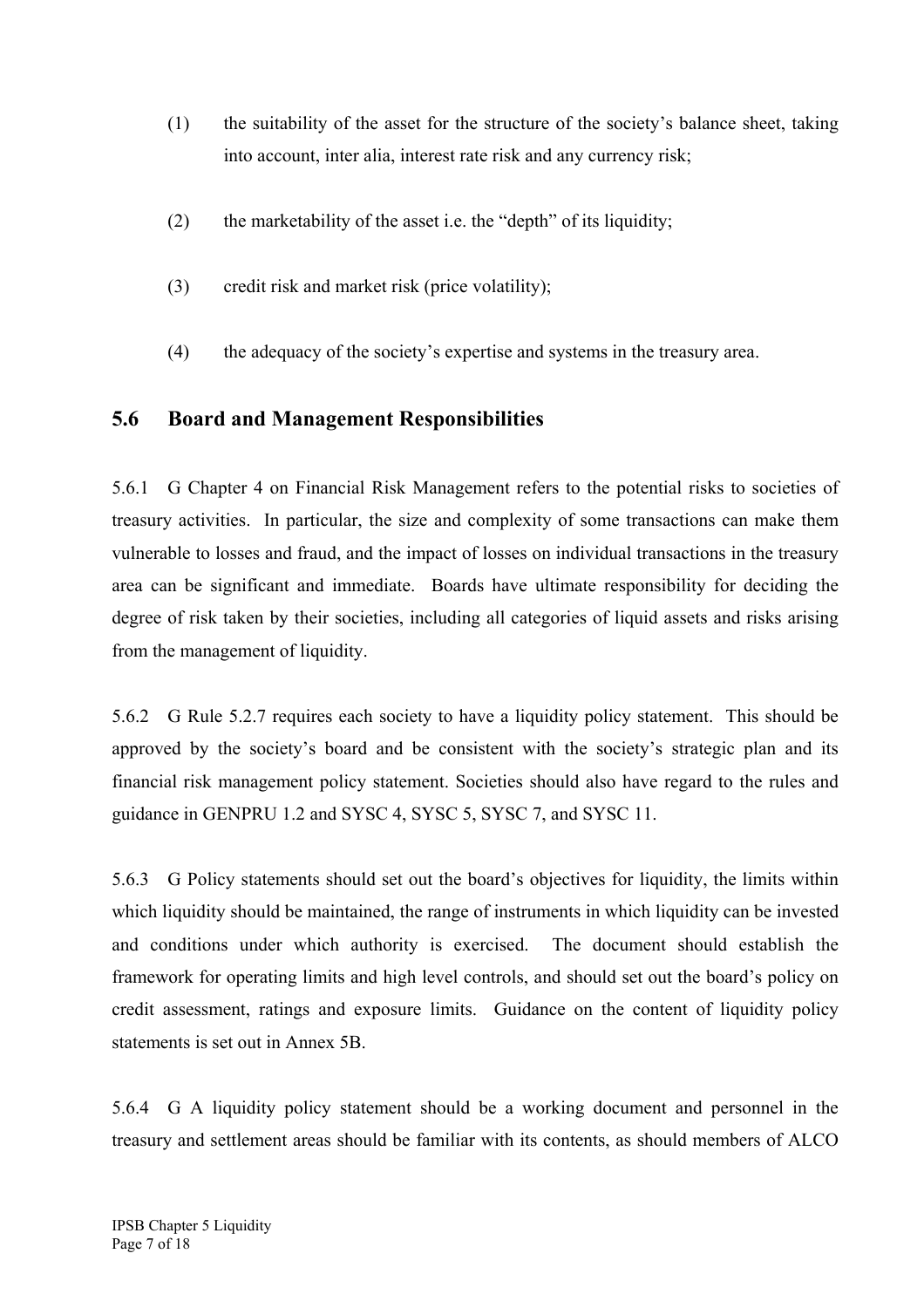or Finance Committee. When aspects of the policy or limits become out of date, the policy document should be amended.

5.6.5 G Boards should establish the objectives for liquidity including meeting obligations as they fall due (including any unexpected adverse cash flow), smoothing out the effect of maturity mismatches and the maintenance of public confidence. The need to earn a return may also be recognised as an objective, although this should be secondary to the security of the assets. Societies should also have regard to the rules and guidance in GENPRU 1.2 and SYSC 11.

5.6.6 G [Deleted]

5.6.7 G [Deleted]

5.6.8 G [Deleted]

#### **5.7 Society-only Approach to Liquidity**

5.7.1 G Societies need not calculate liquidity on a group basis for prudential purposes. Each subsidiary undertaking will have its own liquidity requirements reflecting the particular nature of its business and it will not normally be appropriate to combine these with the parent society or with each other. Liquidity held offshore, for example, may be managed with a degree of autonomy and subject to the rules of another regulator. In either case, this can lead to a loss of control and there may be circumstances where liquid assets are not immediately callable overnight. Liquid assets which are held offshore or in a subsidiary undertaking (or both) should be excluded from a society's calculation of its prudential liquidity. For the avoidance of doubt, this paragraph refers to liquid assets that are held by an offshore branch or subsidiary of the society. This paragraph does not refer to liquid assets established offshore or with offshore obligors that are held by the society's main treasury function in the UK.

#### **5.8 Brokers' Advice**

#### 5.8.1 G [Deleted]

IPSB Chapter 5 Liquidity Page 8 of 18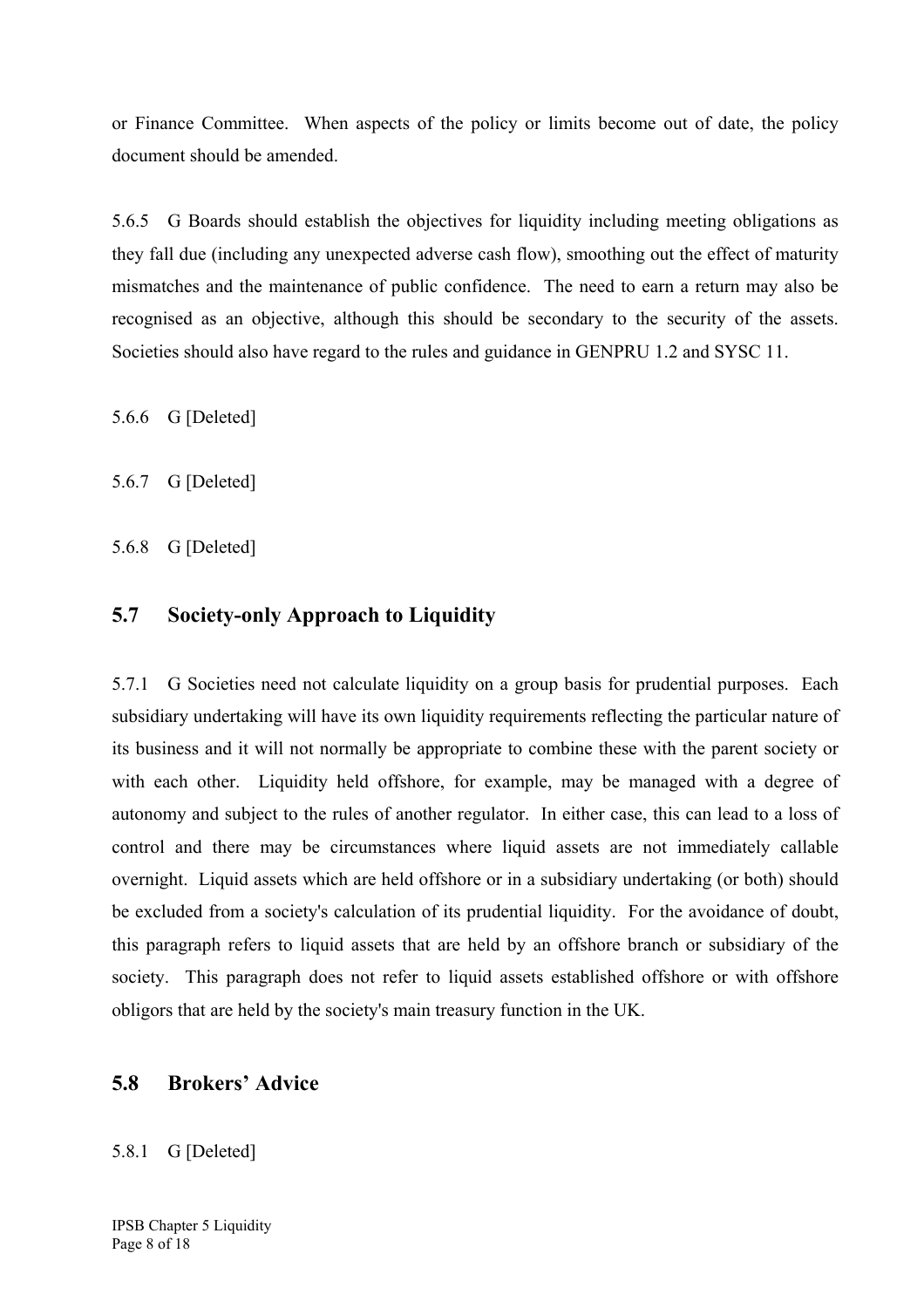5.8.2 G Most societies take advice from brokers regarding investment of their liquidity. Some, however, enter into a more formal arrangement where securities are delivered to and from the broker and a customer agreement between the broker and the society is completed. If so, societies should differentiate between advice and discretionary fund management. If the society has entered into an agreement involving the provision of advice, it should ensure that no transaction is undertaken without its prior consent. As with discretionary fund management, societies should make certain that all transactions are within the terms of its liquidity policy statement.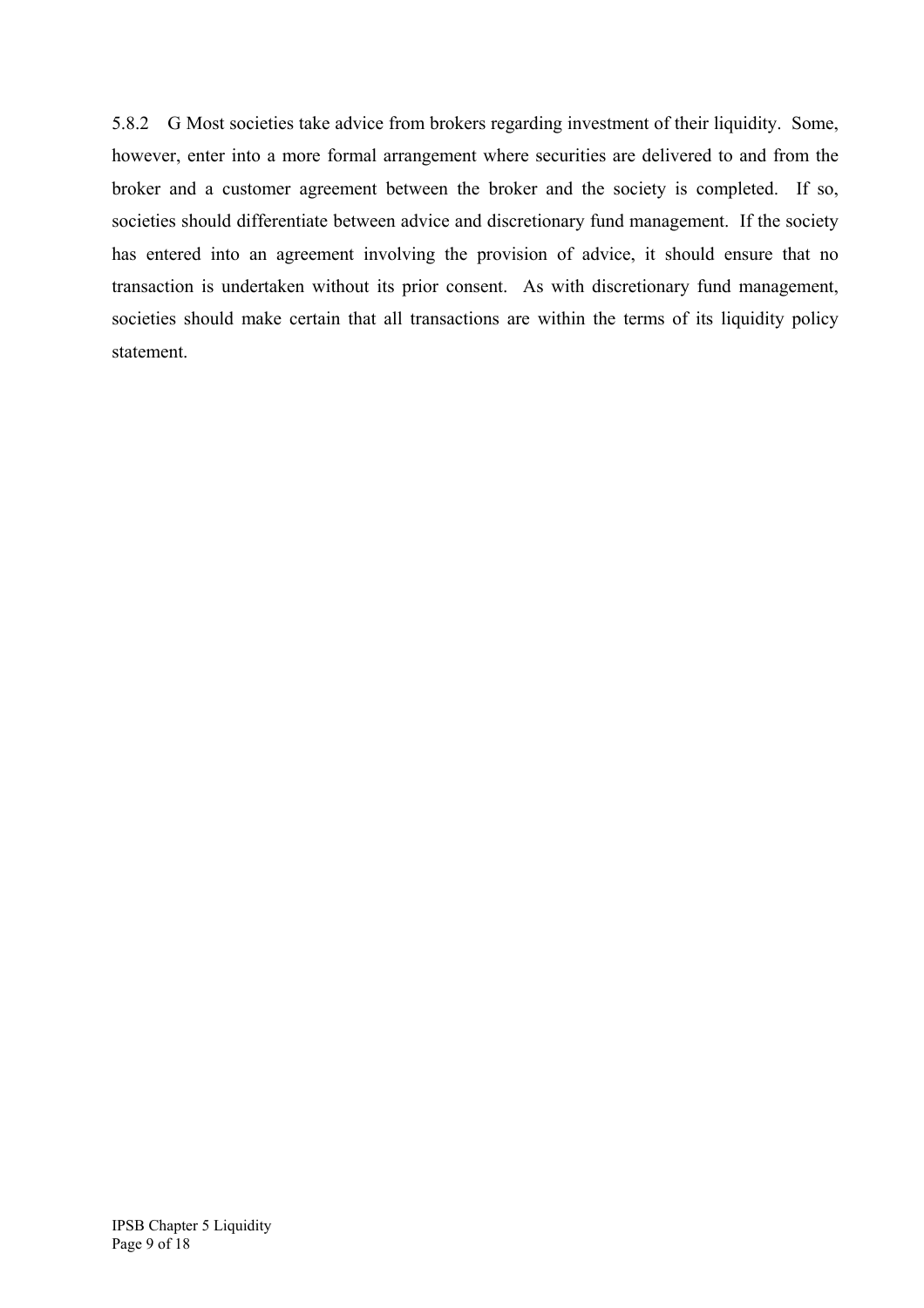# **Prudential Liquidity**

5A.1 G The following list of assets is available to societies for the management of prudential liquidity, according to the society's approach to financial risk management, as set out in chapter 4.

|                                                                       | Administered | <b>Matched</b> | <b>Extended</b> | Comprehensive | <b>Trading</b> |
|-----------------------------------------------------------------------|--------------|----------------|-----------------|---------------|----------------|
| 1.1 Bank notes or coinage of any country                              |              |                |                 |               |                |
| or territory or electronic money issued                               | V            | V              | V               |               |                |
| by a credit institution.                                              |              |                |                 |               |                |
|                                                                       |              |                |                 |               |                |
| 1.2 Deposits with:                                                    |              |                |                 |               |                |
|                                                                       | $\sqrt{}$    | $\sqrt{}$      | $\sqrt{}$       | $\sqrt{}$     |                |
| (1) the central bank of any member country                            |              |                |                 |               |                |
| of the EEA and of Canada, Japan,<br>Switzerland and the USA (sterling |              |                |                 |               |                |
| only);                                                                |              |                |                 |               |                |
|                                                                       |              |                |                 |               |                |
| (2) National Savings Bank;                                            |              |                |                 |               |                |
|                                                                       | V            | V              |                 | $\sqrt{}$     |                |
| any credit institution authorised by the<br>(3)                       |              |                |                 |               |                |
| competent authorities of any member                                   | V            | $\sqrt{}$      |                 | $\sqrt{}$     |                |
| country of the EEA and Switzerland                                    |              |                |                 |               |                |
| (sterling only);                                                      |              |                |                 |               |                |
|                                                                       |              |                |                 |               |                |
| (4) wholly owned subsidiaries of UK banks                             |              |                |                 |               |                |
| and building societies in the Channel                                 | $\sqrt{}$    | $\sqrt{}$      |                 | V             |                |
| Islands and the Isle of Man;                                          |              |                |                 |               |                |
|                                                                       |              |                |                 |               |                |
| any gilt-edged market maker or<br>(5)                                 |              |                |                 |               |                |
| participant in the UK gilt market                                     | $\sqrt{}$    | $\sqrt{}$      | V               | $\sqrt{}$     |                |
| supervised by a regulatory authority in                               |              |                |                 |               |                |
| the EEA.                                                              |              |                |                 |               |                |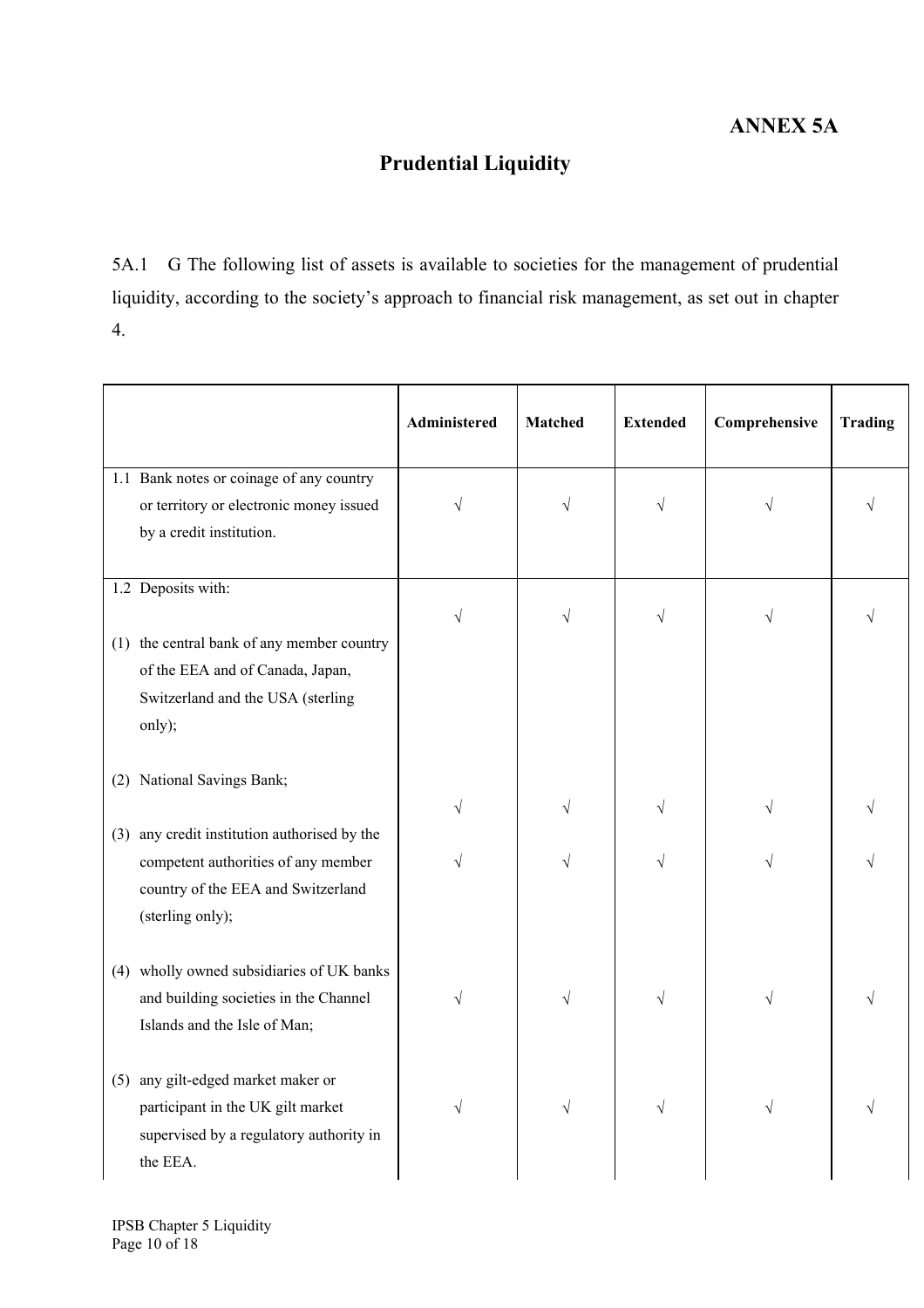| 1.3 Loans to:                                               | V           |           | $\sqrt{}$ |           |  |
|-------------------------------------------------------------|-------------|-----------|-----------|-----------|--|
| (1) the Department of Finance and                           |             |           |           |           |  |
| Personnel (Northern Ireland);<br>(2) any relevant authority |             |           |           |           |  |
| ("relevant authority" is defined in                         | V           | V         | $\sqrt{}$ | $\sqrt{}$ |  |
| section 49 of the Local Government                          |             |           |           |           |  |
| Act 2000, as may be amended from                            |             |           |           |           |  |
| time to time).                                              |             |           |           |           |  |
|                                                             |             |           |           |           |  |
| 1.4 UK Government money market                              |             |           |           |           |  |
| instruments (e.g., Treasury bills) and                      |             |           |           |           |  |
| securities (gilts)                                          |             |           |           |           |  |
|                                                             |             |           |           |           |  |
| up to 5 years residual maturity;<br>(1)                     |             |           |           |           |  |
| over 5 years residual maturity<br>(2)                       | $\mathbf X$ |           | V         |           |  |
|                                                             |             |           |           |           |  |
| Securities issued or fully guaranteed<br>1.5                |             |           |           |           |  |
| by the government of any other                              |             |           |           |           |  |
| member country of the EEA and of                            |             |           |           |           |  |
| Australia, Canada, Japan, New                               |             |           |           |           |  |
| Zealand, Switzerland and the USA                            |             |           |           |           |  |
| (sterling securities only).                                 |             |           |           |           |  |
|                                                             |             |           | V         |           |  |
| either floating rate (of any maturity) or<br>(1)            |             |           |           |           |  |
| fixed-rate up to 5 years;                                   |             |           |           |           |  |
| fixed-rate over 5 years.<br>(2)                             | $\mathbf X$ | $\sqrt{}$ | $\sqrt{}$ | $\sqrt{}$ |  |
| 1.6 Securities issued, guaranteed or, in the                |             |           |           |           |  |
| case of bills of exchange, accepted by                      |             |           |           |           |  |
| any credit institution authorised by the                    |             |           |           |           |  |
| competent authorities of any member                         |             |           |           |           |  |
| country of the EEA and Switzerland                          |             |           |           |           |  |
| (sterling securities only).                                 |             |           |           |           |  |
|                                                             |             |           |           |           |  |
| (1) either floating rate (of any maturity) or               |             |           |           |           |  |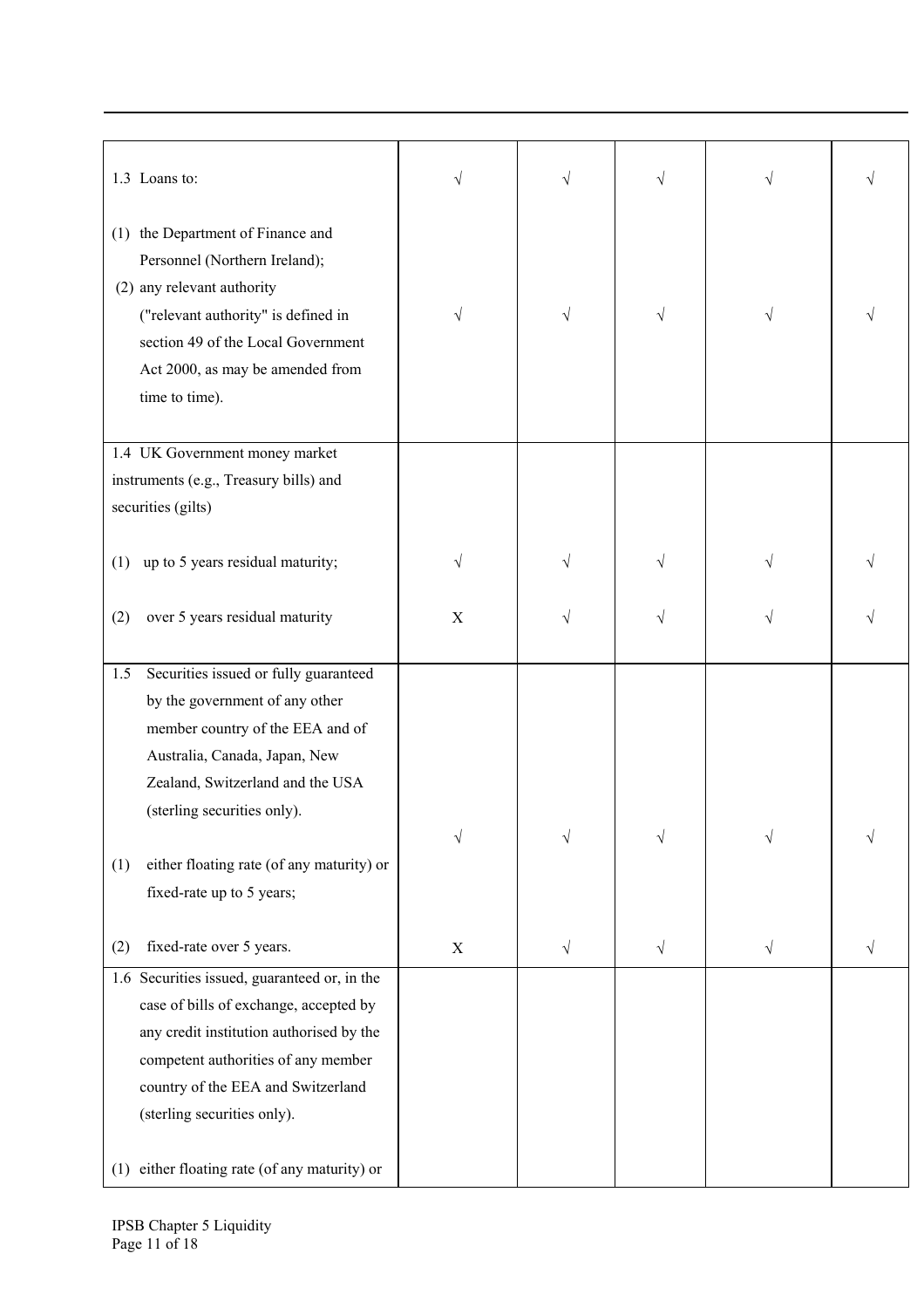| fixed-rate up to 5 years;                       |             |             |           |           |  |
|-------------------------------------------------|-------------|-------------|-----------|-----------|--|
| (2) fixed-rate over 5 years.                    | X           | V           | V         |           |  |
| Securities issued by any relevant<br>1.7        |             |             |           |           |  |
| authority (as in $1.3(2)$ ).                    |             |             |           |           |  |
|                                                 |             |             |           |           |  |
| (1) either floating rate (of any maturity) or   |             |             |           |           |  |
| fixed-rate up to 5 years;                       |             |             |           |           |  |
|                                                 | V           |             | V         |           |  |
| (2) fixed-rate over 5 years.                    | X           |             | V         |           |  |
| Holdings in a qualifying money<br>1.7A          |             |             |           |           |  |
|                                                 |             |             |           |           |  |
| market fund (the meaning given to the term      | V           | V           | V         | V         |  |
| in the Glossary of definitions in the           |             |             |           |           |  |
| handbook applies)                               |             |             |           |           |  |
| 1.8 National Savings Bonds.                     | V           |             | $\sqrt{}$ | $\sqrt{}$ |  |
| 1.9 Foreign currency deposits with:             |             |             |           |           |  |
|                                                 |             |             |           |           |  |
| (1) the central bank of any member country      |             |             |           |           |  |
| of the EEA and of Canada, Japan,                | X           | X           |           |           |  |
| Switzerland and the USA;                        |             |             |           |           |  |
|                                                 |             |             |           |           |  |
| any credit institution authorised by the<br>(2) | X           | X           |           |           |  |
| competent authorities of any member             |             |             |           |           |  |
| country of the EEA and Switzerland.             |             |             |           |           |  |
| 1.10 Foreign currency securities issued or      |             |             |           |           |  |
| fully guaranteed by the government of           |             |             |           |           |  |
| any member country of the EEA and of            | X           | X           | V         |           |  |
| Australia, Canada, Japan, New Zealand,          |             |             |           |           |  |
| Switzerland and the USA (this category          |             |             |           |           |  |
| does not apply to mortgage backed               |             |             |           |           |  |
| securities).                                    |             |             |           |           |  |
| 1.11 Foreign currency securities issued,        |             |             |           |           |  |
| guaranteed or, in the case of bills of          |             |             |           |           |  |
| exchange, accepted by any credit                |             |             |           |           |  |
| institution authorised by the competent         |             |             |           |           |  |
| authorities of any member country of            |             |             |           |           |  |
| the EEA and Switzerland.                        | $\mathbf X$ | $\mathbf X$ | $\sqrt{}$ | $\sqrt{}$ |  |
|                                                 |             |             |           |           |  |
| 1.12 Securities issued by international         |             |             |           |           |  |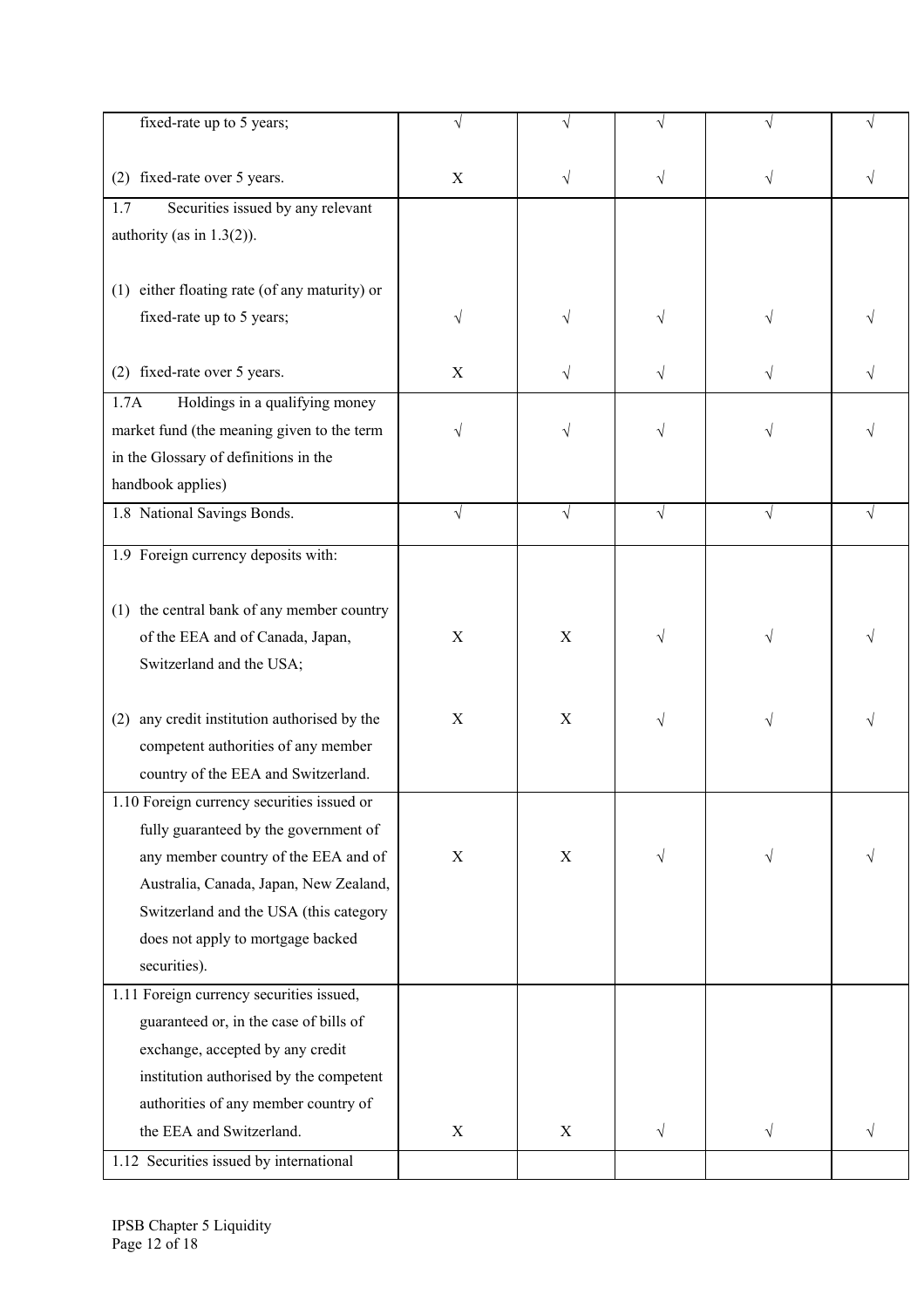| organisations the capital of which is     |                           |             |                           |           |           |
|-------------------------------------------|---------------------------|-------------|---------------------------|-----------|-----------|
| subscribed in whole or in part by any     |                           |             |                           |           |           |
| member state of the EEA (known as         |                           |             |                           |           |           |
| "supranationals").                        |                           |             |                           |           |           |
|                                           |                           |             |                           |           |           |
| (a) securities in sterling                | $\sqrt{}$                 | $\sqrt{}$   |                           |           |           |
| (b) securities in foreign currencies      | $\boldsymbol{\mathrm{X}}$ | $\mathbf X$ |                           |           |           |
| 1.13 Securities in the form of commercial |                           |             |                           |           |           |
| paper (which should be redeemed           |                           |             |                           |           |           |
| before the first anniversary of the date  |                           |             |                           |           |           |
| of issue) issued or guaranteed by:        |                           |             |                           |           |           |
|                                           |                           |             |                           |           |           |
| (1) public companies whose registered     |                           |             |                           |           |           |
| office is domiciled in the EEA;           | $\mathbf X$               | $\mathbf X$ | X                         |           |           |
|                                           |                           |             |                           |           |           |
| (2) by public companies incorporated in   | $\mathbf X$               | $\mathbf X$ | $\boldsymbol{\mathrm{X}}$ |           |           |
| Canada, Japan, Switzerland and the        |                           |             |                           |           |           |
| <b>USA</b>                                |                           |             |                           |           |           |
| 1.14 Mortgage backed securities.          | $\mathbf X$               | X           | $\sqrt{1}$                | $\sqrt{}$ | $\sqrt{}$ |
| 1.15 Stocklending rights arising from the |                           |             |                           |           |           |
| lending of securities issued in the UK    | $\mathbf X$               | V           | V                         |           |           |
| by HM Government.                         |                           |             |                           |           |           |
| 1.16 Gilt repo                            | $\overline{X}$            | $\sqrt{ }$  | $\sqrt{}$                 | $\sqrt{}$ | $\sqrt{}$ |
| 1.17 Repo in non-gilt-edged securities.   | $\mathbf X$               | $\mathbf X$ | $\mathbf X$               | $\sqrt{}$ | $\sqrt{}$ |
| 1.18 Stocklending rights arising from the | $\mathbf X$               | $\mathbf X$ | $\mathbf X$               | V         | $\sqrt{}$ |
| lending of securities under the rules of  |                           |             |                           |           |           |
| any depository or clearing agent.         |                           |             |                           |           |           |

Note 1: Foreign currency deposits and foreign currency securities:

Societies should aim to hedge or match their foreign currency exposures. Any residual currency position should not

exceed 2% of own funds, unless the society is on the Trading approach.

Note 2: Equities, or equity related stocks are excluded as prudential liquidity.

Note 3: Any guarantee should be unconditional in respect of the payment of both principal and of interest on all securities.

Note 4: Non-marketable assets (i.e., items 1.2, 1.3 and 1.9) are restricted to those with three months or less to residual maturity.

<sup>&</sup>lt;sup>1</sup> STERLING ONLY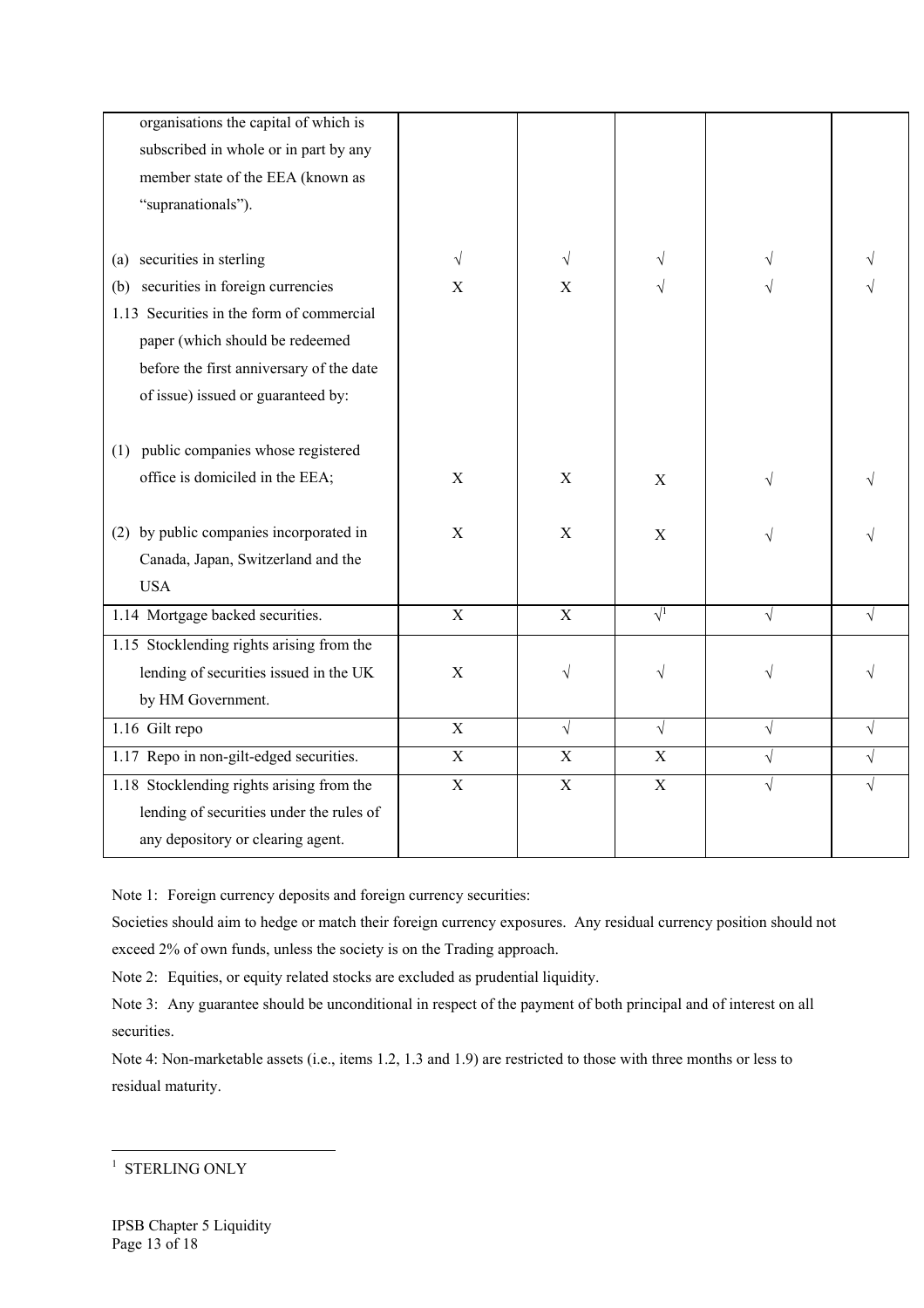Note 5: A society may still hold a non-qualifying money market fund as prudential liquidity in accordance with 5.5.2G but this holding may not be counted as short-term liquidity.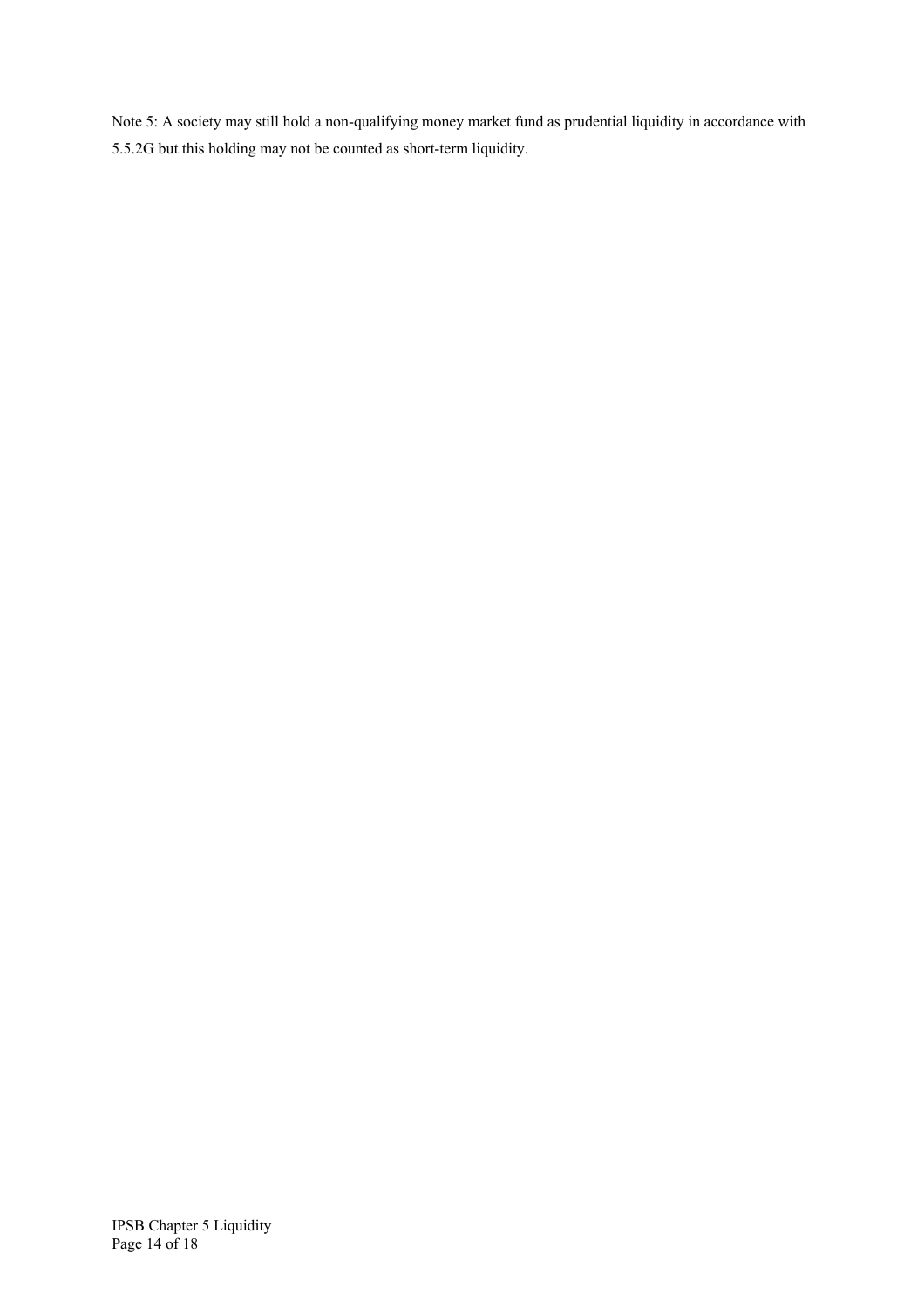### **Policy Statement on Liquidity**

#### **5B.1 Overview**

5B.1.1 G This Annex provides guidance on the issues which should be addressed in a liquidity policy statement.The list of issues is not exhaustive and not all points will be relevant to all societies.

#### **5B.2 Policy Statement Contents**

5B.2.1 G The introduction section should include:

- (1) Background to the society's approach to liquidity management;
- (2) Ratification process for obtaining board approval, including amendments to the policy statement as well as complete revisions;
- (3) Arrangements for, and frequency of, review (which should be conducted at least on an annual basis).

5B.2.2 G The objectives section should set out the Board's objectives for liquidity (see section 5.6.5 of this chapter).

5B.2.3 G The operational characteristics section should set out the society's business and operational characteristics, which impact on the amount and composition of liquidity, and the intended range for liquidity and liquidity net of mortgage commitments as a percentage of SDL.

- 5B.2.4 G The risk management section should include:
	- (1) Exposure policies, including controls and limits as appropriate, for countries, sectors (with sub-limits for 8 day liquidity) and counterparties, including exposure to brokers;

IPSB Chapter 5 Liquidity Page 15 of 18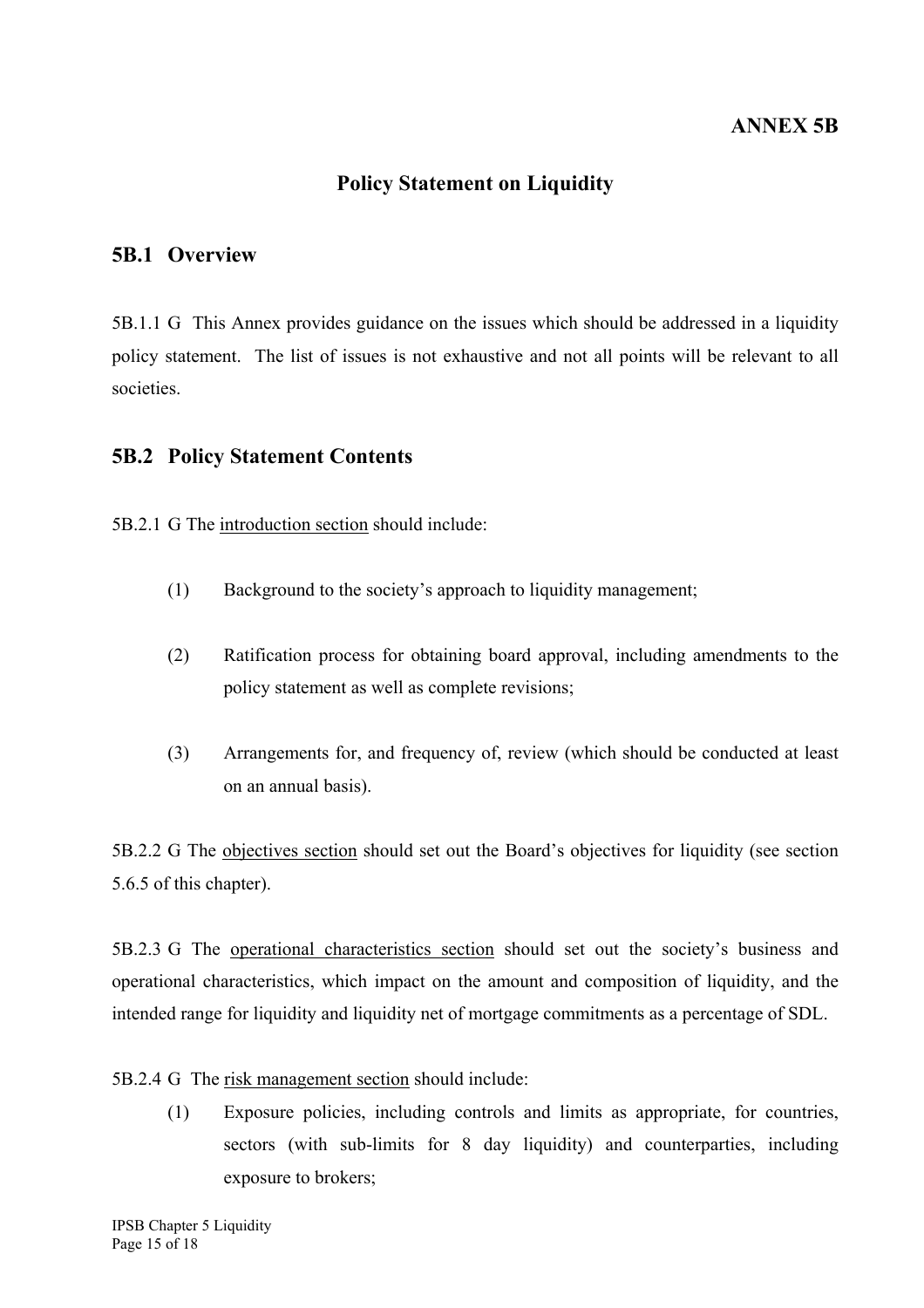- (2) The policy adopted for credit ratings, stating the minimum quality acceptable and procedures for ensuring credit ratings are up to date;
- (3) Policy of assessment to be adopted towards sectors that are non-rated, e.g., local authorities;
- (4) Operational and settlement risk, including: framework of board authorisation, delegations and operating limits (including, inter alia, dealer limits, transaction and day limits); deal authorisation, confirmation checking, segregation of duties;
- (5) Limits for pre-approved free of payment (FOP) exposures (NB: all FOP exposures should be pre-approved);
- (6) Procedures and criteria for exceptional overrides in relation to dealing, operational rules, limits and authorisation;
- (7) Policy for liquidity management information and reporting to the board.

5B.2.5 G The maturity structure section should include the policy for maturity mismatch and a "maturity ladder" covering prudential liquidity*.* This should give a clear view of the maturity pattern of the liquidity portfolio to be followed, showing the maximum proportions of liquidity to be included within each time band.

5B.2.6 G The categories of assets and activities section should set out the society's policy for the following:

- (1) inter-society holdings;
- (2) repo/reverse repo (both gilt-edged stock and non-gilt-edged securities);
- (3) stocklending;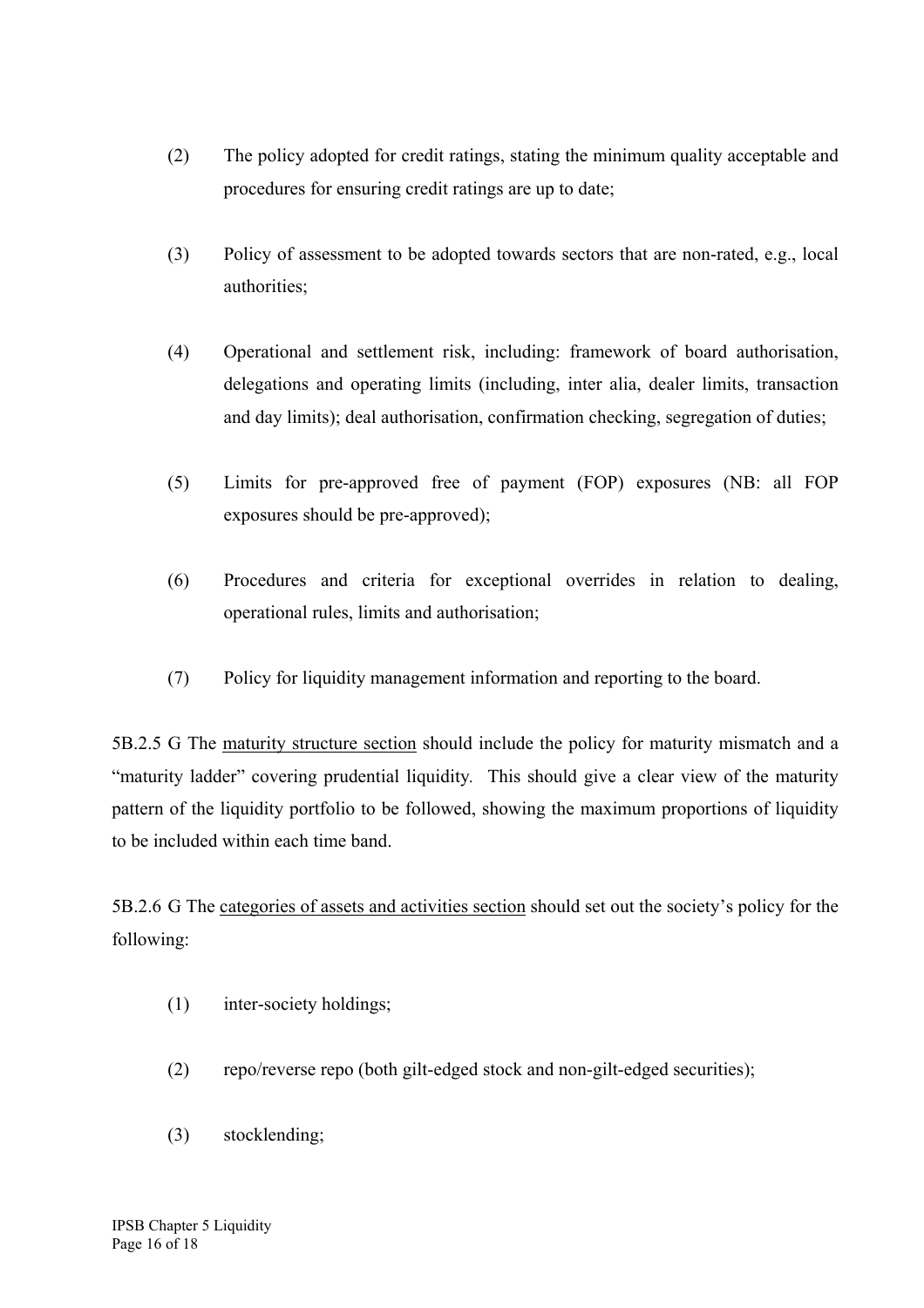- (4) mortgage backed securities (including, where applicable, US MBS);
- (5) foreign currency securities and the handling of foreign currency exposures;
- (6) commercial paper.

5B.2.7 G The society's policy for membership and use of any clearing system or depository should be set out clearly, including a section dealing with authorisation and operational controls.

5B.2.8 G Liquidity implications and the role of standby facilities should be included in the policy statement.

5B.2.9 G The role of external professional advisers should be clearly stated, where applicable.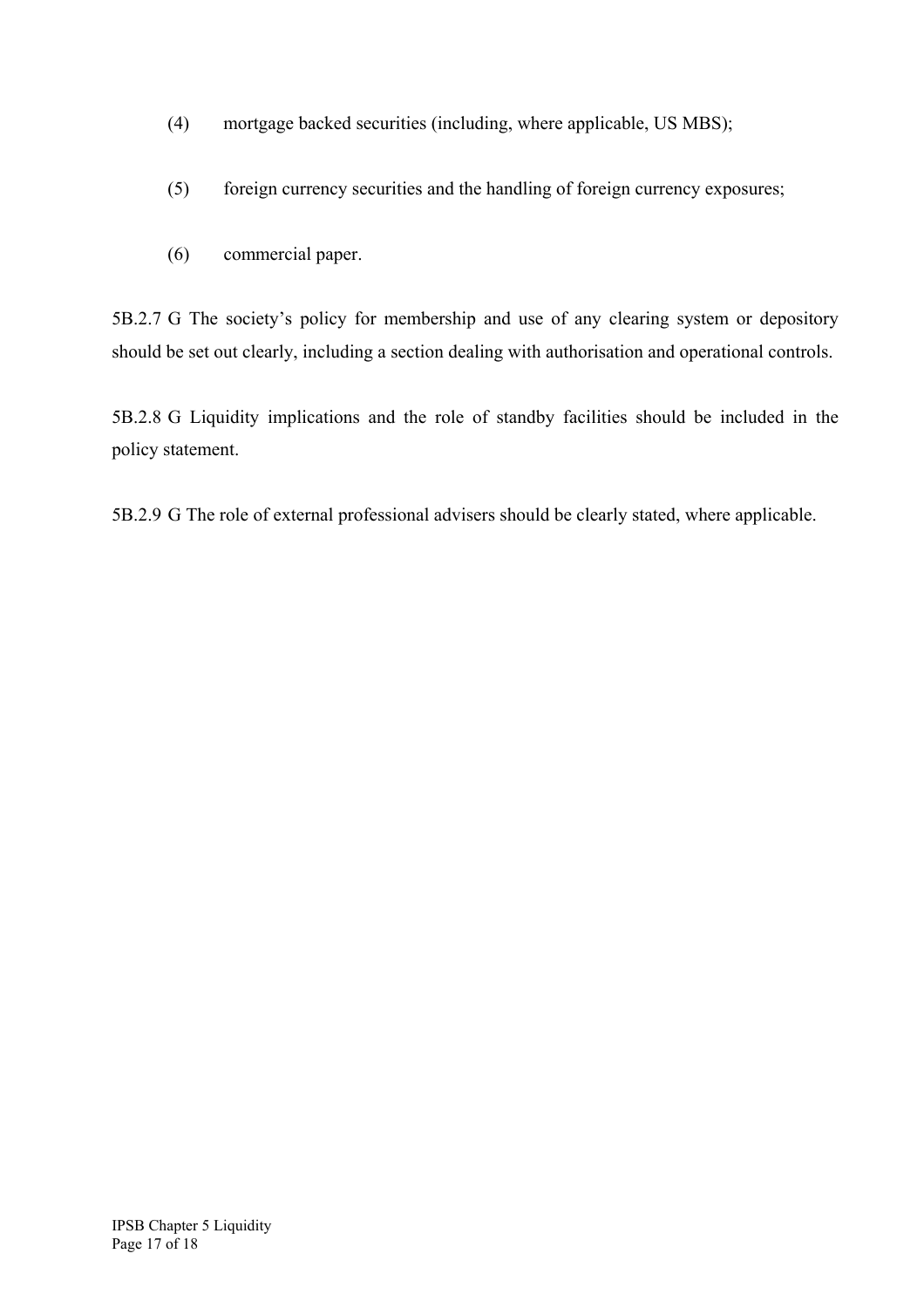# **ANNEX 5C**

#### **Inter-society Holdings**

5C.1 G Societies may hold other societies' liabilities as prudential liquidity. Such holdings may include deposits and holdings of all forms of securities and money market instruments issued by other societies, including commercial paper, but should exclude Permanent Interest Bearing Shares and other forms of issued capital.

5C.2 G A society's aggregate holding of other societies' liabilities should not exceed 7.5% SDL or £5m whichever is the higher, including liquid assets which, although not counting as prudential liquidity (i.e., deposits with longer than 3 months to run to maturity) are held as other investments and fall within the "liquid assets" heading in the annual accounts. The total should also include undrawn as well as drawn amounts under committed facilities provided to other societies. This measure is to be continuous.

5C.3 G The FSA expects societies to invest no more than 30% of their prudential liquidity or £5m, whichever is the higher (up to a limit of 7.5% SDL or £5m whichever is the higher) in aggregate holdings of other societies' liabilities.

5C.4 G Committed facility agreements with other societies should be reported to the FSA in the MFS1 return (table D2). Only the amount drawn down (lent) will constitute a liquid asset, but the whole amount counts towards the aggregate exposure to other societies' liabilities as explained above.

5C.5 G Smaller societies (with total assets of less than £1 billion), can be, as a sub-sector, exposed to collective funding risk. Such risk would be exacerbated if smaller societies relied on committed facilities from each other. Accordingly, it would not, in the FSA's view, be prudent for smaller societies to rely on, or to provide, committed loan facilities from, or to, other smaller societies.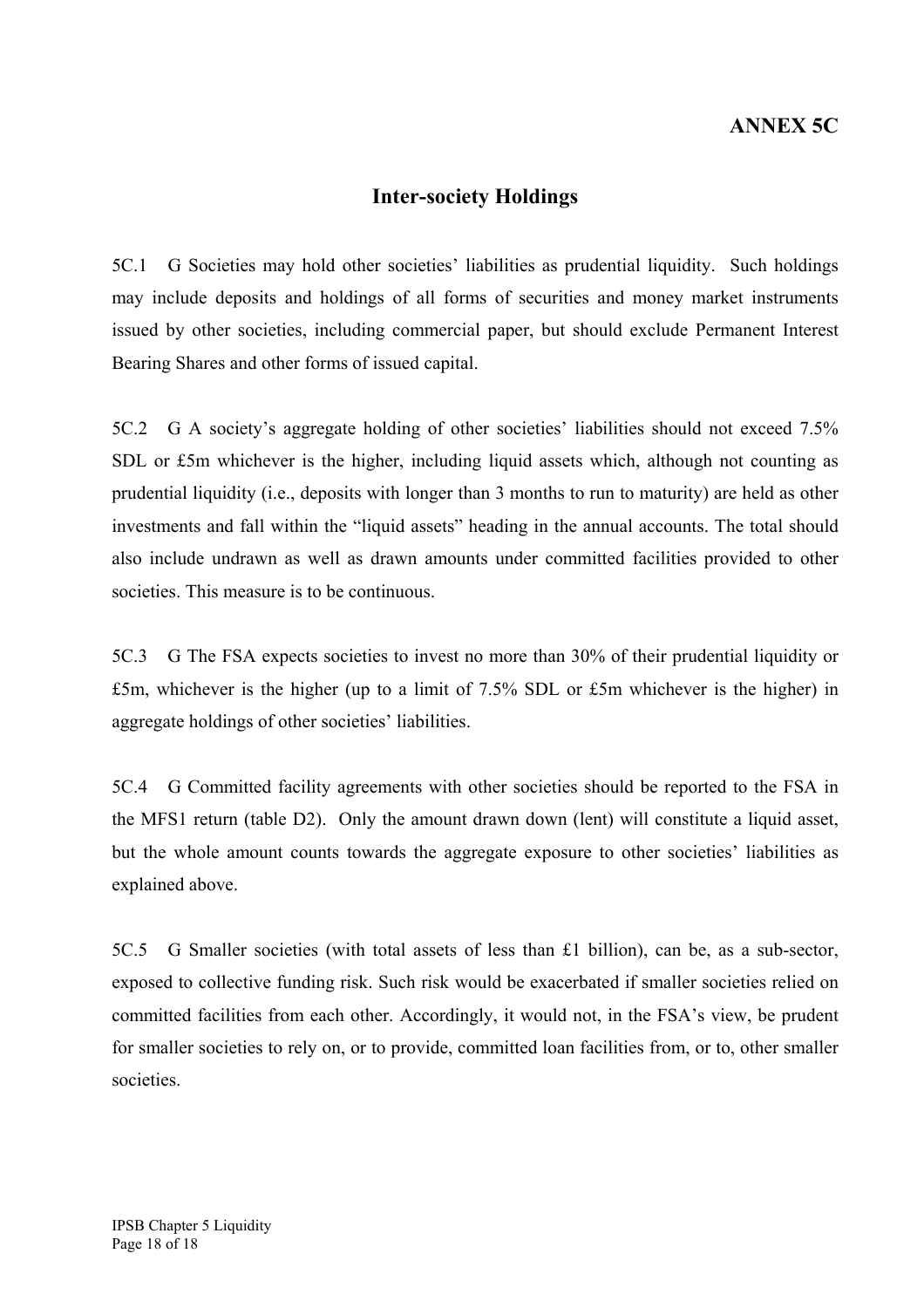**6 Lending** [Deleted]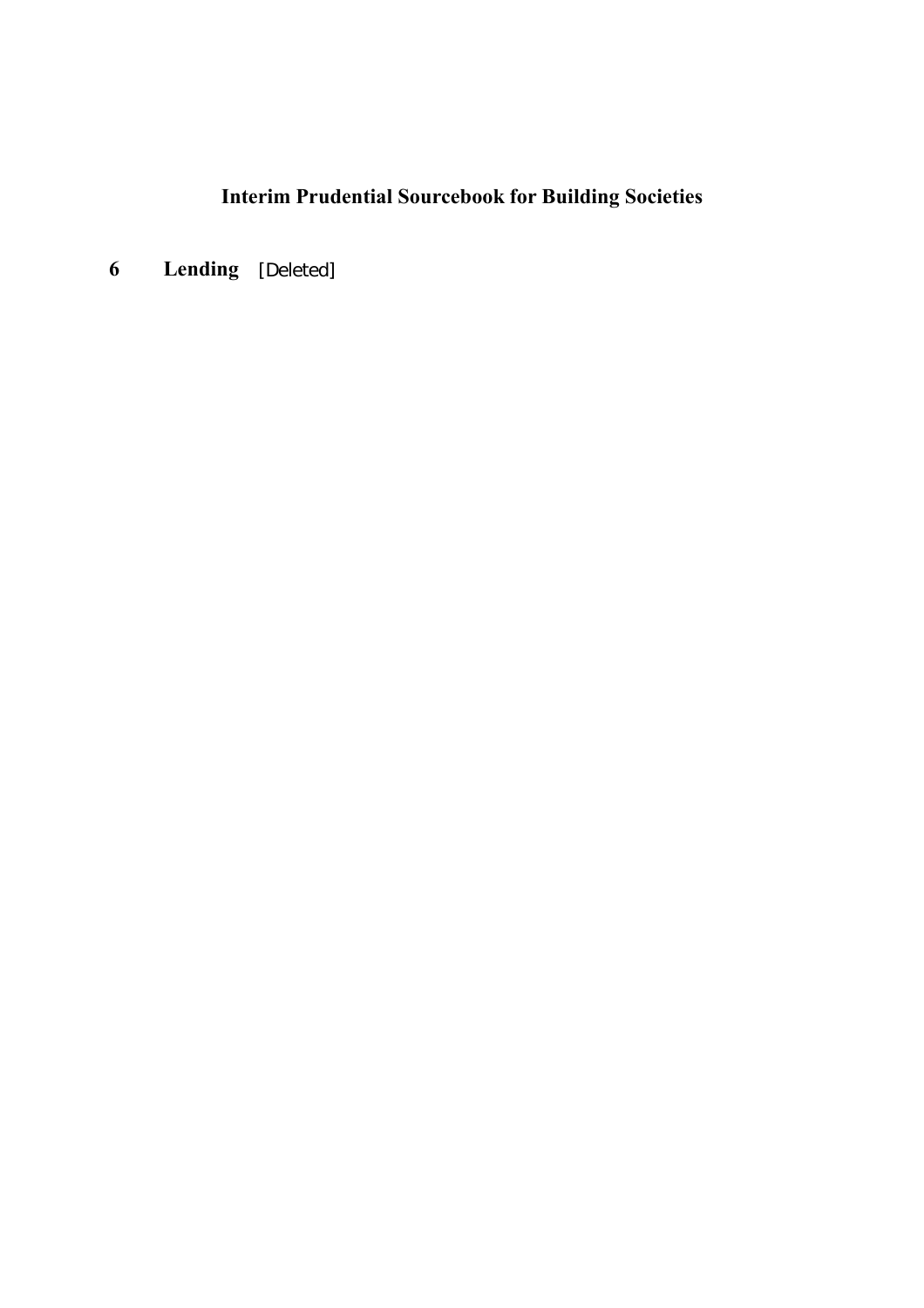**7 Large Exposures** [Deleted]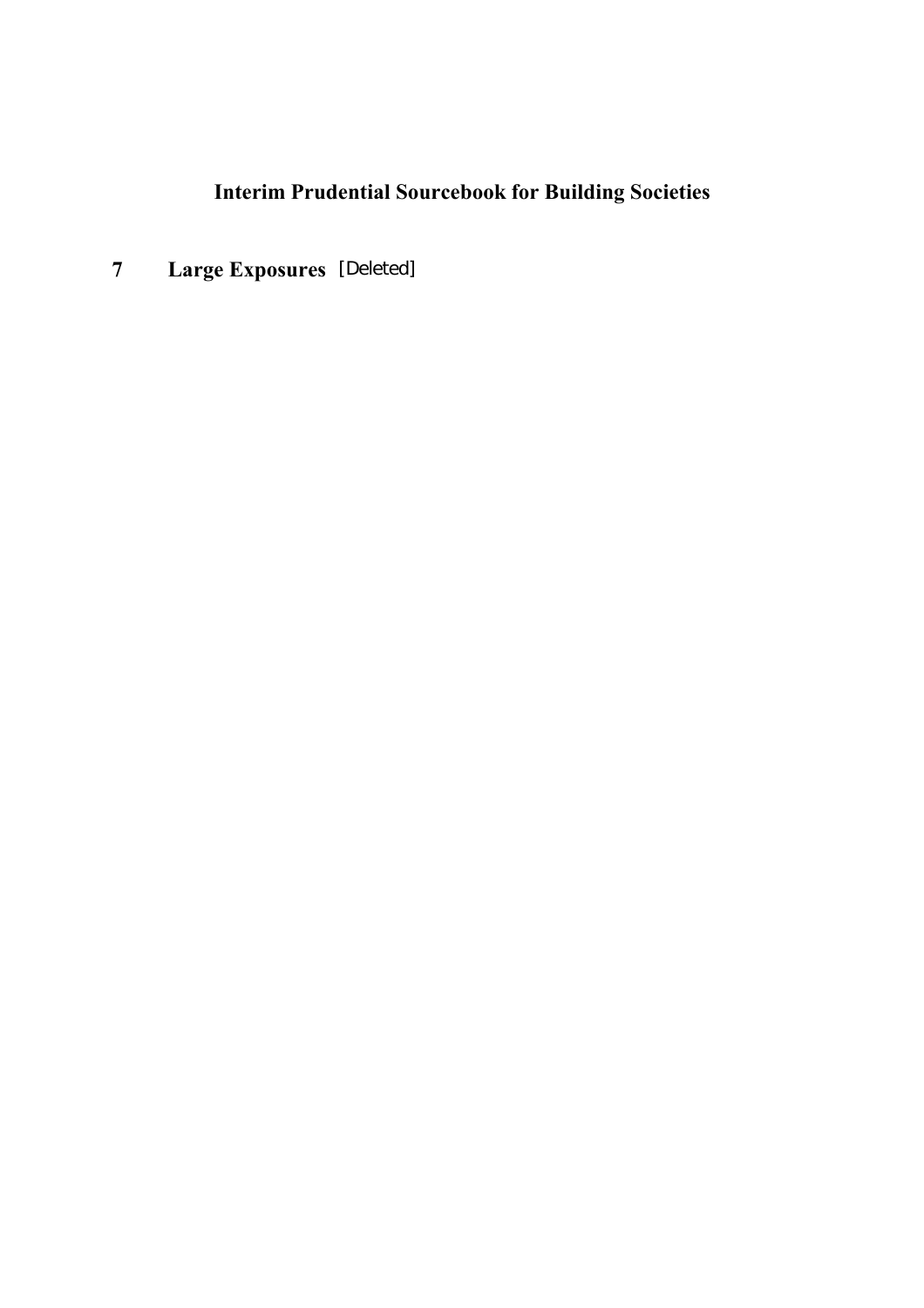**8 Mortgage Indemnity Insurance** [Deleted]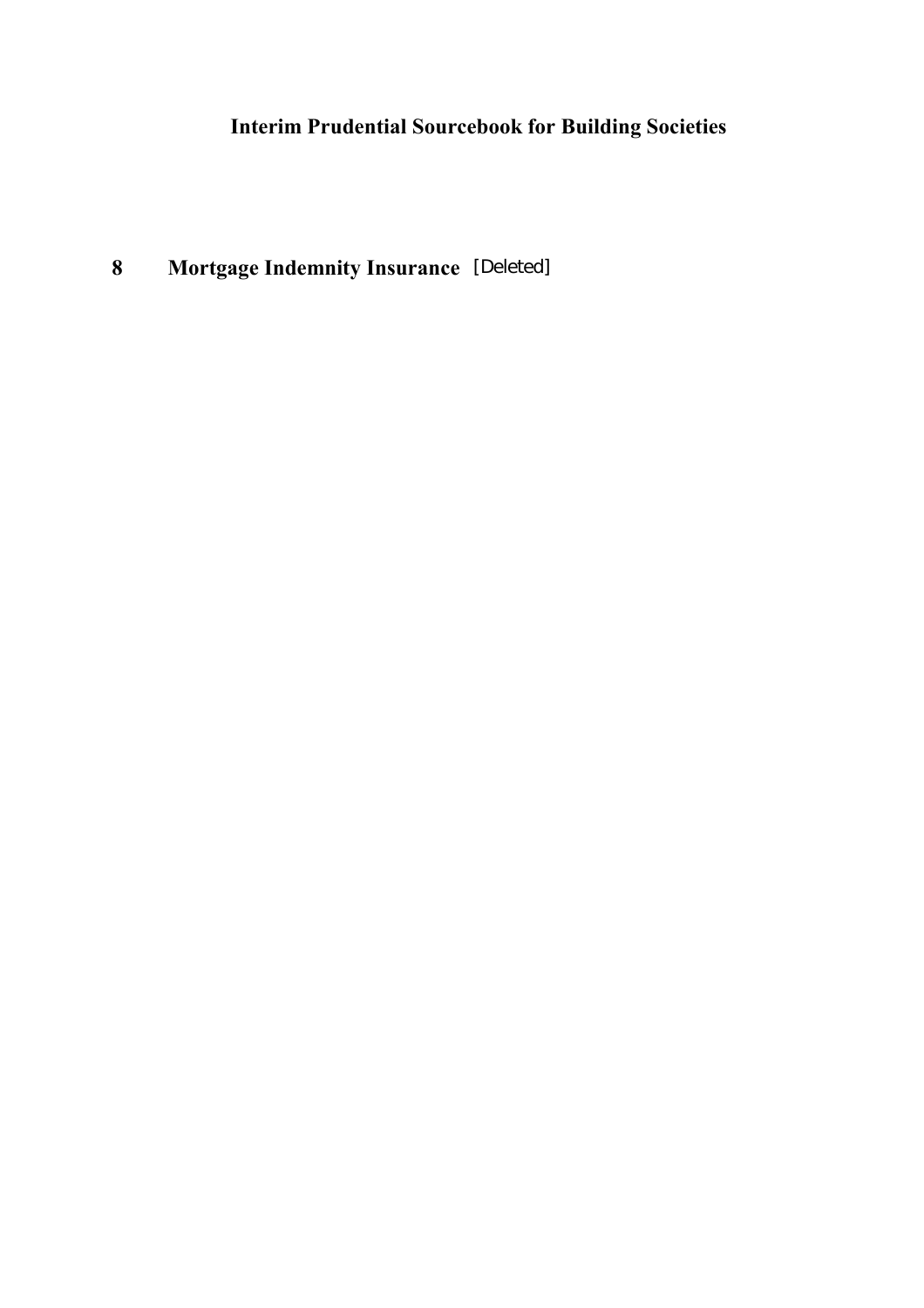**9 Systems** [Deleted]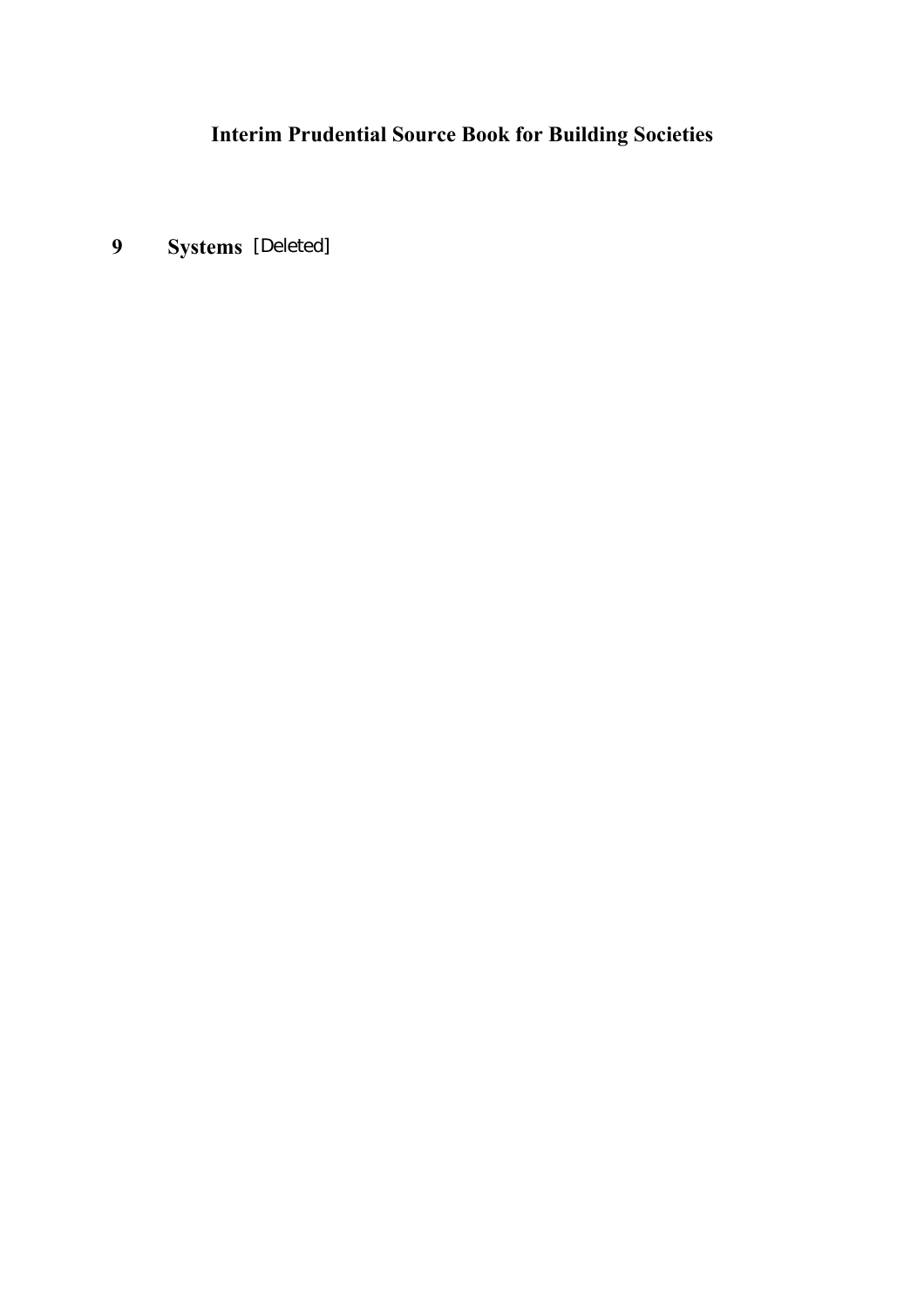**10 Securitisation** [Deleted]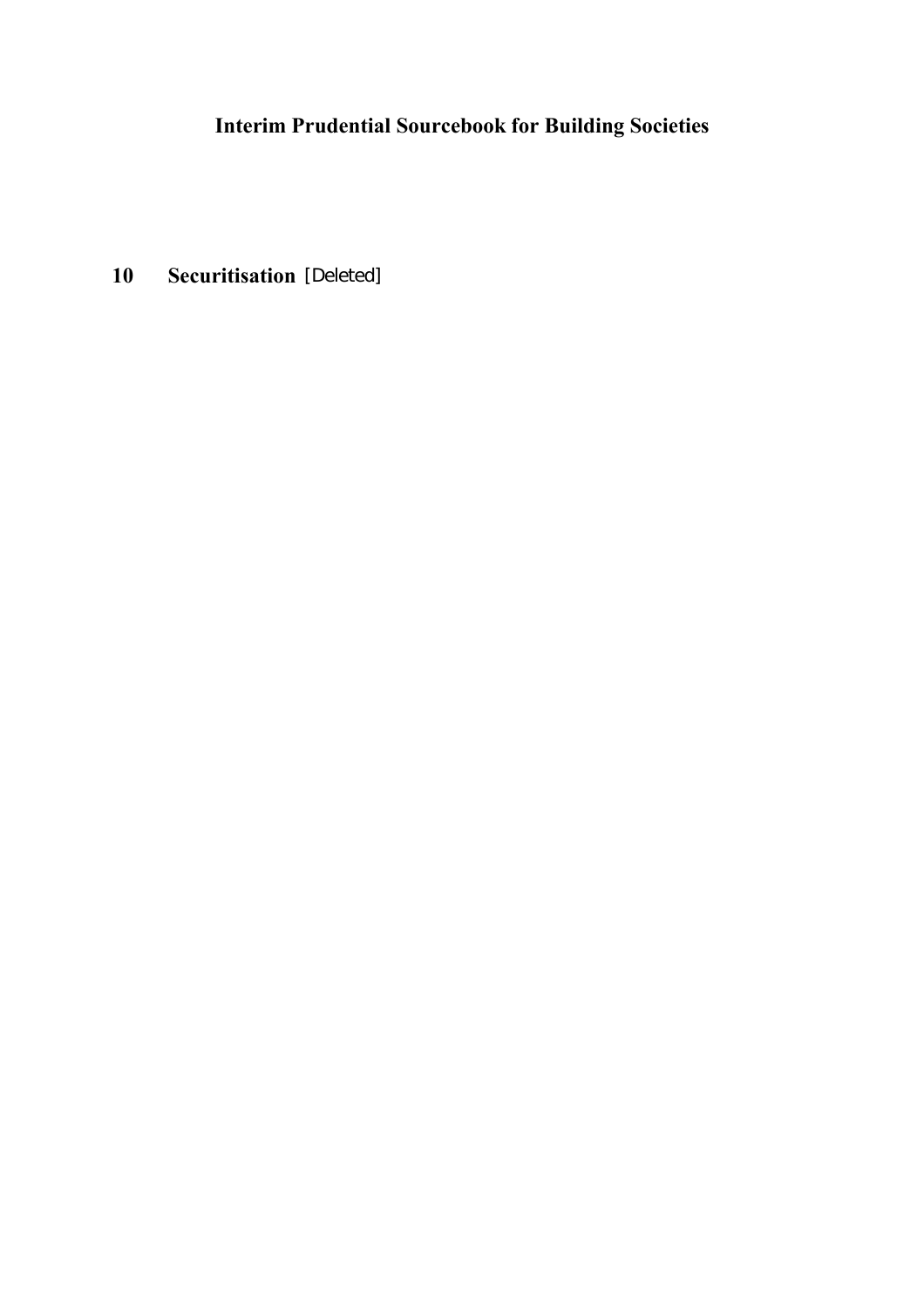**11 Outsourcing** [Deleted]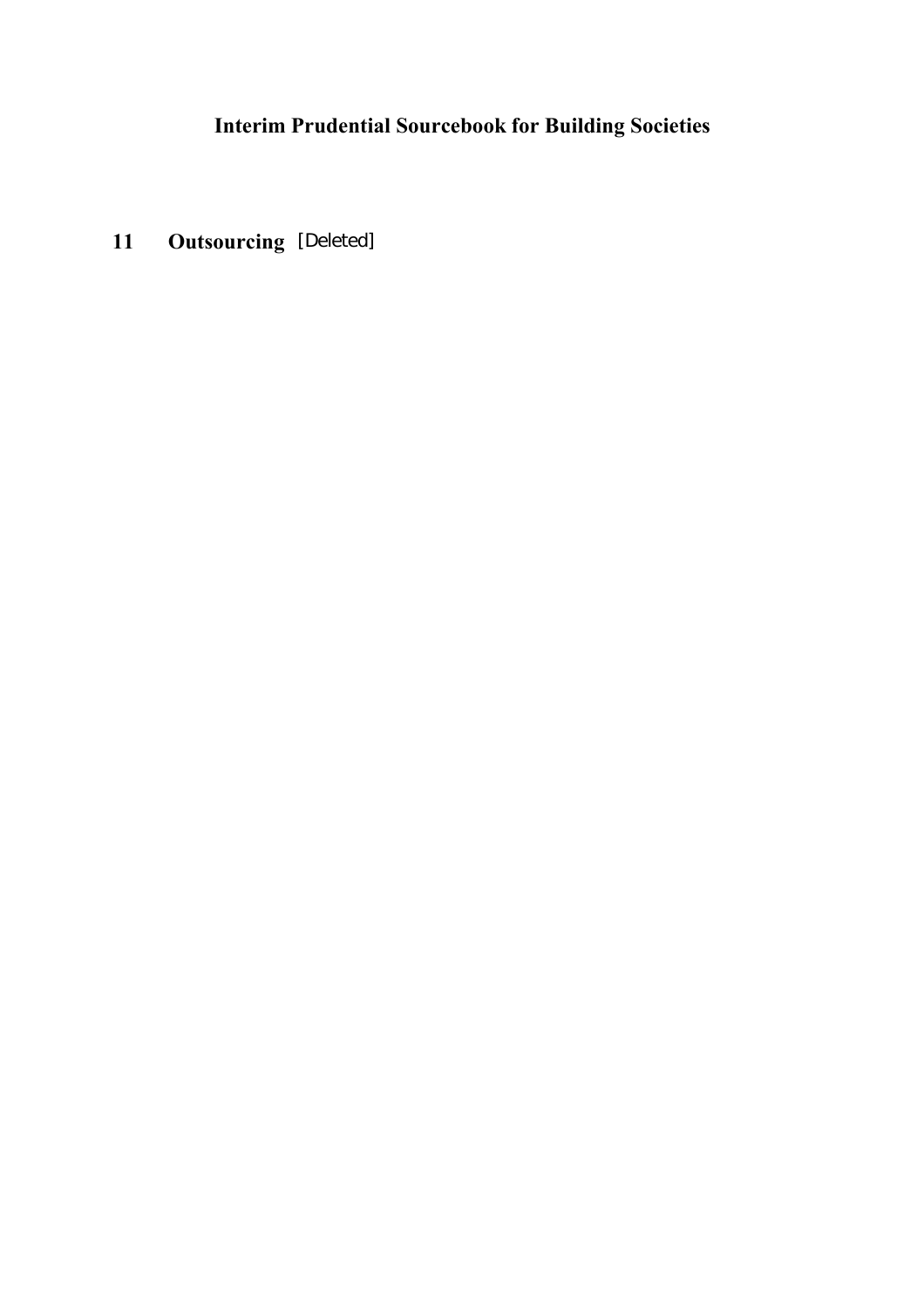# **1.1 Introduction** [Deleted moved to BSOG]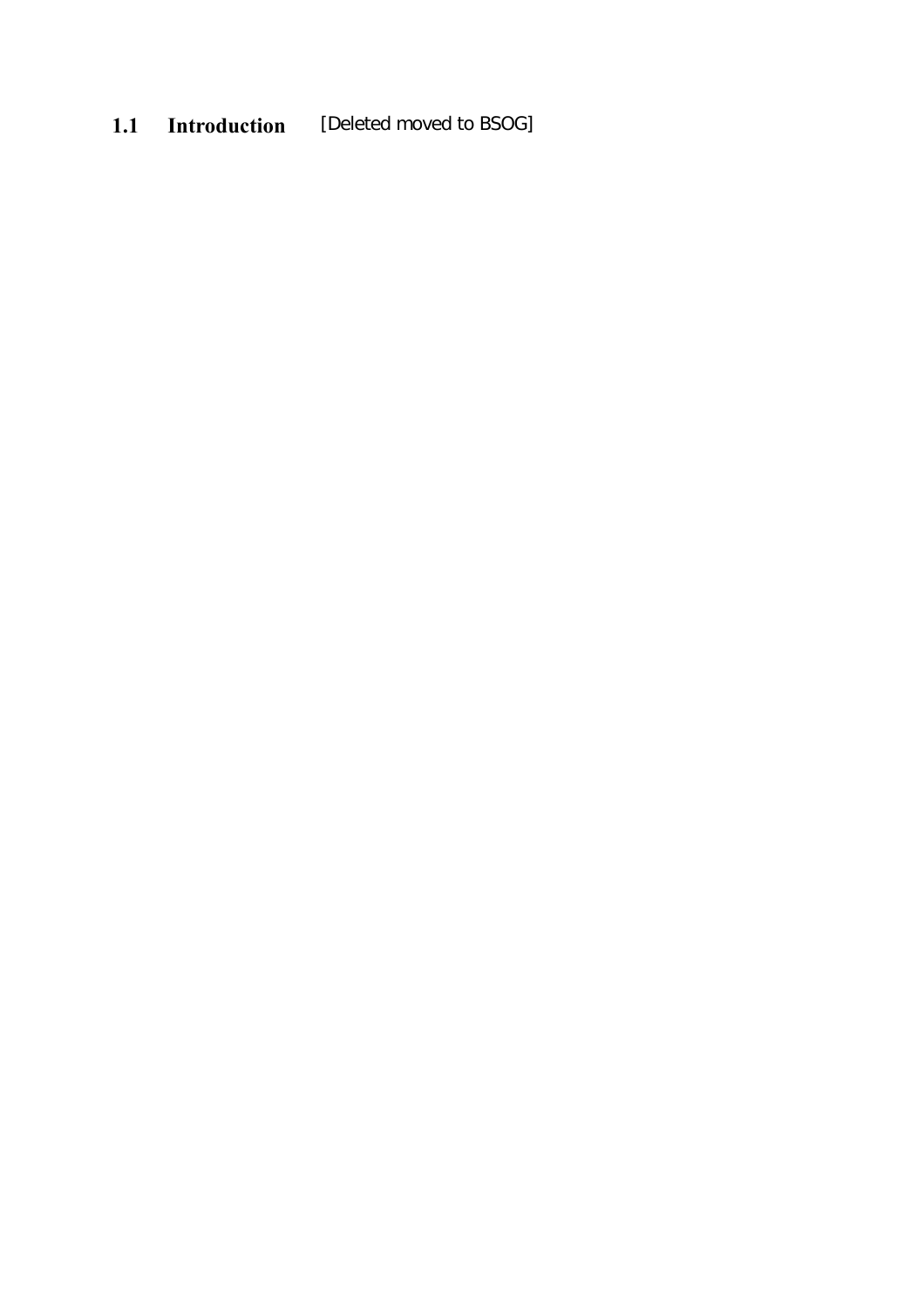# **MERGER PROCEDURES**

# **1. INTRODUCTION** [Deleted moved to BSOG]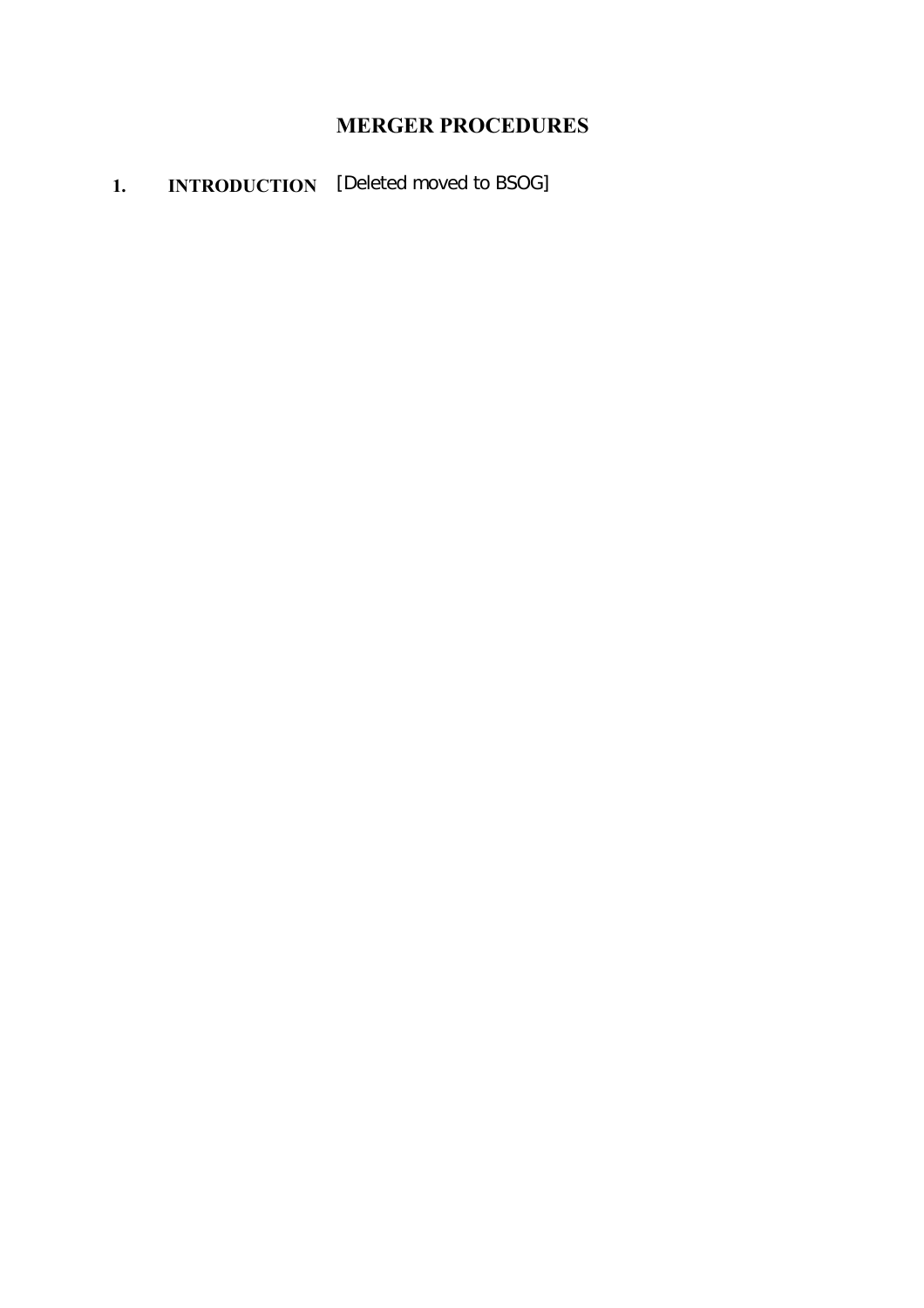# TRANSFER PROCEDURES

[Deleted moved to BSOG]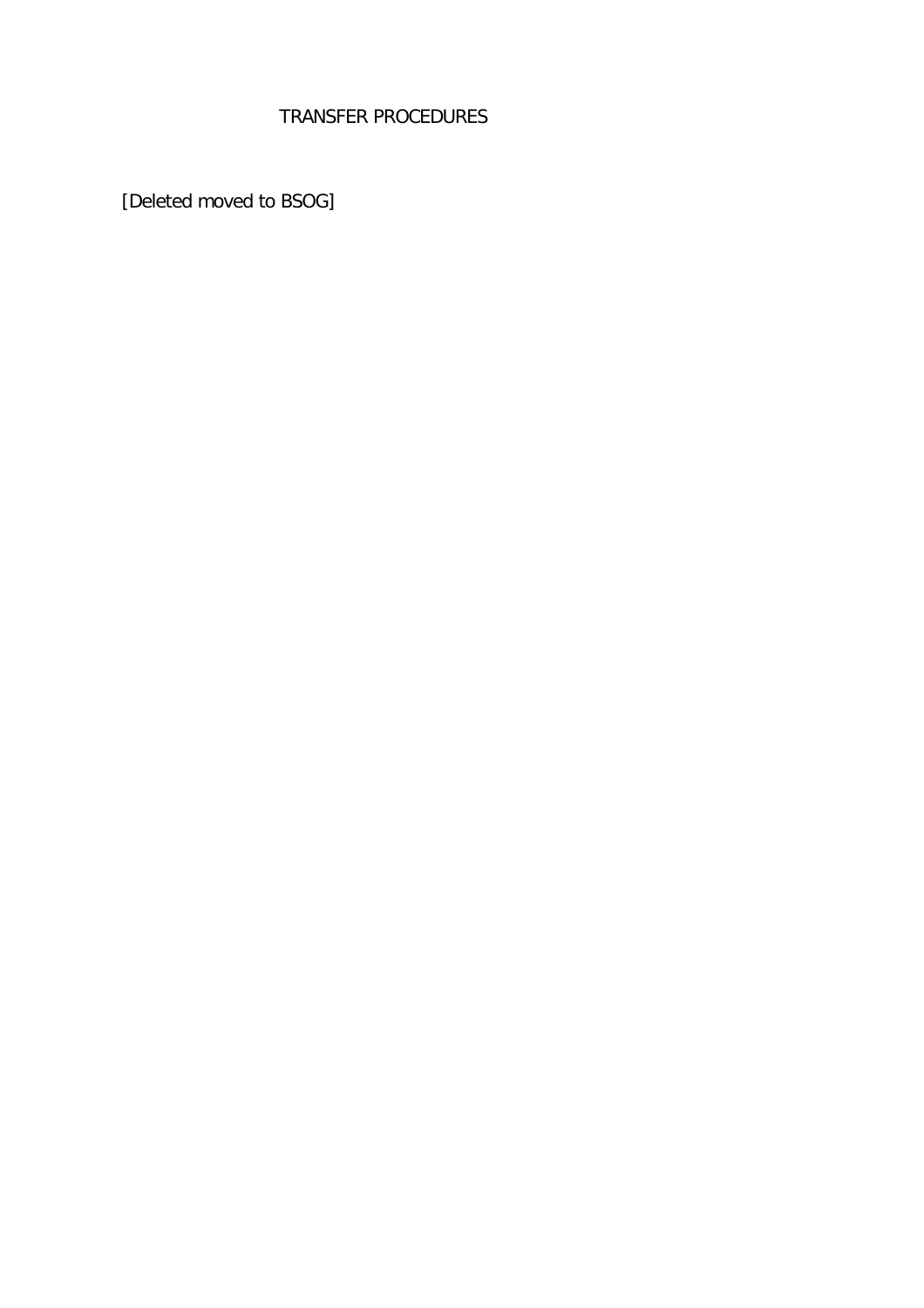# **4 MERGER CONFIRMATION PROCEDURES**

**4.1 Introduction** [Deleted moved to BSOG]